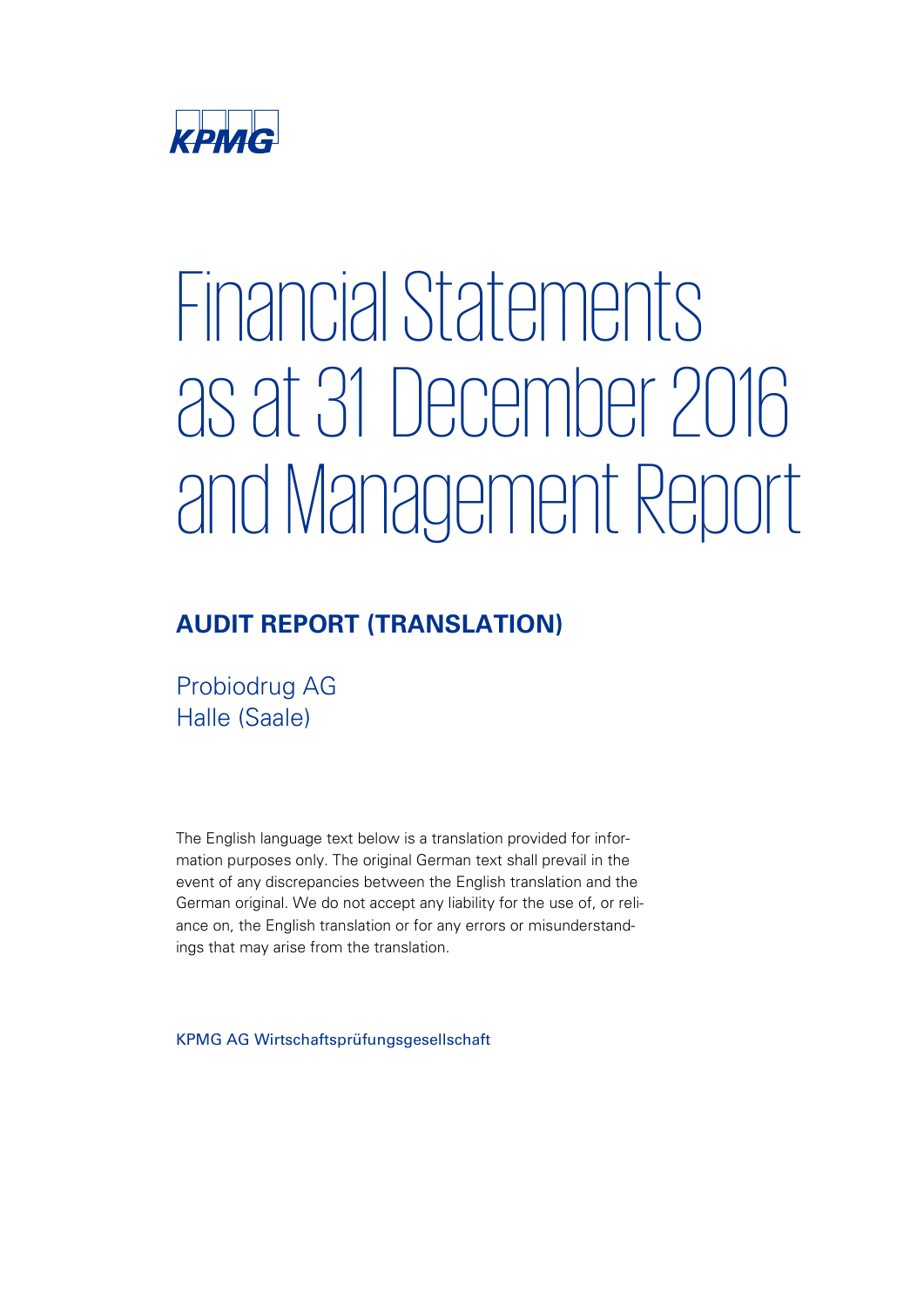# Probiodrug AG, Halle (Saale)

# **Balance sheet as at 31 December 2016**

#### **A s s e t s**

|                                                                              |            | 31.12.2016    |            | 31.12.2015    |
|------------------------------------------------------------------------------|------------|---------------|------------|---------------|
| A. Fixed assets                                                              | <b>EUR</b> | <b>EUR</b>    | <b>EUR</b> | <b>EUR</b>    |
| Intangible assets<br>I.                                                      |            |               |            |               |
| Similar rights acquired for consideration,                                   |            |               |            |               |
| licenses and software                                                        |            | 95,915.79     |            | 55,962.72     |
| <b>Tangible assets</b><br>Ш.                                                 |            |               |            |               |
| 1. Buildings on third-party land<br>2. Other equipment, operating and office | 13,825.79  |               | 20,735.87  |               |
| equipment                                                                    | 54,249.34  | 68,075.13     | 59,831.70  | 80,567.57     |
| III. Long-term financial assets                                              |            |               |            |               |
| Participations                                                               |            | 3,450.00      |            | 3,450.00      |
|                                                                              |            | 167,440.92    |            | 139,980.29    |
| <b>B.</b> Current assets                                                     |            |               |            |               |
| <b>Receivables and other assets</b><br>L.                                    |            |               |            |               |
| Receivables from affiliated companies<br>$1_{\cdot}$                         | 113,518.84 |               | 0.00       |               |
| 2. Other assets                                                              | 175,501.92 | 289,020.76    | 139,217.61 | 139,217.61    |
| <b>Cash-in-hand and bank balances</b><br>Ш.                                  |            | 21,782,923.94 |            | 21,361,408.04 |
|                                                                              |            | 22,071,944.70 |            | 21,500,625.65 |
| C. Prepaid expenses                                                          |            | 126,683.74    |            | 225,292.11    |
|                                                                              |            |               |            |               |
|                                                                              |            |               |            |               |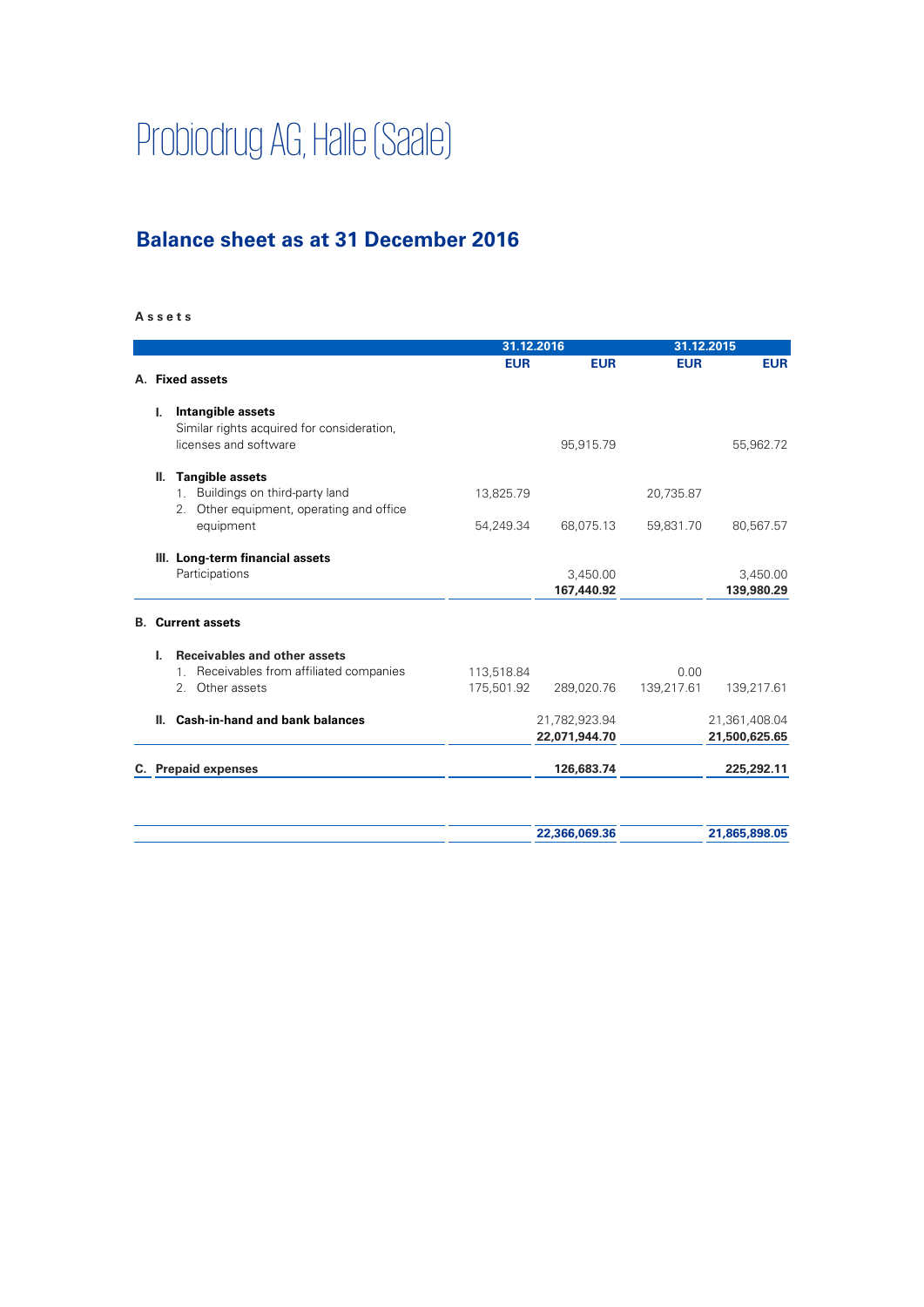#### **E q u i t y a n d l i a b i l i t i e s**

|                      |                                         | 31.12.2016     | 31.12.2015       |
|----------------------|-----------------------------------------|----------------|------------------|
|                      |                                         | <b>EUR</b>     | <b>EUR</b>       |
| A. Equity            |                                         |                |                  |
|                      | I. Share capital                        | 8,186,735.00   | 7,442,487.00     |
|                      | Contingent capital: EUR 2,623,801.00    |                |                  |
|                      | (in the prior year EUR 2,556,151.00)    |                |                  |
| Ш.                   | <b>Capital reserves</b>                 | 49,012,368.55  | 34,871,656.55    |
|                      | III. Revenue reserves                   |                |                  |
|                      | Legal reserves                          | 227,625.00     | 227,625.00       |
|                      | IV. Accumulated losses brought forward  | -40,579,589.68 | $-26,067,150.58$ |
|                      |                                         | 16,847,138.87  | 16,474,617.97    |
|                      |                                         |                |                  |
| <b>B.</b> Provisions |                                         |                |                  |
|                      | 1. Pension provisions                   | 377,942.00     | 468,818.00       |
|                      | 2. Tax provisions                       | 2,739,650.75   | 2,641,430.75     |
|                      | 3. Other provisions                     | 824,693.86     | 615,703.91       |
|                      |                                         | 3,942,286.61   | 3,725,952.66     |
| C. Liabilities       |                                         |                |                  |
|                      | 1. Trade payables                       | 1,519,486.23   | 1,312,699.31     |
|                      | 2. Other liabilities                    | 57,157.65      | 352,628.11       |
|                      | $-$ of which taxes EUR 42,593.67        |                |                  |
|                      | (in the prior year EUR $129,209.18$ ) - |                |                  |
|                      |                                         | 1,576,643.88   | 1,665,327.42     |
|                      |                                         | 22,366,069.36  | 21,865,898.05    |
|                      |                                         |                |                  |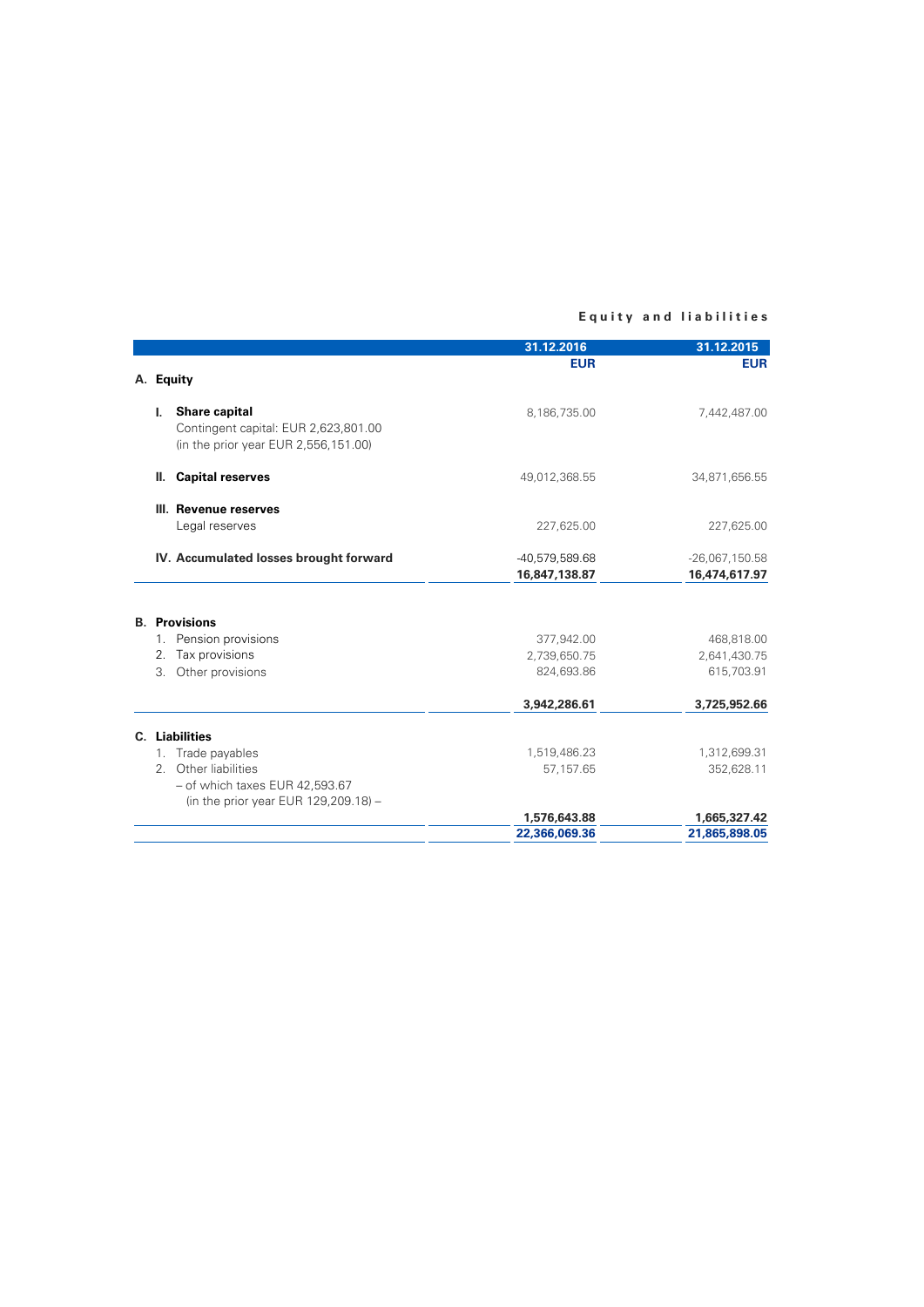# Probiodrug AG, Halle (Saale)

# **Income statement for the period from 1 January to 31 December 2016**

- 1. Other operating income
- 2. Cost of materials
	- a) Cost of supplies and purchased merchandise
- b) Cost of purchased services
- 3. Personnel expenses
	- a) Wages and salaries
	- b) Social security and post employment costs
	- of which in respect of retirement provisions EUR 152,450.30 (in the prior year EUR 185,349.65) –
- 4. Amortisation of intangible assets and depreciation of tangible assets
- 5. Other operating expenses
- 6. Other interest and similar income
- 7. Interest and similar expenses
- **8. Earnings after taxes**
- **9. Net loss**
- 10. Loss carryforward
- **11. Accumulated losses brought forward**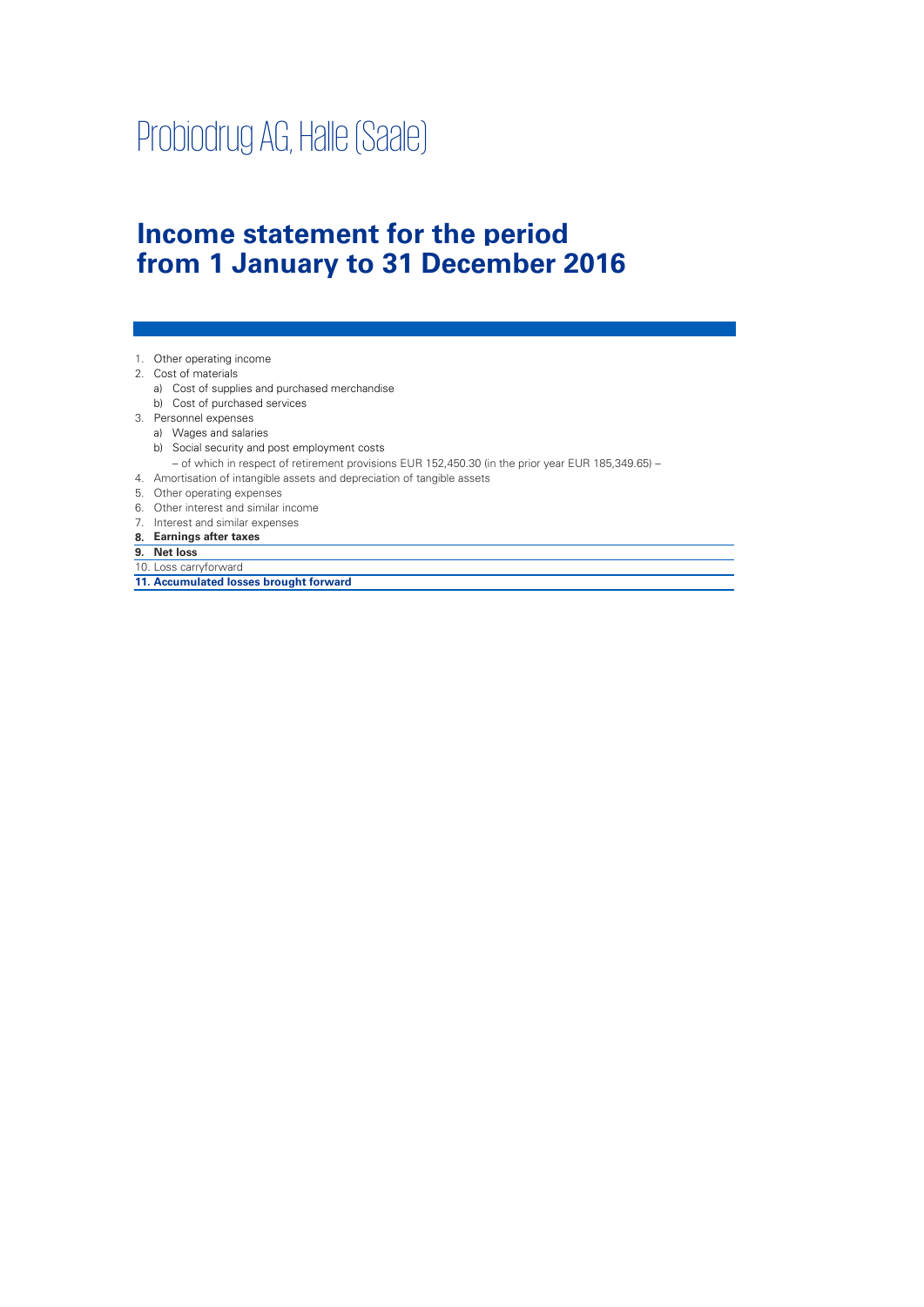|                 | 2016             |                 | 2015             |
|-----------------|------------------|-----------------|------------------|
| <b>EUR</b>      | <b>EUR</b>       | <b>EUR</b>      | <b>EUR</b>       |
|                 | 94,128.85        |                 | 318,713.28       |
|                 |                  |                 |                  |
| $-38,433.59$    |                  | $-60,497.94$    |                  |
| $-7,841,926.86$ | -7,880,360.45    | $-6,673,324.46$ | $-6,733,822.40$  |
| $-2,182,768.82$ |                  | $-1,657,854.69$ |                  |
| $-285,837.21$   | $-2,468,606.03$  | $-325,436.28$   | -1,983,290.97    |
|                 | $-96,896.00$     |                 | $-56, 185.22$    |
|                 | $-4,182,663.66$  |                 | -4,997,084.89    |
|                 | 133,373.70       |                 | 256.11           |
|                 | $-111,415.51$    |                 | $-134,983.39$    |
|                 | $-14,512,439.10$ |                 | $-13,586,397.48$ |
|                 | $-14,512,439.10$ |                 | -13,586,397.48   |
|                 | $-26,067,150.58$ |                 | $-12,480,753.10$ |
|                 | -40,579,589.68   |                 | $-26,067,150.58$ |
|                 |                  |                 |                  |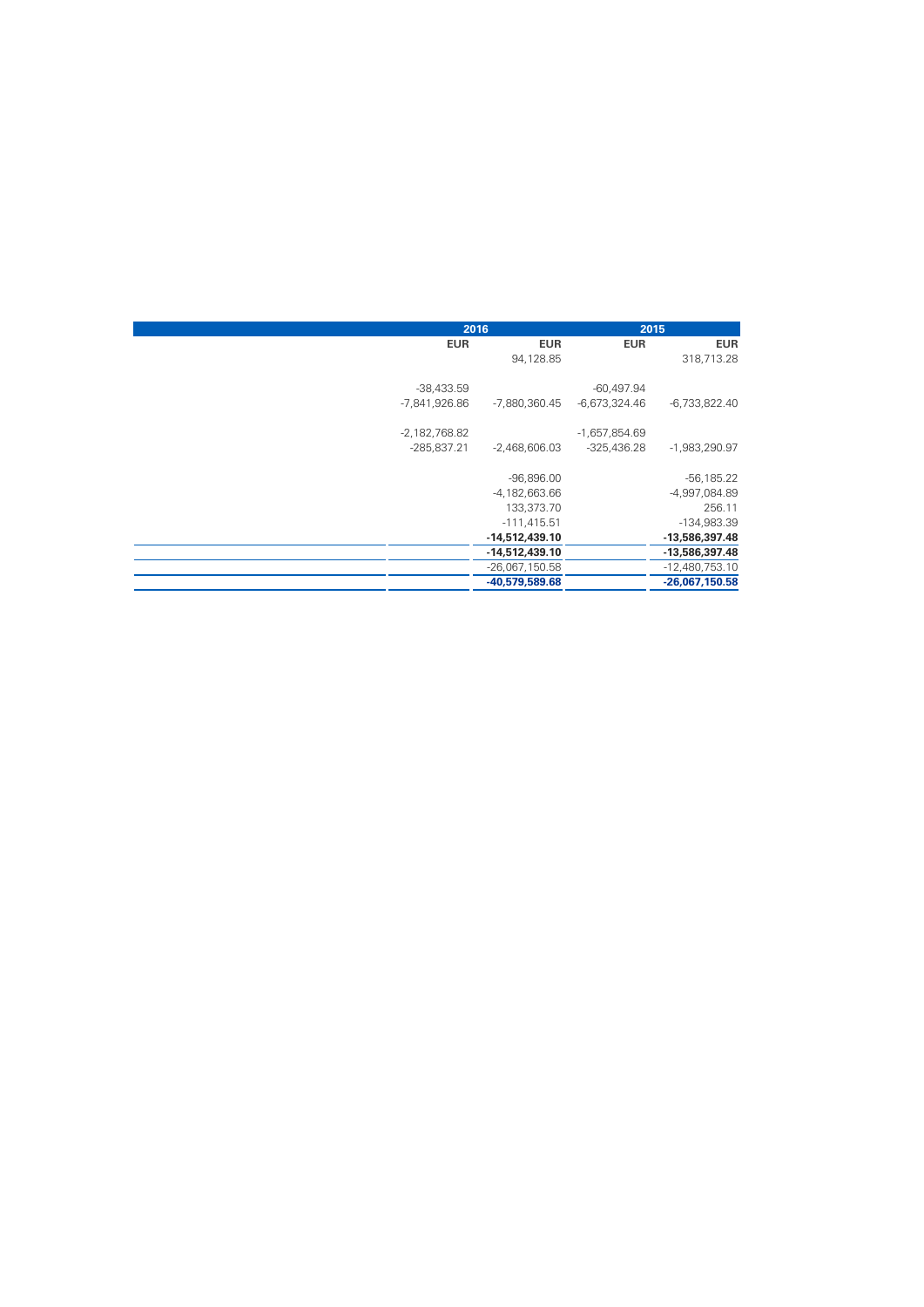#### STATEMENT OF CASH FLOWS for the period from 1 January to 31 December 2016

#### **Probiodrug AG, Halle (Saale)**

|                                                                                      | 01.01.2016<br>to             | 01.01.2015<br>to             |
|--------------------------------------------------------------------------------------|------------------------------|------------------------------|
|                                                                                      | 31.12.2016<br><b>EUR'000</b> | 31.12.2015<br><b>EUR'000</b> |
| Net loss of the period                                                               | -14,512,439                  | $-13,586,397$                |
| <b>Transaction costs</b>                                                             | 971,215                      | 933,872                      |
| Amortisation/depreciation of fixed assets                                            | 96,896                       | 56,185                       |
| Profit/loss on the disposal of fixed assets                                          | 1                            | 245                          |
| Interest income                                                                      | $-133,374$                   | -256                         |
| Interest expense                                                                     | 111,416                      | 134,983                      |
| Increase in pension provisions                                                       | 29,302                       | 61.605                       |
| Increase (in prior year decrease) of other provisions                                | 208,990                      | -491,339                     |
| Increase (in prior year decrease) of receivables and other assets                    | $-150,569$                   | 154,689                      |
| Decrease (in prior year increase) of prepaid expenses                                | 98,608                       | $-147,430$                   |
| Increase in trade payables<br>Decrease (in prior year increase) of other liabilities | 206,787<br>$-295,470$        | 436,305<br>298,902           |
|                                                                                      |                              |                              |
| Cash flow from operating activities                                                  | -13,368,638                  | $-12, 148, 637$              |
| Proceeds from the disposal of tangible assets                                        | 0                            | 235                          |
| Disbursements for investments in tangible assets                                     | $-7,394$                     | $-5,844$                     |
| Disbursements for investments in intangible assets                                   | $-116,963$                   | $-4,628$                     |
| Interest received                                                                    | 766                          | 2,447                        |
| Cash flow from investing activities                                                  | $-123,592$                   | $-7,790$                     |
| Proceeds from the issuance of shares                                                 | 14,884,960                   | 13,531,780                   |
| Disbursement for transaction costs                                                   | $-971,215$                   | $-933.872$                   |
| Cash flow from financing activities                                                  | 13,913,745                   | 12,597,908                   |
|                                                                                      |                              |                              |
| Cash effective changes of cash and cash equivalents                                  | 421,516                      | 441,481                      |
| Cash and cash equivalents at the beginning of the financial year                     | 21,361,408                   | 20,919,927                   |
| Cash and cash equivalents at the end of the period                                   | 21,782,924                   | 21,361,408                   |
|                                                                                      |                              |                              |
|                                                                                      | 31.12.2016<br><b>EUR</b>     | 31.12.2015<br><b>EUR</b>     |
| Composition of cash and cash equivalents                                             |                              |                              |
| Cash-on-hand<br><b>Bank balances</b>                                                 | 221<br>21,782,703            | 103<br>21,361,305            |
|                                                                                      | 21,782,924                   | 21,361,408                   |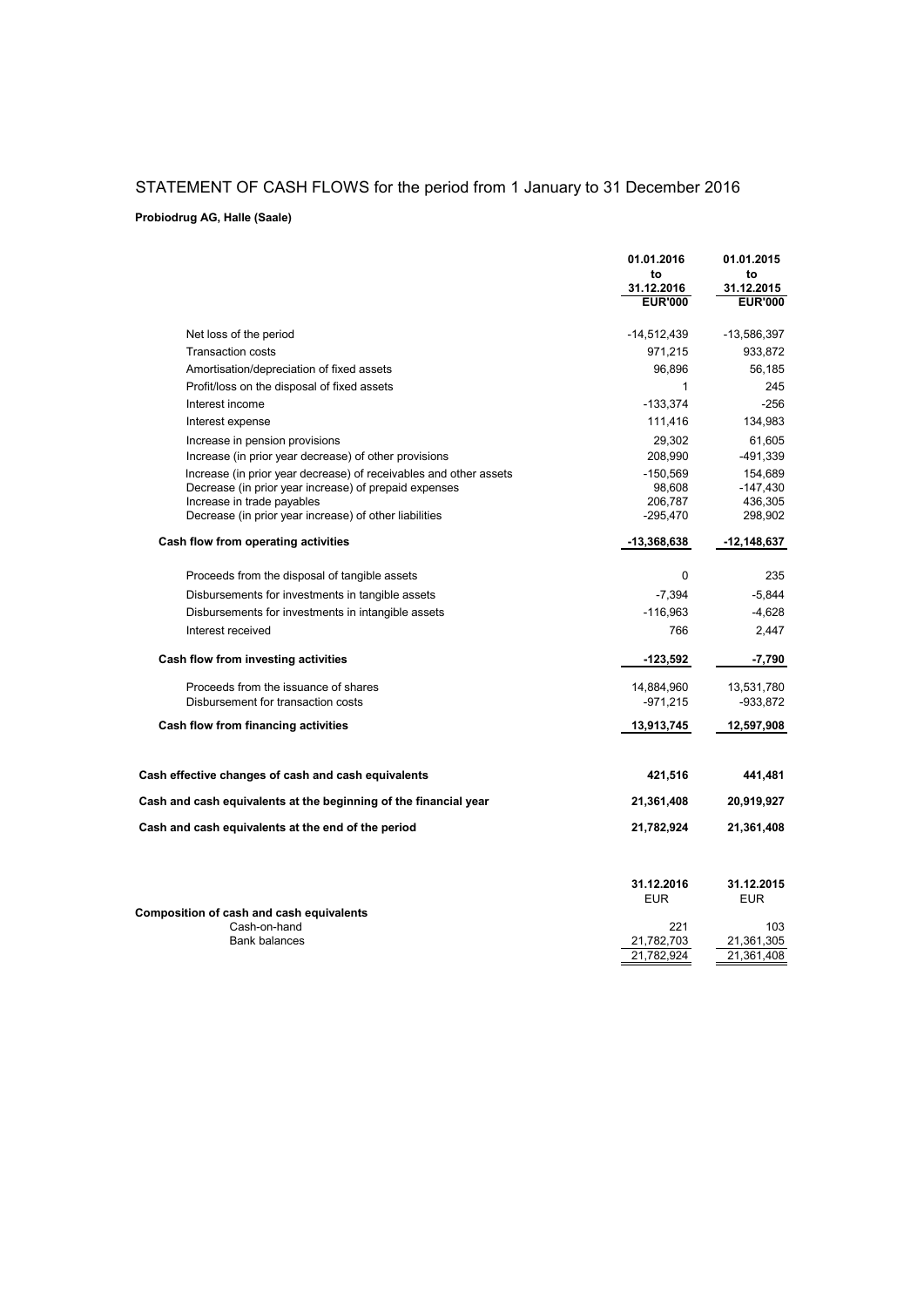# Statement of shareholders' equity as at 31 December 2016

#### **Probiodrug AG, Halle (Saale)**

|                                                   | <b>Share</b>    | Capital    | Legal      | <b>Retained</b> | <b>Equity</b> |
|---------------------------------------------------|-----------------|------------|------------|-----------------|---------------|
|                                                   | Capital         | reserves   | reserve    | earnings        |               |
|                                                   | Ordinary shares |            |            |                 |               |
|                                                   | <b>EUR</b>      | <b>EUR</b> | <b>EUR</b> | <b>EUR</b>      | <b>EUR</b>    |
| <b>Balance as at 01.01.2015</b>                   | 6,765,898       | 22,016,466 | 227,625    | $-12,480,754$   | 16,529,235    |
| Capital increase as a result of cash contribution | 676,589         | 12,855,191 |            |                 | 13,531,780    |
| Net loss of the year                              |                 |            |            | -13,586,397     | $-13,586,397$ |
| <b>Balance as at 31.12.2015</b>                   | 7,442,487       | 34,871,657 | 227,625    | $-26,067,151$   | 16,474,618    |
| Balance as at 01.01.2016                          | 7,442,487       | 34,871,657 | 227,625    | $-26,067,151$   | 16,474,618    |
| Capital increase as a result of cash contribution | 744,248         | 14,140,712 |            |                 | 14,884,960    |
| Net loss of the year                              |                 |            |            | $-14,512,439$   | -14,512,439   |
| <b>Balance as at 31.12.2016</b>                   | 8,186,735       | 49,012,369 | 227,625    | -40,579,590     | 16,847,138    |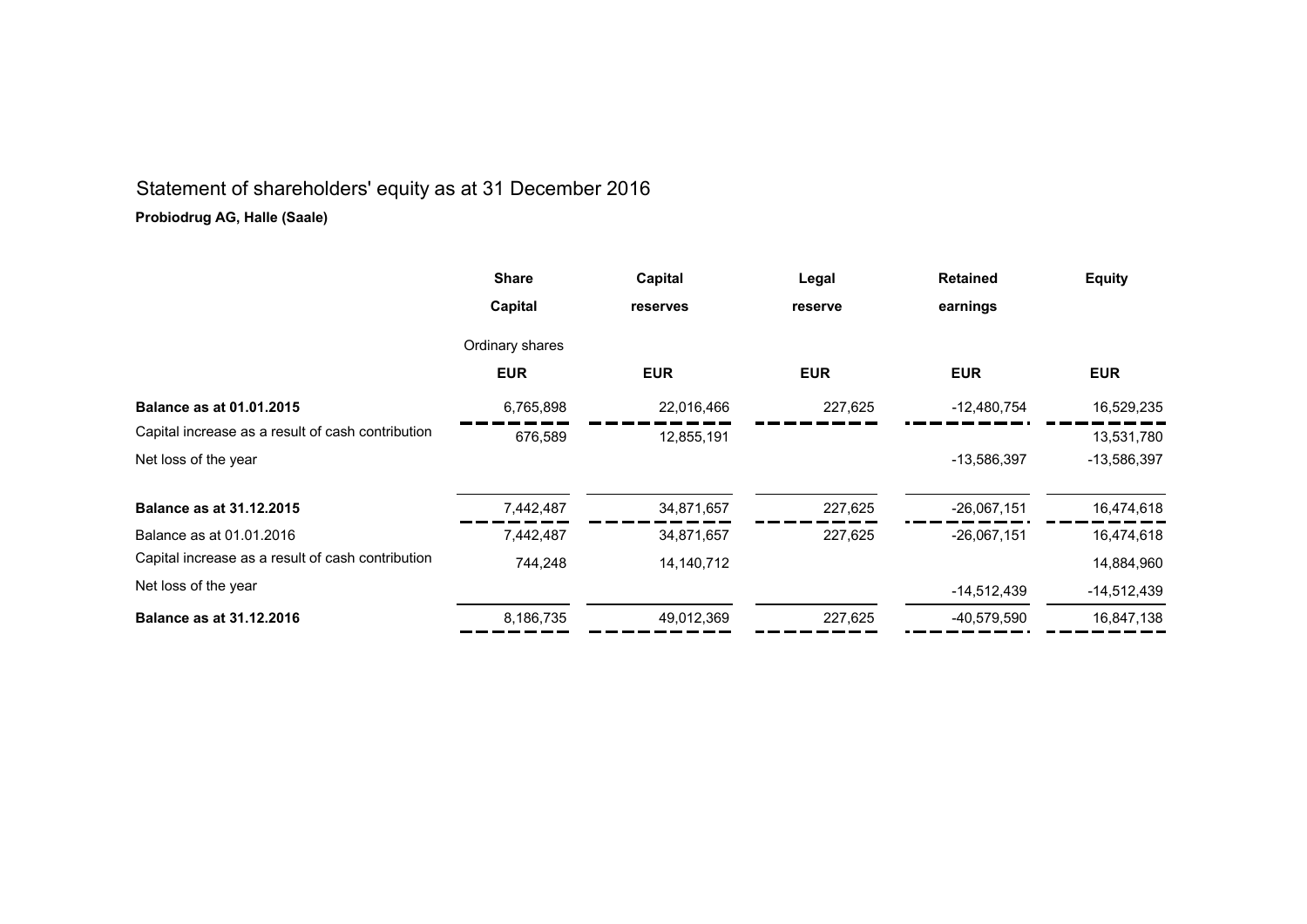# Probiodrug AG, Halle (Saale)

# NOTES to the financial statements for the financial year from 1 January to 31 December 2016

### **I. General disclosures**

The annual financial statements of Probiodrug AG were prepared using the accounting policies and measurement methods prescribed by the [German] Commercial Code (HGB) [Handelsgesetzbuch] in the version of the Accounting Directive Implementation Act [Bilanzrichtlinie-Umsetzungsgesetz] (BilRUG) as well as the complementary regulations of the [German] Stock Corporation Act.

Probiodrug AG has its registered place of business in Halle/Saale and is recorded in the Commercial Register of the district court Stendal (HRB 213719). The Company's shares have been listed on the Euronext/Amsterdam since October 2014. As such, Probiodrug is a capital market oriented company as defined in Section 264d of the HGB and is thereby considered a large capital corporation as defined by Section 267 (3) sentence 2 of the HGB.

There was no change in the form of presentation in comparison with the prior year.

### **II. Accounting policies and measurement methods**

#### **Fixed assets**

Tangible and intangible assets were measured at their acquisition costs reduced by scheduled depreciation and amortisation.

The scheduled depreciation and amortisation was calculated on the straight-line basis considering the expected useful life of the underlying asset.

In financial year 2016 as well as in the two previous financial years, newly acquired moveable assets with acquisition costs of up to EUR 410.00 were immediately depreciated in their entirety. The cumulative items recorded prior to 2014 continue to be depreciated in accordance with Section 6 (2a) of the German Income Tax Act (EStG) [Einkommensteuergesetz] over a period of five years. In total, the cumulative items are of minor importance.

Participations are recorded at their acquisition costs.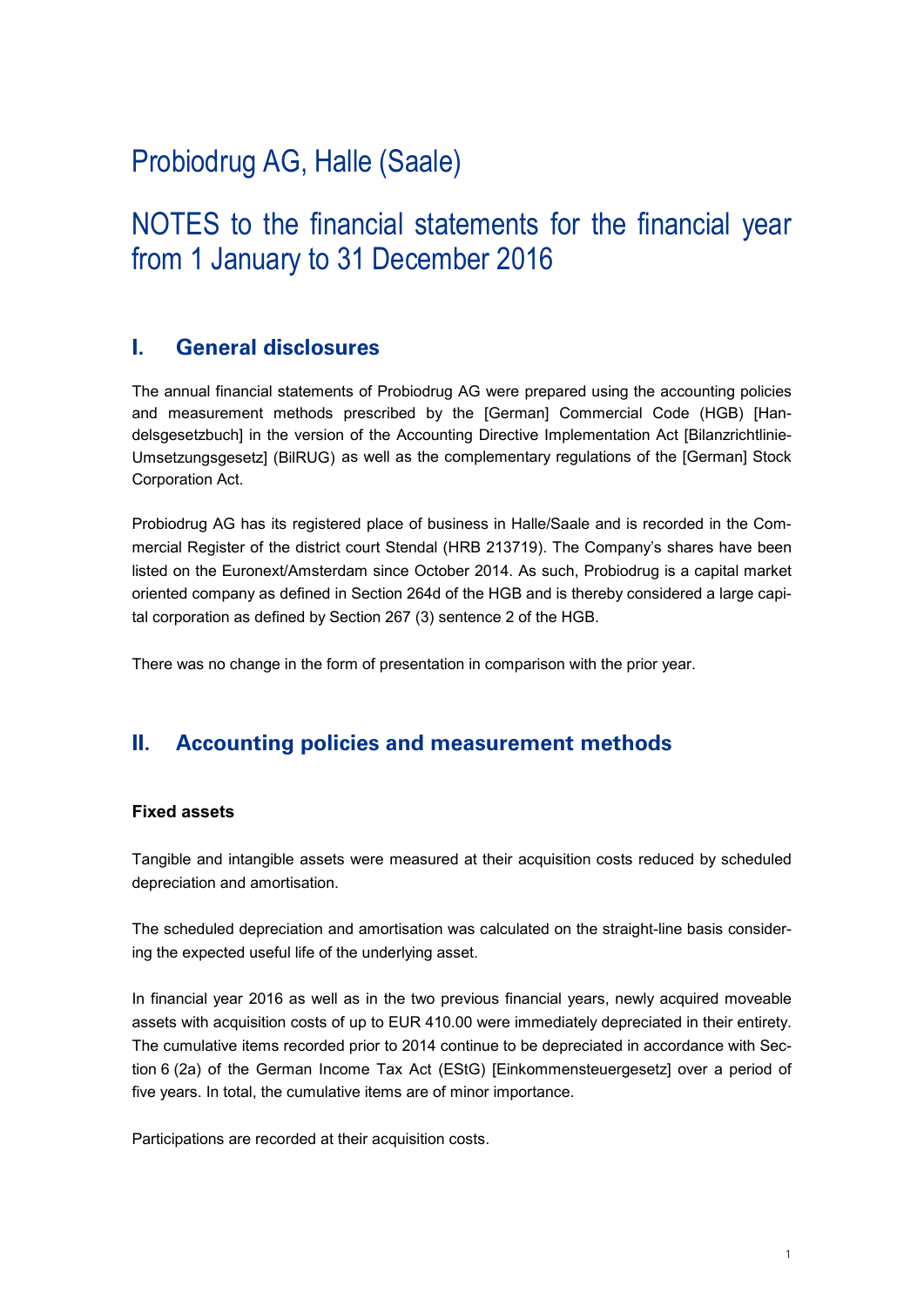#### **Current assets**

Other assets were measured at their nominal value less necessary valuation adjustments giving consideration to all identifiable risks. No foreign currency receivables existed as at the balance sheet date.

The cash-in-hand and bank balances were, in principle, measured at their nominal values.

The valuation of accounts denominated in a foreign currency was on the basis of the mean average exchange rate as at the balance sheet date.

Prepaid expenses comprise payments made prior to the balance sheet date, which represent expenses for a specific period after the balance sheet date.

Deferred taxes are recorded for differences between amounts recorded on the commercial balance sheet and those recorded in the tax accounts to the extent that these are expected to reverse in upcoming financial years. To the extent that the deferred taxes result in a debit balance as at the balance sheet date, no use is made of the allowed alternative treatment in accordance with Section 274 (1) sentence 2 of the HGB.

#### **Equity**

The Company's equity is recorded at its nominal value.

#### **Provisions**

Provisions are recorded at the settlement amounts deemed necessary when applying prudent business judgement. All identifiable risks are given consideration.

Long-term provisions with a term of more than 12 months are discounted in accordance with Section 253 (2) sentence 1 of the HGB. Provisions with a remaining term of up to one year were not discounted.

The measurement of the pension provisions is based on the ,,projected unit credit" method (PUC method). Probiodrug applied a discount rate, consistent with the change in legislation, whereby the average market interest rate of the previous ten financial years (in the prior year seven financial years) as published by the Deutsche Bundesbank [German Federal Reserve] and an assumed remaining term of 15 years served as the basis. The biometric calculation used was provided by the 2005 G mortality tables of Prof. Dr. Klaus Heubeck [, Richttafeln 2005 G' von Prof. Dr. Klaus Heubeck]. The parameters applied in the calculation as well as disclosure of the difference arising from the use of the average market interest rate of the previous ten years as at 31 December 2016 and that based on the average market interest rate of the previous seven financial years as at 31 December 2015 are presented in the explanations on the balance sheet.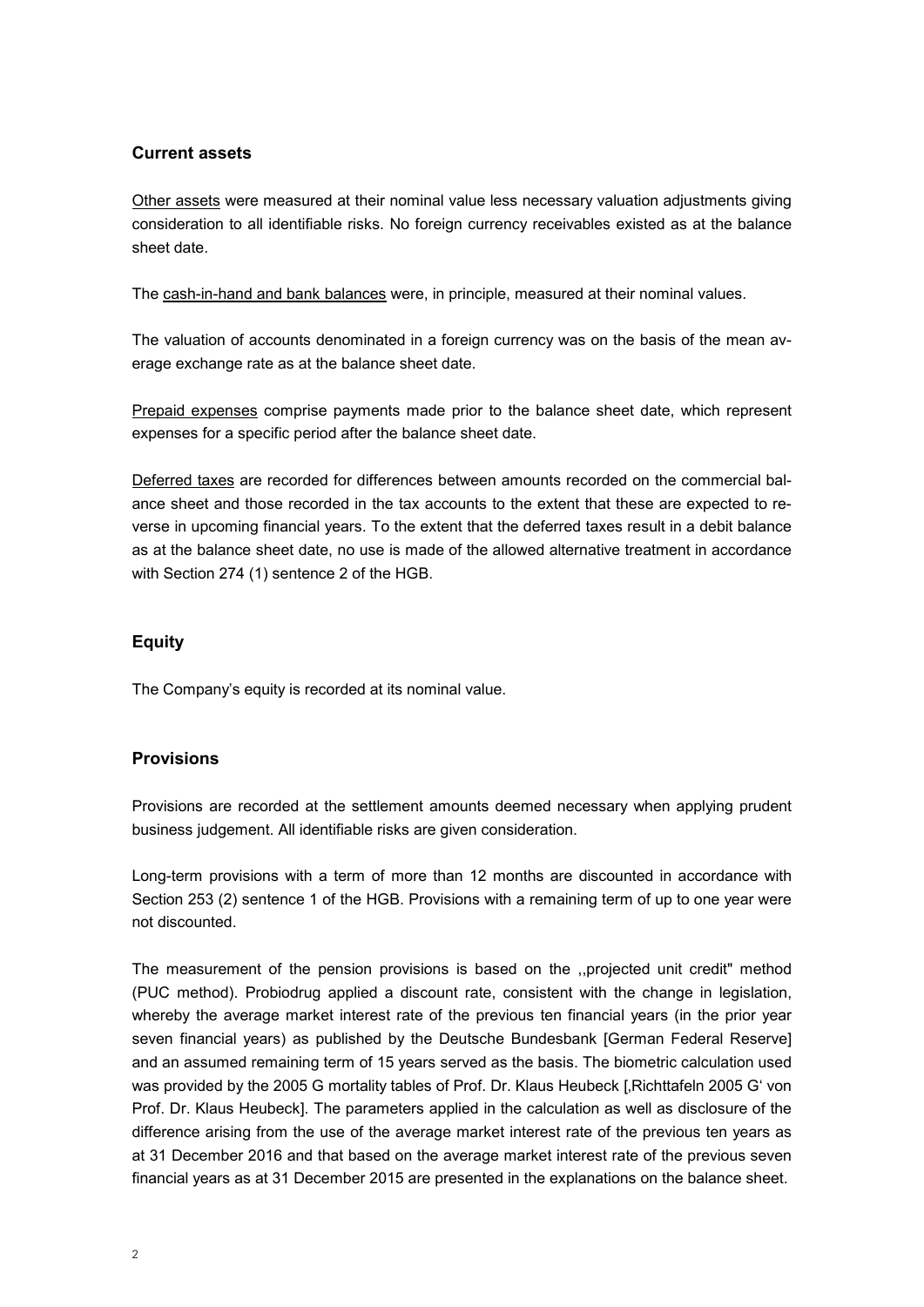#### **Liabilities**

Liabilities are recorded at their settlement amounts. Liabilities in a foreign currency are recorded at the mean average exchange rate in effect as at the balance sheet date.

The existing liabilities are not secured.

#### **Income statement**

In accordance with Section 275 (2) of the HGB, the Company again elected the total cost method of presentation.

#### **III. Explanations on the balance sheet**

#### **Fixed assets**

The development of fixed assets as well as the amortisation and depreciation recorded in the financial year is shown for each balance sheet line item in the schedule of fixed assets presented in the appendix to the notes to the financial statements. The Company has a subsidiary, Probiodrug Inc., USA. All operating activities and assets are concentrated in Probiodrug AG; currently Probiodrug Inc. has neither operating activities nor assets.

#### **Receivables and other assets**

Without exception, the other assets have a remaining term of up to one year. They primarily consist of receivables from affiliated companies (EUR 114k, in the prior year EUR 0k), receivables from the fiscal authorities (EUR 121k; in the prior year EUR 80k) as well as other receivables (EUR 55k; in the prior year EUR 59k).

#### **Deferred taxes**

As at the balance sheet date, after offsetting debit and credit balances with respect to deferred taxes (consideration of overall difference), a net debit balance resulted for deferred taxes. The calculation is based on an effective tax rate of 31.58 %, which is expected to be the rate in effect when the differences reverse. Probiodrug does not make use of the allowed alternative treatment whereby a debit balance may be recorded in accordance with Section 274 (1) sentence 2 of the HGB. As such, deferred taxes are not presented on the balance sheet. The debit and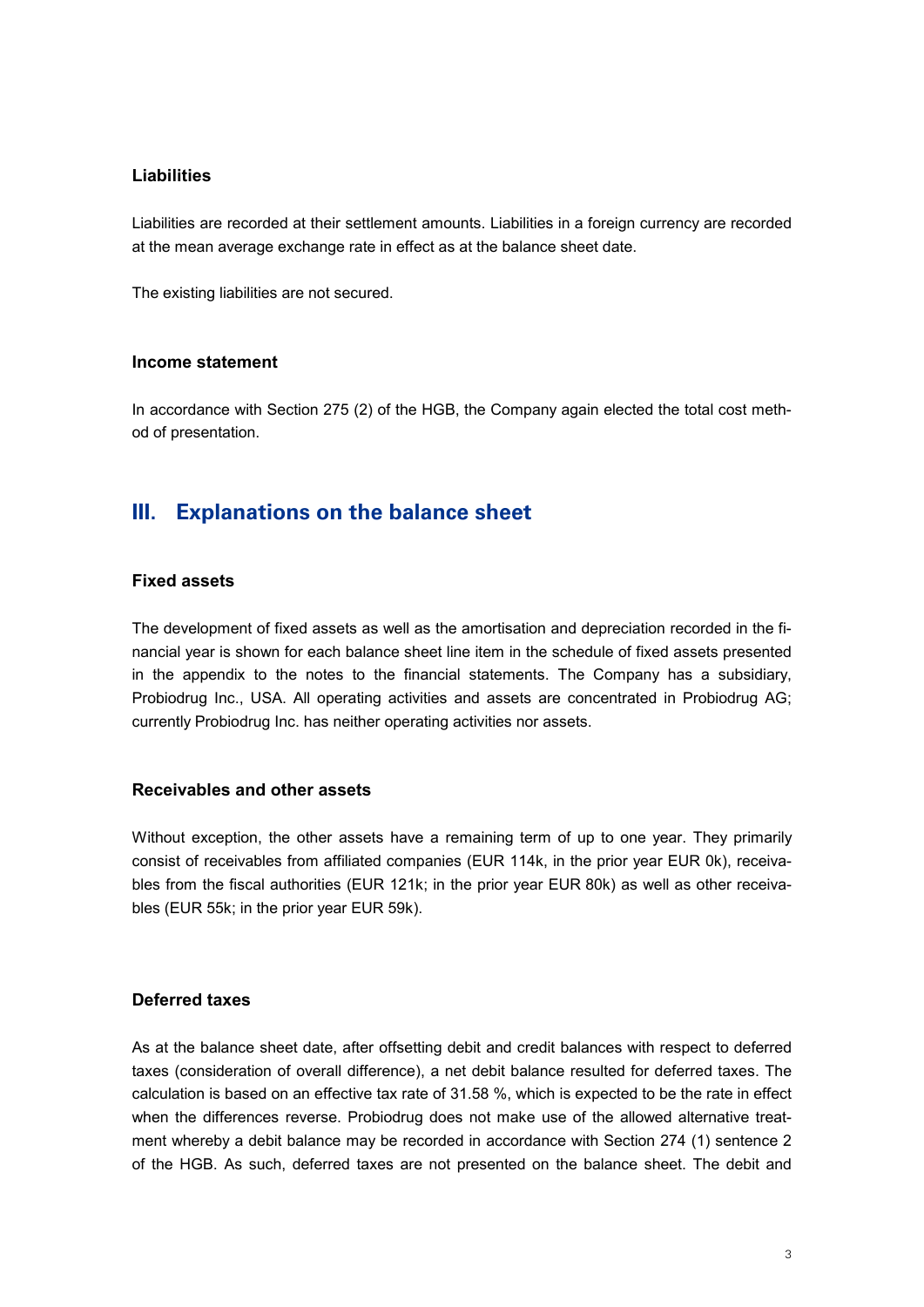credit deferred tax balances calculated result from tax loss carry forwards and different values calculated for the pension provision.

#### **Share capital**

As at 31 December 2016, the subscribed capital amounted to EUR 8,186,735.00 (in the prior year EUR 7,442,487.00). It is broken down into 8,186,735 (in the prior year 7,442,487) bearer ordinary shares with no par value (no-par value shares, at an issue price of EUR 1.00 per share ).

On 27 September 2016, the Executive Board resolved, and the Supervisory Board approved, an increase of EUR 744,248.00 in share capital against cash to share capital totalling EUR 8,186,735.00. The increase was made by, in part, making use of the authorised capital 2014 by issuing 744,248 new no par value bearer shares at an issue price of EUR 1.00 per share.

#### **Authorisation to acquire treasury shares**

On 10 June 2015 the annual shareholders' meeting authorised the Executive Board, in accordance with Section 71 (1) number 8 of the AktG, to acquire shares of the Company until 9 June 2020 equalling the pro rata amount of the stated share capital of EUR 676,580.00. The acquisition may be made either via the stock exchange or by way of a public purchase offer directed to all of the Company's shareholders. The treasury shares may be used for all permitted purposes including redemption.

No shares were repurchased in financial year 2016 or 2015.

#### **Conditional capital**

By resolution of the shareholders meeting on 19 May 2016, the conditional capital 2014/I was increased by EUR 67,650.00 to EUR 509,650.00.

As at 31 December 2016 the total conditional capital amounted to EUR 2,623,801.00 (in the prior year EUR 2,556,151.00). Of this amount, EUR 491,022.00 (in the prior year EUR 517,363.00) is reserved as a result of the issuance of options.

The conditional capital is to redeem option or conversion rights (or for the satisfaction of corresponding conversion or option requirements) for no par value bearer shares or upon exercise of the Company's option, to partially or entirely discharge the Company's obligation to pay the monetary amount due by granting no par value shares of the Company to the holder or creditor of convertible or option bonds.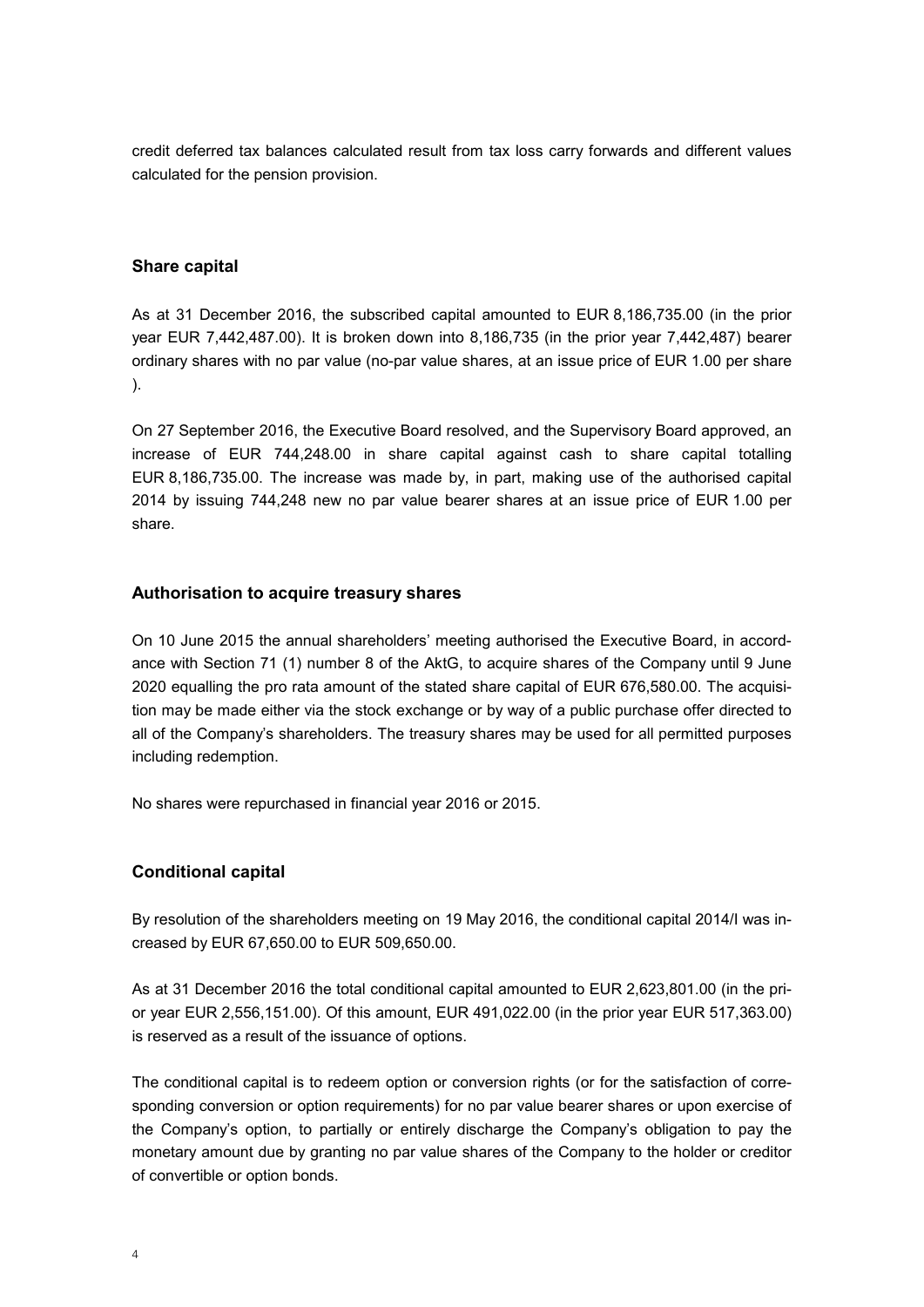In addition to employees of the Company and former affiliated companies, for whom no disclosure is required pursuant to Section 194 (3) of the AktG, the following members of the Executive Board (respectively former members of the Executive Board) are entitled to acquire the following number of shares:

- Dr. Konrad Glund, Halle, up to 117,600 ordinary shares
- Dr. Hendrik Liebers, Leipzig, up to 117,599 ordinary shares
- Prof. Dr. Hans-Ulrich Demuth, Halle, up to 28,633 ordinary shares and
- Dr. Inge Lues, Seeheim-Jugenheim, up to 104,834 ordinary shares.

In 2016, a total of 74,424 options for no par value ordinary bearer shares were issued to Executive Board member Mark Booth within the scope of Stock Option Program 2014. Subsequent to the Mark Booth's leaving the Company as at 15 August 2016, these options expired in their entirety.

#### **Stock options**

By virtue of a resolution of the shareholders' meeting on 19 May 2016, the Stock Option Program resolved upon on 29 September 2014 was amended whereby the Executive Board – and to the extent that the issuance of stock options to members of the Executive Board are affected, the Supervisory Board – is authorised to issue on one or several occasions up to 509,650 options to current and future employees and members of the Executive Board, whereby 404,538 options are allocable to current and future members of the Executive Board and 105,112 options are allocable to current and future employees.

In addition, the shareholders' meeting resolved to extend the exercise periods for option programs 2007 and 2010.

The exercise period for Stock Option Program 2007 will be extended to eleven years for all those options which have not yet expired.

The exercise period for Stock Option Program 2010 will be extended to nine years for all those options which have not yet expired.

Other than this, the option programs continue unchanged.

On the basis of the authorisation of the shareholders' meeting on 18 May 2010 and giving consideration to the Company's best interest, the Supervisory Board resolved to make a cash settlement of a portion of the options for the Executive Board members Glund and Liebers arising from Stock Option Program 2010. This cash settlement of EUR 200,000.00 each was recognised as expense and paid subsequent to the capital increase in October 2016.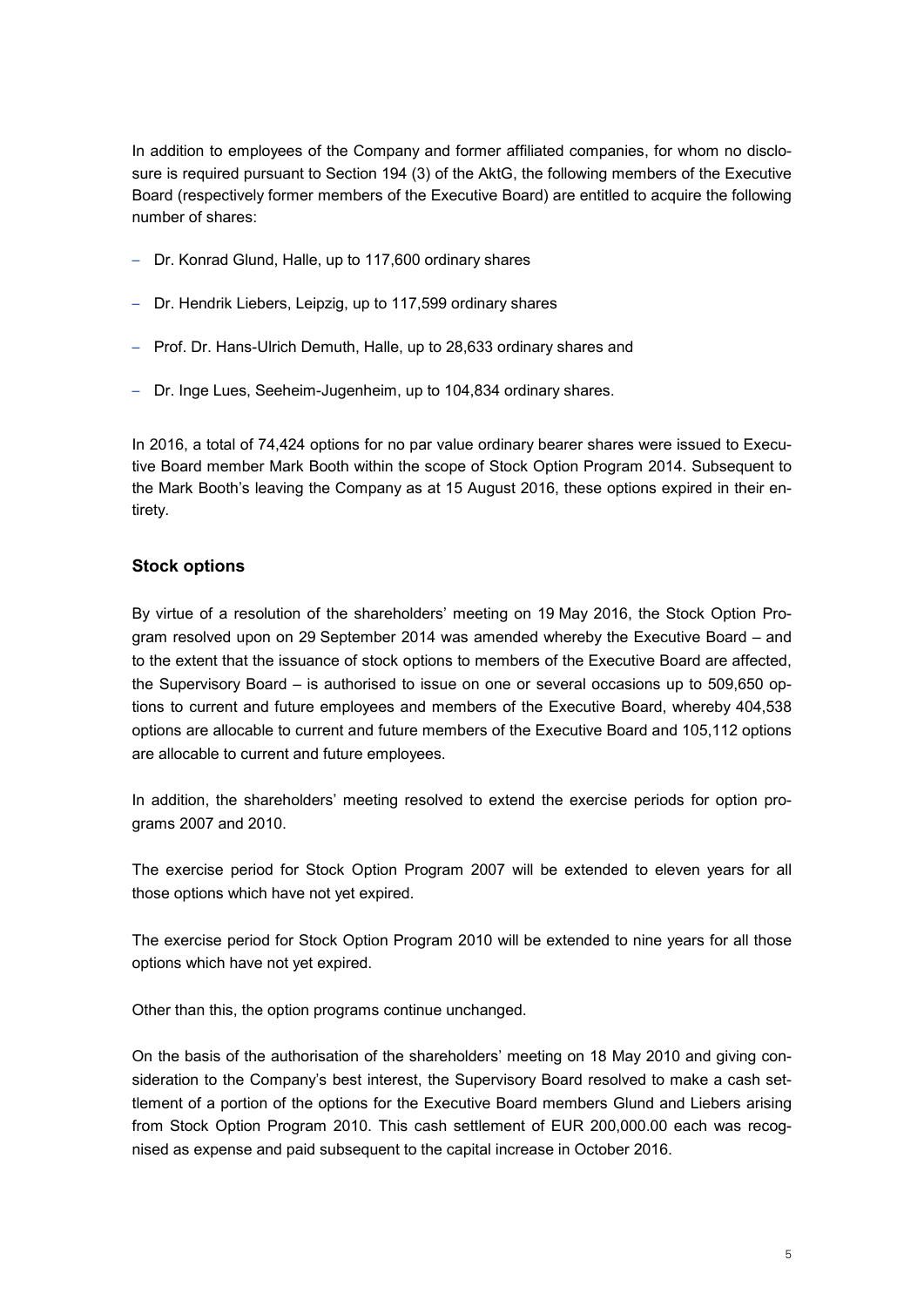#### **Convertible bonds**

By resolution of the annual shareholders' meeting on 10 June 2015, the Executive Board with the consent of the Supervisory Board is authorised to issue once or in several transactions, in the latter case also simultaneously in several tranches, until 9 June 2020 option bonds and/or convertible bonds in bearer and/or registered form (together "bonds") with a total amount of up to EUR 60,000,000.00, each with or without a maturity restriction. The bonds, subject to the respective terms and conditions of the option bonds (hereafter "option conditions"), may grant option rights or impose option obligations. The bonds may also, subject to the respective terms and conditions of the convertible bonds (the "convertible bond conditions"), grant conversion rights or impose conversion obligations. The bonds may grant rights or impose obligations to subscribe for up to 2,000,000 bearer shares of the Company with a proportionate corresponding amount of the Company's share capital of up to EUR 2,000,000.00. The bonds may be issued in euro or limited to the respective value in euro - in any other statutory currency of an OECD member state. The bonds may be issued for cash consideration. In addition, the bonds may be issued against non-cash consideration, in particular to acquire enterprises, participations in entities, business units, receivables, patents and licenses or other assets, provided however, that the value of such at least equals the issue price of the bonds.

The bonds may also be issued by domestic or foreign affiliated companies within the meaning of Sections 15 et. seq. of the AktG (hereafter a "group company"). In the event the bonds are issued by a group company, the Executive Board, with the Supervisory Board's consent, is entitled to guarantee the bonds on behalf of the Company and to grant or to impose option rights/obligations or conversion rights/obligations.

Furthermore, the Executive Board, with the consent of the Supervisory Board, is authorised to determine the further details of the issue and the terms of the bonds, in particular interest rate, form of interest, issue price, term, denominations, exercise and conversion period, a potential variability of the conversion rate and, if applicable, to do so in consultation with the corporate bodies of subsidiaries issuing bonds.

#### **Authorised capital 2014**

In a resolution dated 19 May 2016, the shareholders' meeting resolved to increase the authorised capital 2014 from EUR 2,633,166.00 to EUR 3,721,243.00. The authorisations granted to the Executive Board and Supervisory Board with respect to the authorised capital 2014 were, correspondingly, adjusted.

On 27 September 2016, the Executive Board resolved, with the consent of the Supervisory Board, to make partial use of the authorised capital 2014 of EUR 744,248.00 to increase the share capital in exchange for a cash contribution of EUR 744,248.00. 744,428 no par value ordinary bearer shares were issued at an issue price of EUR 1.00 (notional value) per share.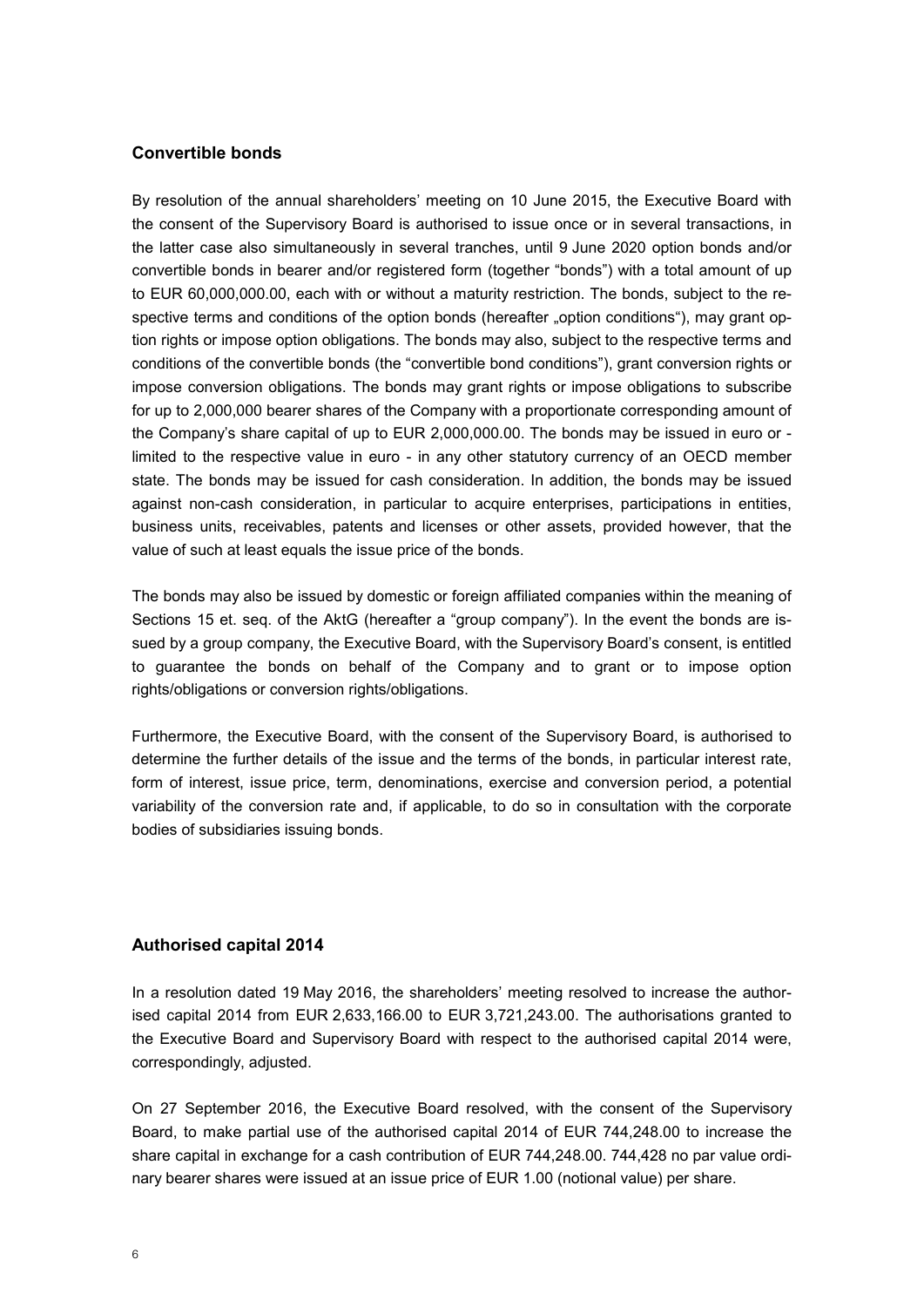As at 31 December 2016, the authorised capital 2014 amounted to EUR 2,976,995.00.

#### **Voting rights notification**

#### **Disclosure as to the existence of an equity interest as at the balance sheet date**

**JPMorgan Asset Management (UK) Ltd.**, London, United Kingdom, informed us that, pursuant to Section 21 (1) of the WpHG [(German) Securities Trading Act; Wertpapierhandelsgesetz], on 11 March 2016 its voting rights proportion in Probiodrug AG, Weinbergweg 22, 06120 Halle (Saale), Germany (ISIN DE0007921835) exceeded the threshold of 5% of the voting rights on 07 March 2016 and that its voting rights proportion amounted to 5.15 % (383,181 voting rights).

**Morgan Stanley,** Wilmington, USA, informed us that, pursuant to Section 21 (1) of the WpHG, on 13 April 2016, its voting rights proportion in Probiodrug AG, Weinbergweg 22, 06120 Halle (Saale), Germany (ISIN DE0007921835) fell below the threshold of 5% and 3% on 06 April 2016 and that its voting rights proportion amounted to 0.4 %.

**Aviva plc,** London, United Kingdom, informed us that, pursuant to Section 21 (1) of the WpHG, on 12 October 2016, its voting rights proportion in Probiodrug AG, Weinbergweg 22, 06120 Halle (Saale), Germany (ISIN DE0007921835) fell below the threshold of 10% of the voting rights on 04 October 2016 and that its voting rights proportion amounted to 9.997% (744,069 voting rights). 9.997 % of the voting rights proportion (806,443 voting rights) are attributed to Aviva plc pursuant to Section 22 of the WpHG.

The voting rights attributed pursuant to Section 22 of the WpHG are attributed through the following shareholder directly holding 3% or more of the voting rights in Probiodrug AG: **Aviva Life & Pensions UK Limited, Aviva Investors Global Services Limited**

The voting rights attributed pursuant to Section 22 of the WpHG are attributed through the following controlled undertakings holding 3% or more in Probiodrug AG: **Aviva Life & Pensions UK Limited, Aviva Investors Global Services Limited**

**Landesbank Baden-Württemberg**, Stuttgart, Germany informed us that, pursuant to Section 21 (1) of the WpHG, on 13 October 2016, its voting rights proportion in Probiodrug AG, Weinbergweg 22, 06120 Halle (Saale), Germany (ISIN DE0007921835) fell below the threshold of 3% of the voting rights on 07 October 2016 and that its voting rights proportion amounted to 2.86% (234,239 voting rights).

**Sachsen-Anhalt, Land – Ministry of Finance of the Federal State Saxony Anhalt,** Magdeburg, Germany, informed us that, pursuant to Section 21 (1) of the WpHG, on 13 October 2016, its voting rights proportion in Probiodrug AG, Weinbergweg 22, 06120 Halle (Saale), Germany (ISIN DE0007921835) fell below the threshold of 15% of the voting rights on 07 October 2016 and that its voting rights proportion amounted to 10.91 % (893,269 voting rights). 10.91% of the voting rights (893,269 voting rights) are attributed to the Federal State Saxony Anhalt pursuant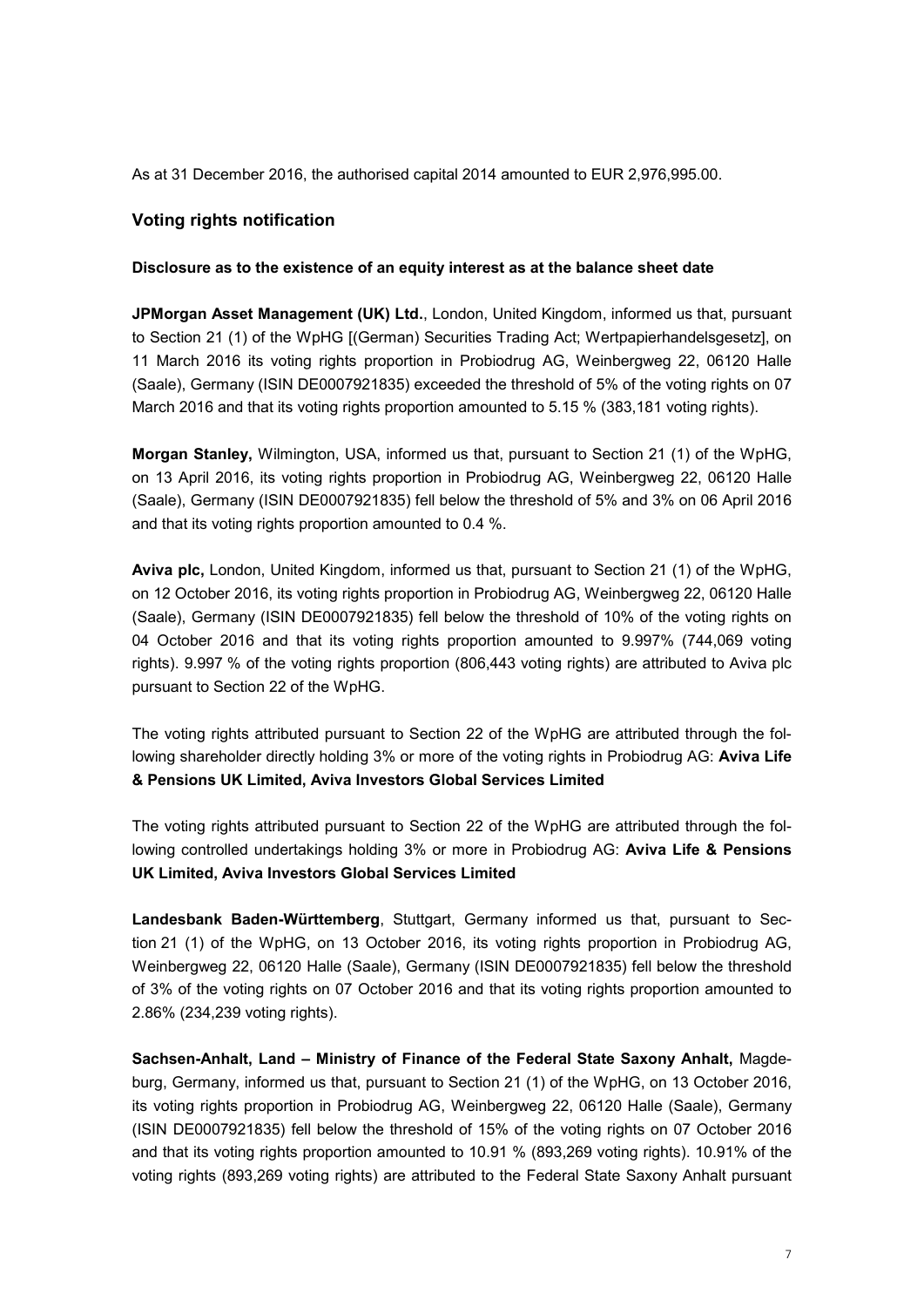to Section 22 of the WpHG. The voting rights attributed to the Federal State Saxony Anhalt are attributed through the following controlled undertakings holding 3% or more in Probiodrug AG: IBG Risikokapitalfonds I GmbH & Co. KG, IBG Risikokapitalfonds II GmbH & Co. KG.

#### **Capital reserves**

As at 31 December 2016, the capital reserves amounted to EUR 49,012,368.55 (in the prior year EUR 34,871,656.55).

In conjunction with the capital increase via the issuance of new shares during the financial year, cash receipts totalling EUR 14,140,712.00 were paid into the capital reserves in accordance with Section 272 (2) number 1 of the HGB.

#### **Revenue reserves**

The legal reserves are unchanged at EUR 227,625.00 in accordance with Section 150 (2) of the AktG.

#### **Accumulated losses**

As at 31 December 2016, the accumulated losses totalled EUR 40,693,108.52. They developed as follows during the financial year:

|                                           | FUR           |
|-------------------------------------------|---------------|
| Accumulated losses as at 31 December 2015 | 26.067.150.58 |
| Net loss in financial year 2016           | 14,512,439.10 |
| Accumulated losses as at 31 December 2016 | 40.579.589.68 |

#### **Tax provisions**

As per the audit report of the tax office Halle/Saale dated 25 June 2009 on the tax audit carried out in 2008, the 2004 operating income was retroactively increased by approximately EUR 10,010k.

On 5 October 2009, the Company filed an appeal against the changed assessments for 2004 corporate income taxes and the solidarity tax contribution. In 2008, the Company recorded the risk resulting from the assessments within the tax provision. In a ruling with respect to the appeal issued by the fiscal authorities in September 2013, the assessment notices with respect to corporate income tax and the solidarity surcharge for 2004 was changed and the tax obligation was reduced slightly. Other than that, the appeal was denied. In addition, in October 2013, an amended municipal tax assessment notice for the assessment period 2004 was issued. The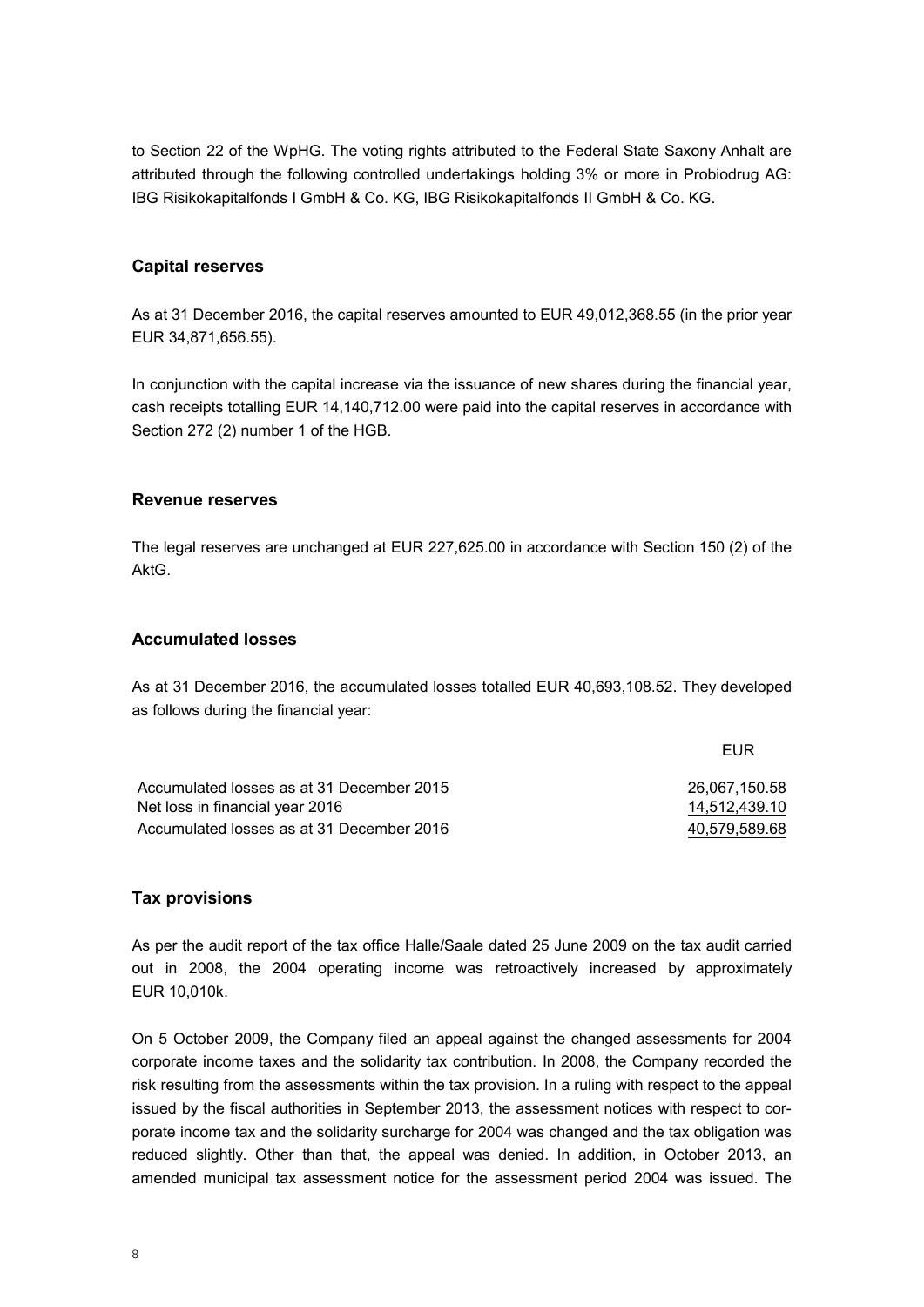afore mentioned risks, including the accrued interest thereon, were given consideration by increasing the tax provision by EUR 98k as at 31 December 2016 to EUR 2,740k.

The Company has contested the changed assessment notices. A ruling has not yet been issued. A stay of execution was granted for the assessment notices in dispute.

#### **Pension provision**

The calculation of the pension provision was carried out using a discount rate of 4.01 % (in the prior year 3.89 %). A further parameter applied in the calculation was a pension progression rate of 1.0 % (in the prior year 1.5 %).

During the financial year, personnel expenses in conjunction with the pension obligations amounting to EUR 92k (in the prior year EUR 124k) and interest expense of EUR 13k (in the prior year EUR 41k) were recorded. Interest expense includes income on the assets used to fund the obligation in the amount of EUR 32k (in the prior year EUR 3k) which is presented as a net amount. Interest income includes income of EUR 116k from the change in the discount rate as a result of the change from a seven year average interest rate to a ten year average interest rate as well as from the change in the average interest rate from the prior year to the current financial year of EUR 17k.

As at 31 December 2016, the cash surrender value of the covering assets corresponds with the pledged entitlement to the life insurance amounting to EUR 794k (in the prior year EUR 700k). In accordance with Section 246 (2) of the HGB, this amount was off-set with the settlement amount of the pension provisions which amounted to EUR 1,172k (in the prior year EUR 1,169k). The recorded pension provision amounted to EUR 378k (in the prior year EUR 469k).

As a result of the implementation of the Law Regarding the Implementation of the Residential Property Lines of Credit and to Change Commercial Regulations [Gesetz zur Umsetzung der Wohnimmobilienkreditrichtlinie und zur Änderung handelsrechtlicher Vorschriften], as at 31 December 2016, the calculation of the settlement amount of the pension obligations was, for the first time, based on the average market interest rate of the previous ten financial years (in the prior year seven financial years).

This led to the following difference:

| Settlement amount based on 10-year average rate (actuarial interest rate 4.01%) 1,172,413 |                  |
|-------------------------------------------------------------------------------------------|------------------|
| Settlement amount based on 7-year average rate (actuarial interest rate 3.24%)            | 1,288,743        |
| Difference pursuant to Section 253 (6) of the HGB                                         | <u>- 116,330</u> |

#### **Other provisions**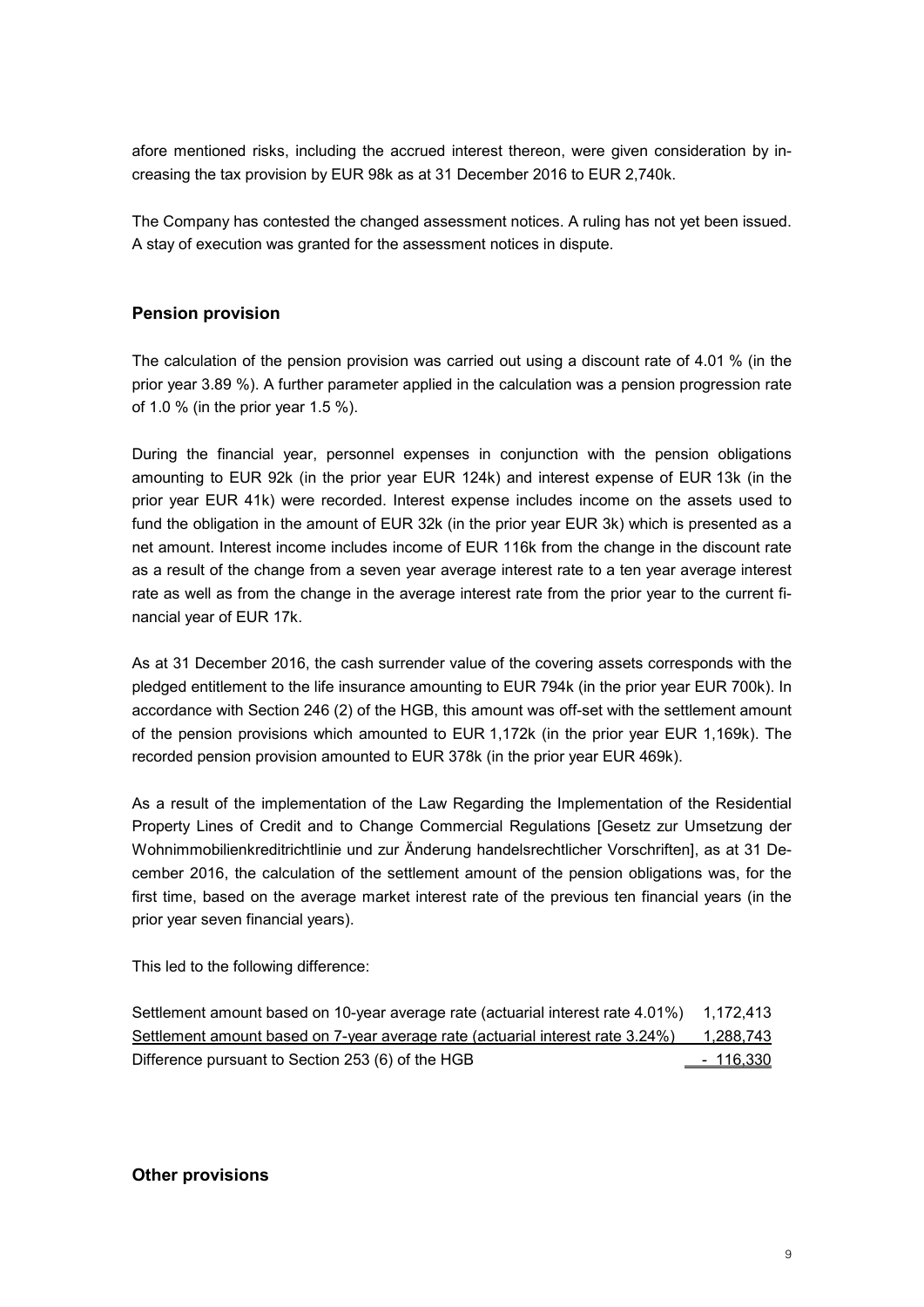The other provisions include provisions attributable to outstanding invoices (EUR 405k; in the prior year EUR 307k), other personnel related provisions (EUR 313k; in the prior year EUR 205k), provisions for the preparation of the financial statements and audit (EUR 53k; in the prior year EUR 51k) as well as provisions for the Company's other business activities (EUR 53k; in the prior year EUR 53k).

#### **Liabilities**

As was the case in the prior year, the trade payables of EUR 1,519k (in the prior year EUR 1,313k) as well as the other liabilities of EUR 57k (in the prior year EUR 353k) have a remaining term of up to one year.

#### **IV. Explanations on the income statement**

#### **Other operating income**

The other operating income during the financial year included:

|                                       | 2016  | 2015  |
|---------------------------------------|-------|-------|
|                                       | EUR k | EUR k |
| Income attributable to other periods  | 44    |       |
| Income from exchange rate differences | 33    | 6     |
| Income from the release of provisions | 17    | 301   |

#### **Cost of materials**

The cost of materials includes expenses attributable to other periods of EUR 100k.

#### **Other operating expenses**

The other operating expenses include expenses attributable to other periods of EUR 6k (in the prior year EUR 89k) as well as expenses from exchange rate differences of EUR 6k (in the prior year EUR 10k).

#### **V. Explanations on the cash flow statement**

The transaction costs of EUR 971k recorded in the financial year consist entirely of costs resulting from the capital increase in 2016.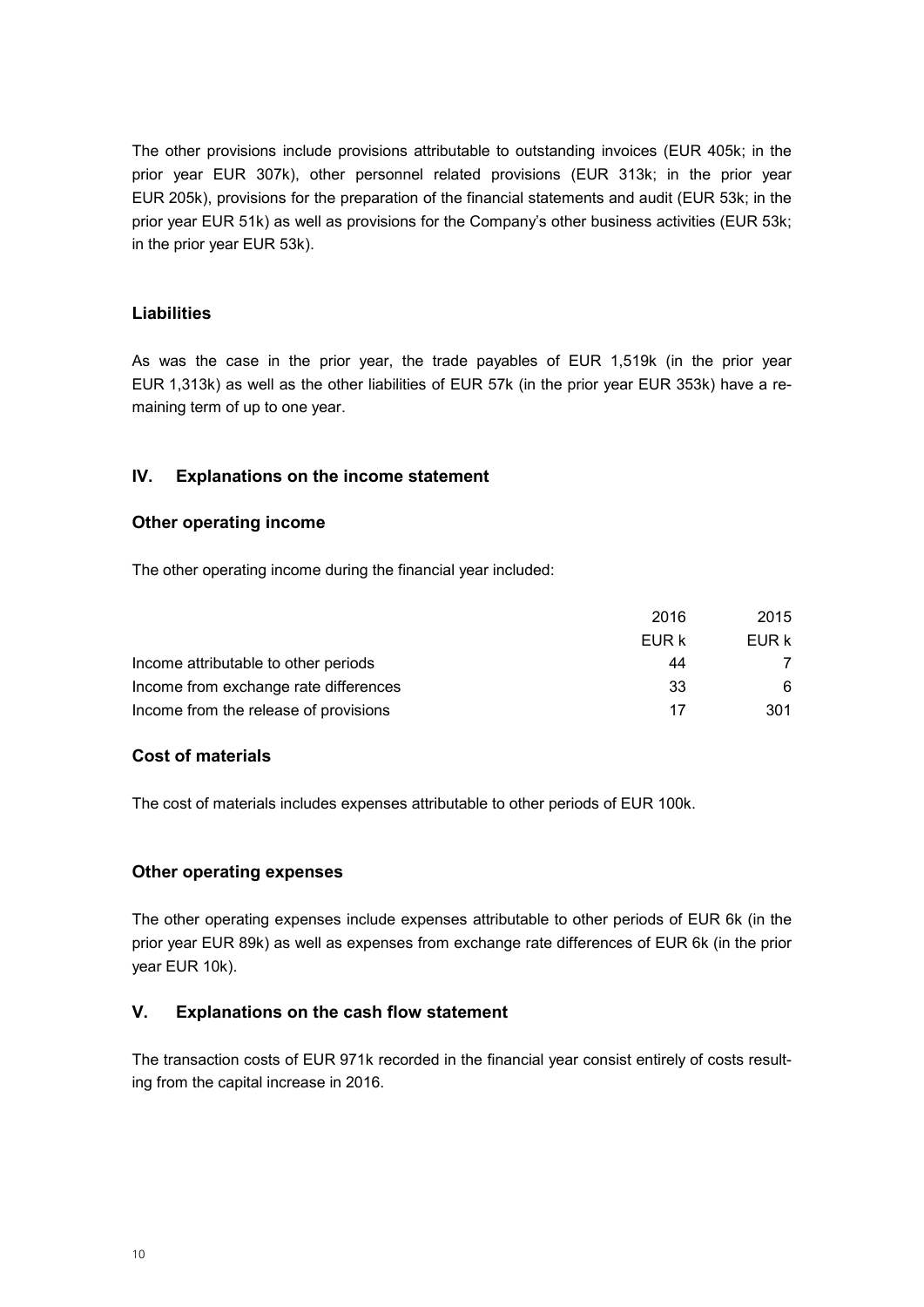#### **VI. Other disclosures**

#### Subsidies

Through financial year 2014, Probiodrug AG received public subsidies for projects. The subsidies were, in part, granted subject to subsequent audits.

#### Recommendation for appropriation of result

The Executive Board makes the following recommendation with respect to the appropriation of the result:

The accumulated losses amount to EUR 40,693,108.52. They will be carried forward.

#### Average number of employees during the financial year

The subsequent employee groups were active for the Company in the financial year:

| Executive Board and employees | 2016 | 2015 |
|-------------------------------|------|------|
| Executive Board members       |      |      |
| Employees                     | 11   | 13   |

#### Other financial commitments

As at 31 December 2016, the other financial commitments amounted to EUR 3,683k and primarily consisted of research and development services as well as service, leasing and rental obligations. EUR 3,619k is due within one year.

#### **Disclosures with respect to executive bodies**

#### Executive Board

During the financial year just ended, the Company's business was directed by the members of the Executive Board:

Dr. Konrad Glund (Dipl. Biochemiker [degreed biochemist]) - Chairperson

Dr. Hendrik Liebers (Dipl.-Biologe [degreed biologist], Dipl.-Kaufmann [degreed businessman])- Finances

Dr. Inge Lues (Dipl.-Biologe [degreed biologist])– Research and Development

Dr. Mark Booth (MBA) – Business from 1 April 2016 until 15 August 2016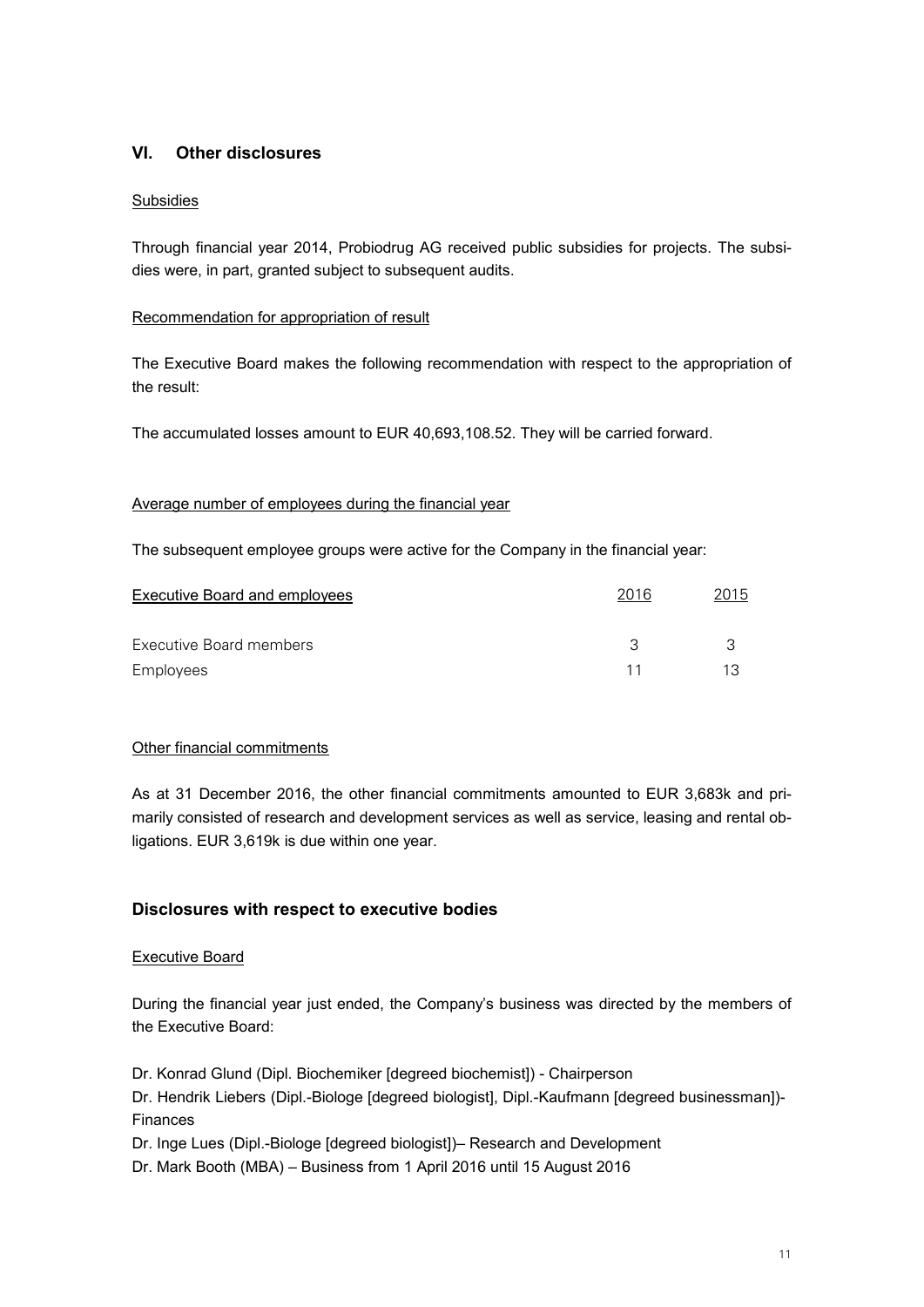All of the above have the authority to represent the Company on their own and are released from the constraints of Section 181 of the BGB.

With respect to the remuneration of the Executive Board, we refer to the compensation report which forms a part of the management report. In financial year 2016 the overall remuneration of the Executive Board amounted to EUR 1,392k (in the prior year EUR 1,425k).

#### Disclosure as to total remuneration of former Executive Board members

Former members of the Executive Board received compensation of EUR 44k (in the prior year EUR 78k) in the form of additions to the pension provision. The effect of the change in the interest rate due to the implementation of the Law Regarding the Implementation of the Residential Property Lines of Credit and to Change Commercial Regulations [Gesetz zur Umsetzung der Wohnimmobilienkreditrichtlinie und zur Änderung handelsrechtlicher Vorschriften] off-set this. The pension provision amounts to EUR 167k (in the prior year EUR 216k).

#### Supervisory Board

The following were appointed as members of the Supervisory Board:

- Dr. Erich Platzer, medical doctor, Basel/Switzerland Chairperson
	- *Member of the Board of Directors, Aptose Biosciences Inc., Toronto, Canada*
	- *Owner and Managing Director of Platzer Consult GmbH, Basel, Switzerland*
	- *Board of Directors President credentis AG, Windisch, Switzerland*
	- *Board of Directors President AOT AG, Basel, Switzerland*
	- *Board of Directors –member Viroblock SA, Plans-les-Ouates (Geneva), Switzerland*
	- *Board of Directors –member Léman Micro Devices SA, Lausanne, Switzerland*
	- *Member of the Board, Medtech Innovation Partners AG, Basel, Switzerland*
	- *Member of the Board, Peripal AG, Zurich, Switzerland*
	- *Member of the Board, BC-Platforms AG, Basel, Switzerland*
- Dr. Dinnies von der Osten, Managing Director, Berlin- Vice Chairperson
	- *Member of the Supervisory Board of Market Logic Software AG, Berlin*
	- *Member of the Supervisory Board of Alea Energy Solutions AG, Berlin*
	- *Managing Director, GoodVent Beteiligungsmanagement VerwaltungsGmbH, Magdeburg*
- Dr. Jörg Neermann, Investment manager, Munich
	- *Member of the Supervisory Board, Ventaleon GmbH, Gauting*
	- *Member of the Board of Directors, Eyesense AG, Basel, Switzerland*
	- *Member of the Board of Directors, Kuros Bioscienes AG, Zurich, Switzerland*
	- *Chairperson of the Supervisory Board, Immunic AG, Martinsried*
	- *Member of the Board of Directors, ViCentra B.V., Utrecht, NL*
- Kees Been, Chief Executive Officer (CEO), Weston, Massachusetts, USA *-Member of the Board of Directors, Lyosomal Therapeutics, Inc., Massachusetts, USA -Member of the Board of Directors, Rodin Therapeutics, Inc., Massachusetts, USA*
- Charlotte Lohmann, Attorney, Gröbenzell *-General Counsel Morphosys AG, Martinsried*
- Dr. Olivier Litzka, Investment manager, Chambourcy/France- until 12 September 2016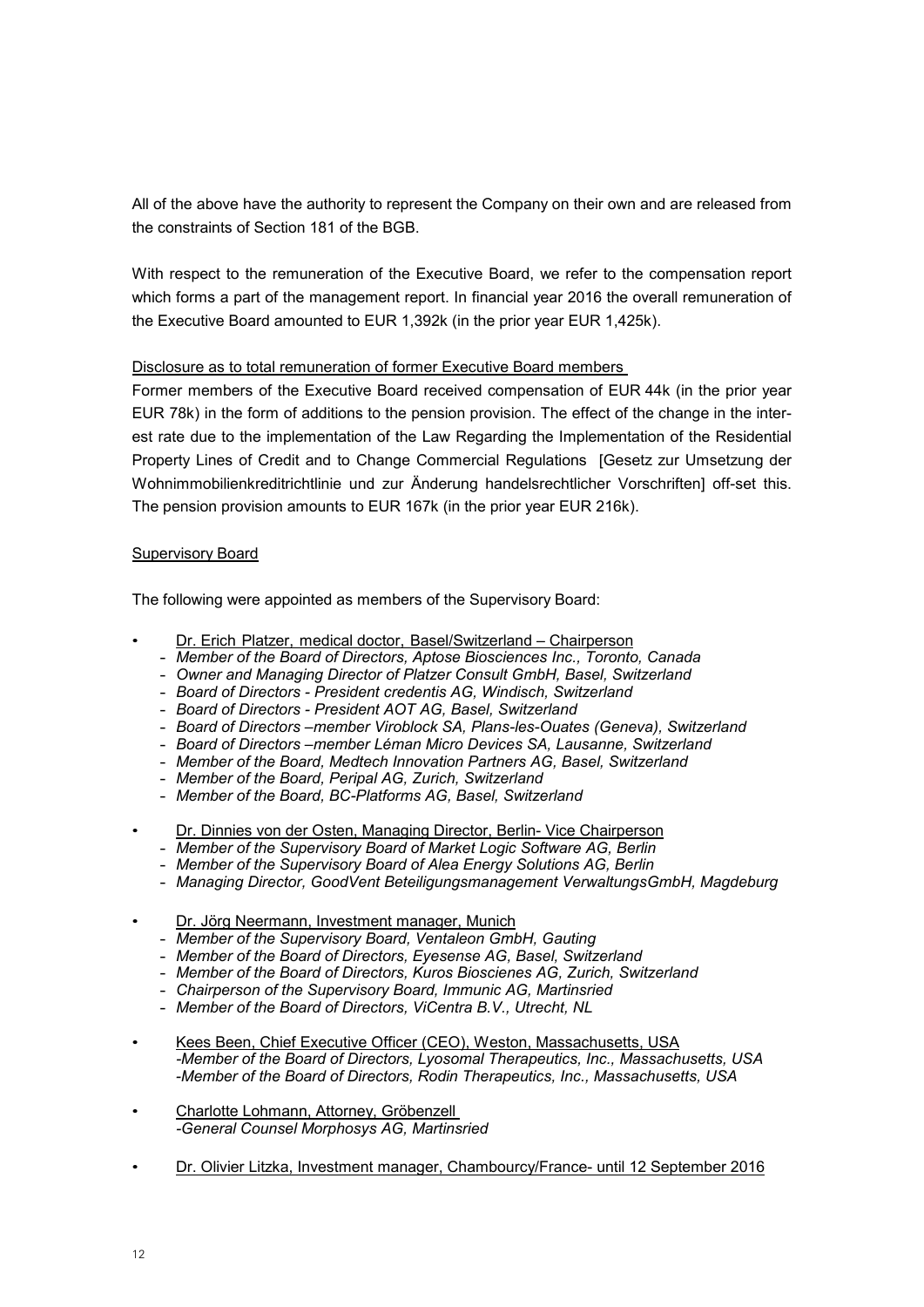During the financial year the remuneration of the Supervisory Board totalled EUR 95k.

The terms of the Supervisory Board members Dr. Platzer, Dr. von der Osten and Dr. Neermann end upon the conclusion of the shareholders' meeting which resolves upon the exoneration of the Supervisory Board for financial year 2016. The terms of the Supervisory Board members Mr Been and Ms Lohmann end upon the conclusion of the shareholders' meeting which resolves upon the exoneration of the Supervisory Board for financial year 2017.

#### Auditor's fees

The fees billed by the auditor during the financial year consisted of the following:

|                                        | 2016  | 2015  |
|----------------------------------------|-------|-------|
|                                        | EUR k | EUR k |
| Fees for the financial statement audit | 69    | 52    |
| --of which for the prior year--        | 19    |       |
| Other confirmation services            |       | 79    |
| Other services                         | 16    |       |
| <b>Total</b>                           | 85    | 131   |

Events of particular significance subsequent to the balance sheet date (subsequent events report)

There were no events of particular significance subsequent to the balance sheet date.

#### Compliance statement in accordance with Section 161 of the AktG

The compliance statement prescribed by Section 161 of the AktG regarding the Corporate Governance Codex was provided by the Executive Board and the Supervisory Board and made available to the shareholders on the Probiodrug internet page.

Halle (Saale), 6 March 2017

Dr. Konrad Glund Dr. Hendrik Liebers Dr. Ingeborg Lues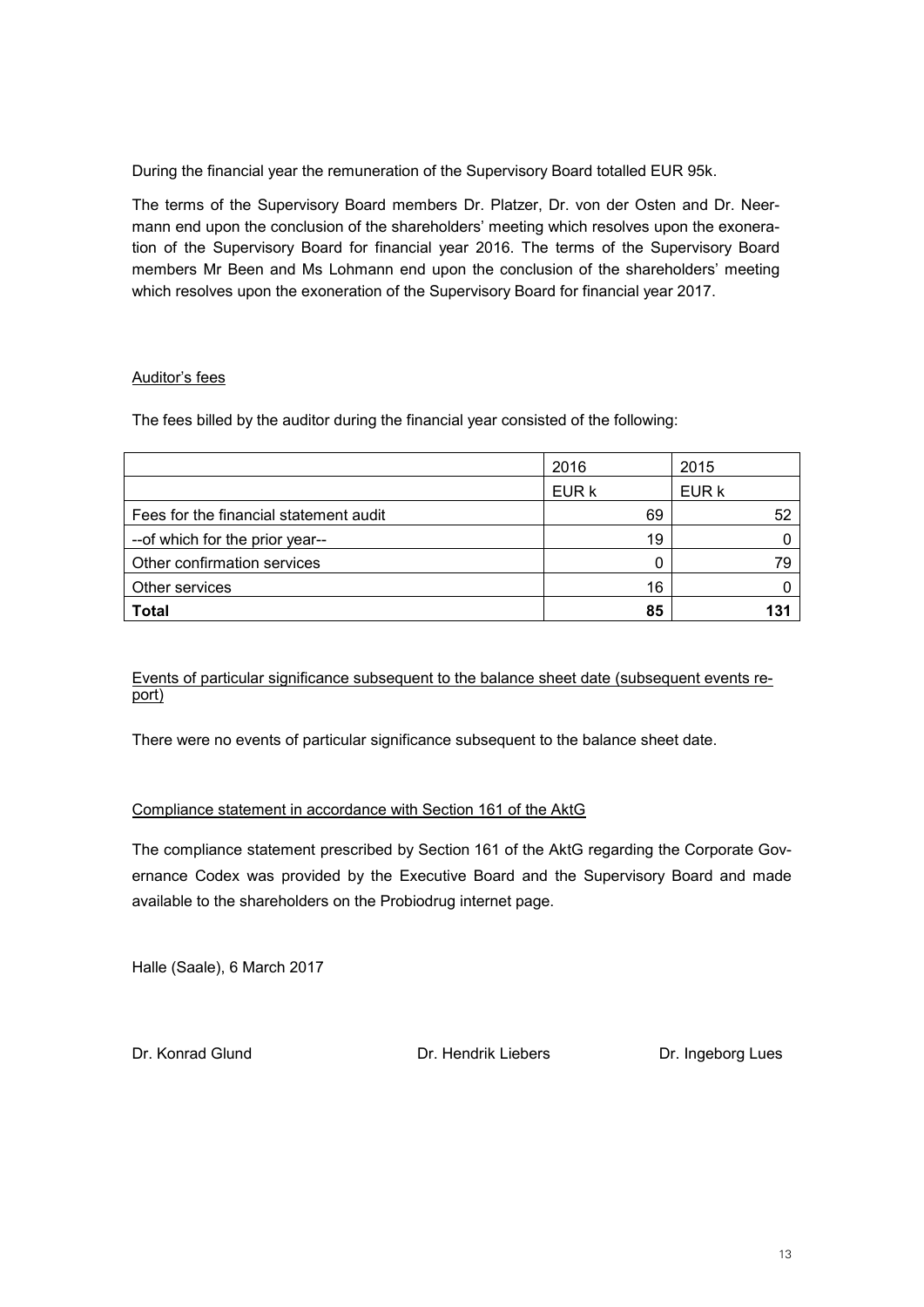# Probiodrug AG, Halle (Saale)

# **Schedule of fixed assets in financial year 2016**

|    |                                             | <b>Acquisition costs</b> |                  |                  |                       |
|----|---------------------------------------------|--------------------------|------------------|------------------|-----------------------|
|    |                                             | 1.1.2016                 | <b>Additions</b> | <b>Disposals</b> | 31.12.2016            |
|    |                                             | <b>EUR</b>               | <b>EUR</b>       | <b>EUR</b>       | <b>EUR</b>            |
| I. | Intangible assets                           |                          |                  |                  |                       |
|    | Simlar rights acquired for consideration,   |                          |                  |                  |                       |
|    | licenses and software                       | 255,884.17               | 116,963.33       | 0.00             | 372,847.50            |
| Ш. | <b>Tangible assets</b>                      |                          |                  |                  |                       |
|    | Buildings on third party land<br>1.         | 181,002.98               | 0.00             | 0.00             | 181,002.98            |
|    | Other equipment, operating and office<br>2. |                          |                  |                  |                       |
|    | equipment                                   | 578,627.31               | 7,394.30         | 4,471.83         | 581,549.78            |
|    |                                             | 759,630.29               | 7,394.30         | 4,471.83         | 762,552.76            |
| Ш. | Long-term financial assets                  |                          |                  |                  |                       |
|    | Participations                              | 3,450.00                 | 0.00             | 0.00             | 3,450.00              |
|    |                                             | 1,018,964.46             | 124,357.63       |                  | 4,471.83 1,138,850.26 |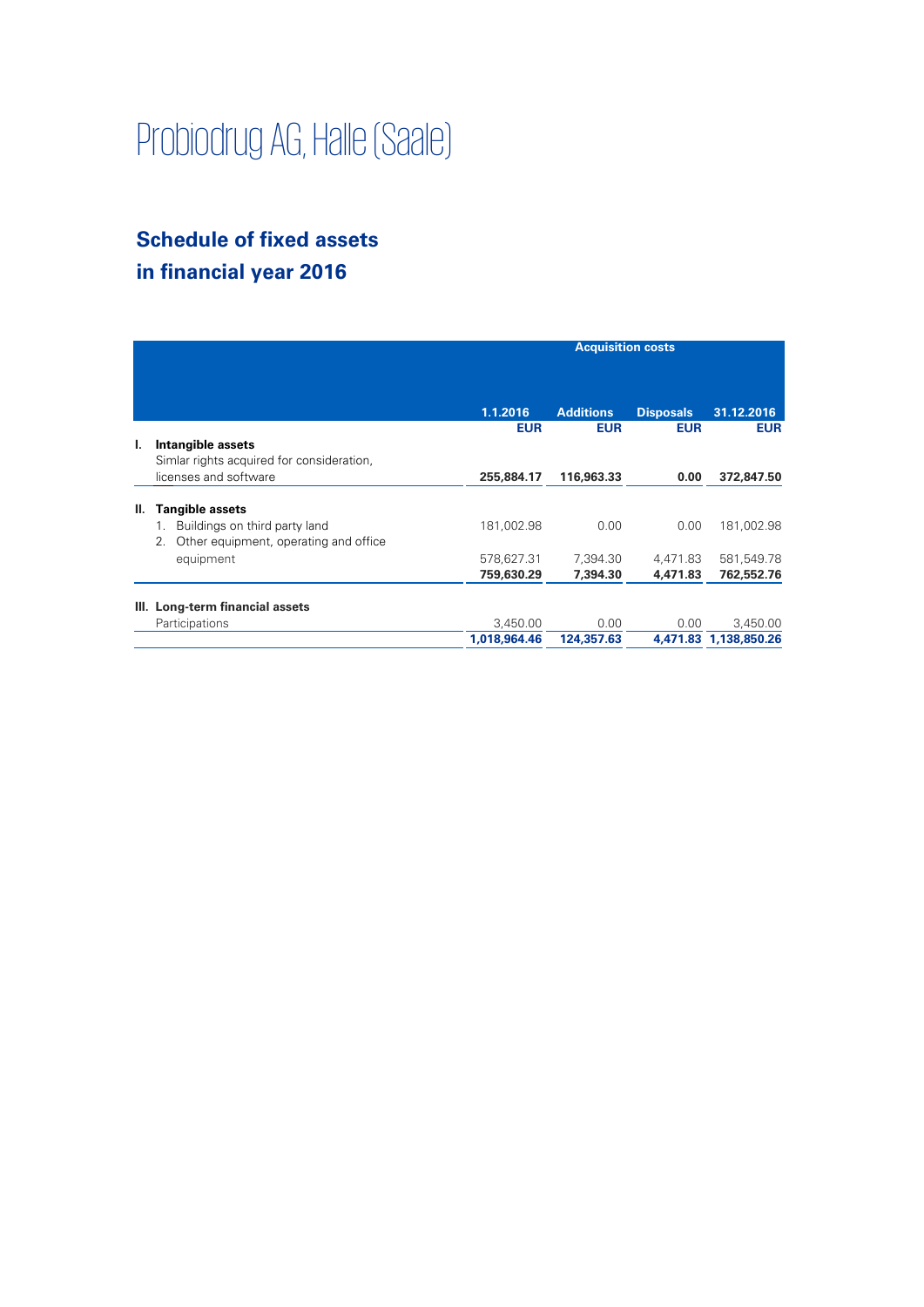| <b>Accumulated amortisation / depreciation</b><br>Amortisation/<br>depreciation<br>of the financial |                        |                      |                          | <b>Carrying values</b> |                        |  |
|-----------------------------------------------------------------------------------------------------|------------------------|----------------------|--------------------------|------------------------|------------------------|--|
| 1.1.2016                                                                                            | year                   | <b>Disposals</b>     | 31.12.2016               | 31.12.2016             | 31.12.2015             |  |
| <b>EUR</b>                                                                                          | <b>EUR</b>             | <b>EUR</b>           | <b>EUR</b>               | <b>EUR</b>             | <b>EUR</b>             |  |
| 199,921.45                                                                                          | 77,010.26              | 0.00                 | 276,931.71               | 95,915.79              | 55,962.72              |  |
| 160,267.11                                                                                          | 6,910.08               | 0.00                 | 167, 177. 19             | 13,825.79              | 20.735.87              |  |
| 518,795.61<br>679,062.72                                                                            | 12,975.66<br>19,885.74 | 4,470.83<br>4,470.83 | 527,300.44<br>694,477.63 | 54.249.34<br>68,075.13 | 59,831.70<br>80,567.57 |  |
| 0.00<br>878,984.17                                                                                  | 0.00<br>96,896.00      | 0.00<br>4.470.83     | 0.00<br>971.409.34       | 3,450.00<br>167,440.92 | 3,450.00<br>139,980.29 |  |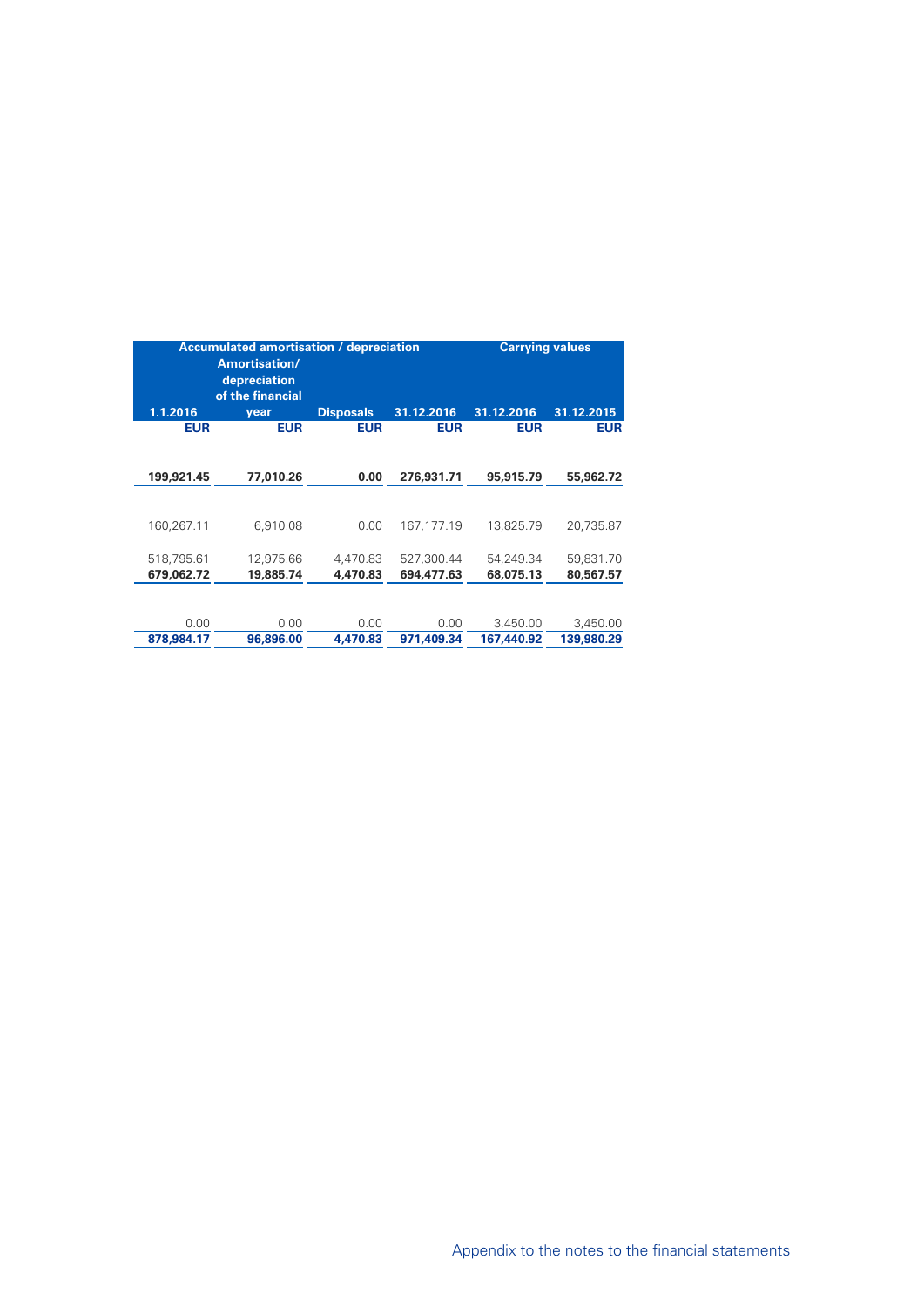# Probiodrug AG, Halle (Saale)

# MANAGEMENT REPORT for financial year 2016

#### **1. Company basics**

#### **Legal structure**

Probiodrug AG – hereinafter "Probiodrug AG", "Probiodrug" or the "Company" is a German stock corporation domiciled in Halle (Saale). The Company has a subsidiary, Probiodrug Inc., USA. All operating activities and assets are concentrated in Probiodrug AG; currently Probiodrug Inc. has neither operating activities nor assets.

#### **Business activities**

Probiodrug AG is a biopharmaceutical company dedicated to the research and development of new therapeutic products for the treatment of Alzheimer's disease (hereinafter also "Alzheimer's" or "AD").

Located in Halle (Saale), Germany, Probiodrug was founded in 1997 by Prof. Dr. Hans-Ulrich Demuth and Dr. Konrad Glund and successfully developed a new therapeutic concept for the treatment of diabetes type 2 – the DP4 inhibitors or gliptins. Today, Probiodrug's goal is to become a leading company in the development of Alzheimer's treatments and thereby to provide a better quality of life for patients with this disease.

Probiodrug is pursuing a therapeutic concept which addresses the disease initiation as well as progression. The development approaches are targeting pyroglutamate-Abeta (synonym: pGlu-Abeta, N3pG Abeta) as one therapeutic strategy to fight AD. pGlu-Abeta was described as a particularly toxic and variable aggregation form of Abeta, which is formed from the physiological Abeta by the activity of the enzyme Glutaminyl-Cyclase (QC). The Company is pursuing two treatment mechanisms with respect hereto: on the one hand, Probiodrug is focussing on the inhibition of the production of pGlu-Abeta by the inhibition of the enzyme, Glutaminyl-Cyclase ("QC"). The Company's most advanced program in this area, the development candi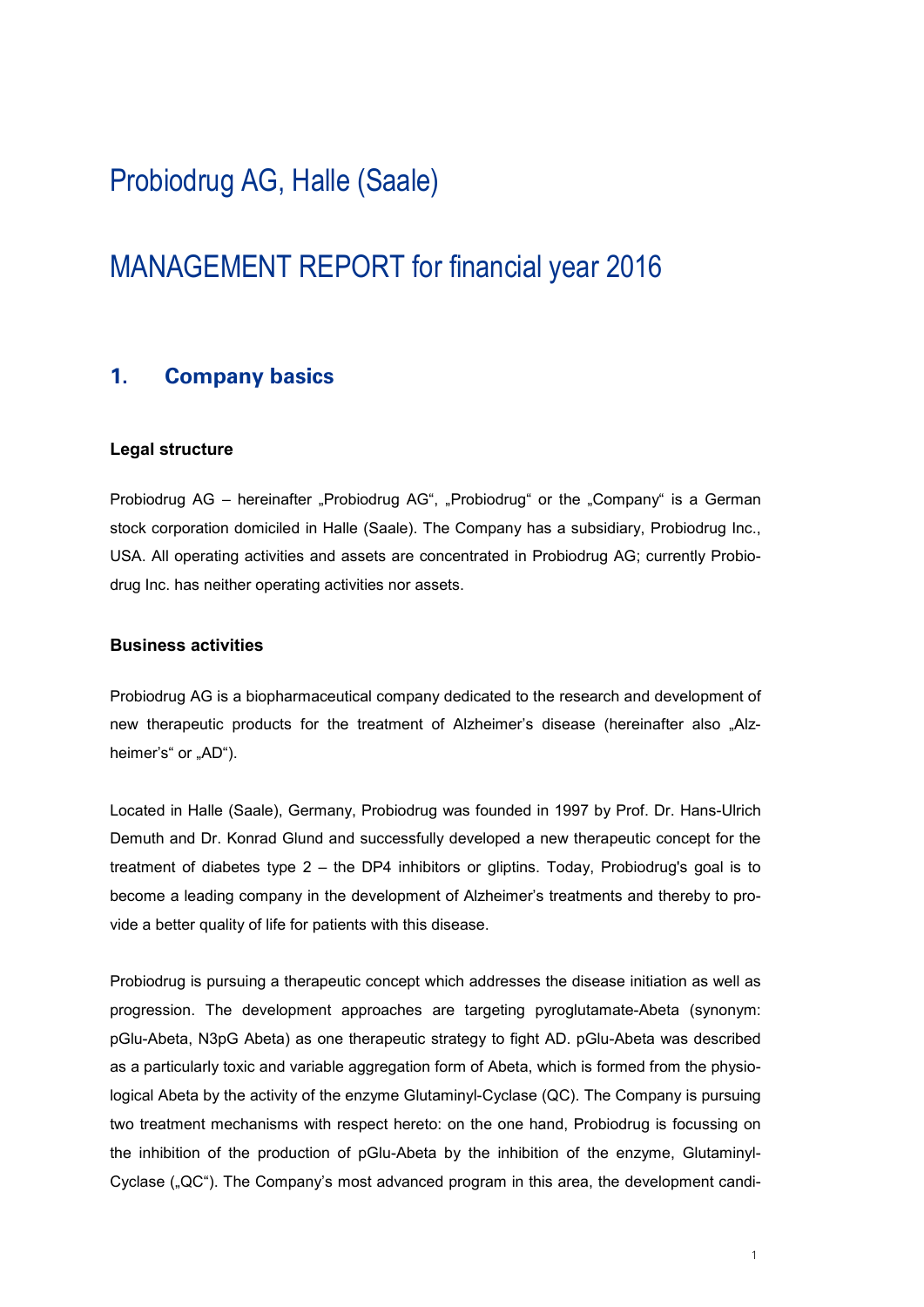date PQ912, is in phase 2; another development candidate, PQ1565, is in preclinical development. The next development steps are being prepared and corresponding decisions will be made in conjunction with the analysis of the SAPHIR study. On the other hand, the Company is specifically developing pGlu-Abeta binding antibodies, which ultimately speed up their decomposition. This program is in preclinical development.

#### **Research and development**

As was the case in the past, in the financial year 2016 Probiodrug continued to focus its activities on the development of PQ912, an inhibitor of the enzyme QC for the treatment of Alzheimer's and other diseases. In addition, the specific pGlu-Abeta binding antibody, PBD-C06, was further supported with data sets with respect to efficacy and safety. The work on PQ1565, a further QC inhibitor, was also continued. The majority of the work in these areas is carried out by external service providers (contract research organisations as well as contract manufacturers) and cooperation partners in the areas pharma ancillary research, production development and production, preclinical and clinical testing as well as analytics.

#### **Patent portfolio**

In 2016 Probiodrug further strengthened its portfolio of patents. Important patent filings were granted in key markets. In total, at the end of 2016, 40 patent families and registrations were held (in the prior year: 41). The strategy of focussing the patent portfolio on development relevant and commercially promising areas was retained.

#### **Important events in the current financial year**

#### **a) Capital increase completed**

In October 2016, Probiodrug successfully completed its second capital increase as a listed company by means of an accelerated bookbuilding. As a result of this capital increase, 744,248 new shares were issued leading to gross proceeds of EUR 14.9 million.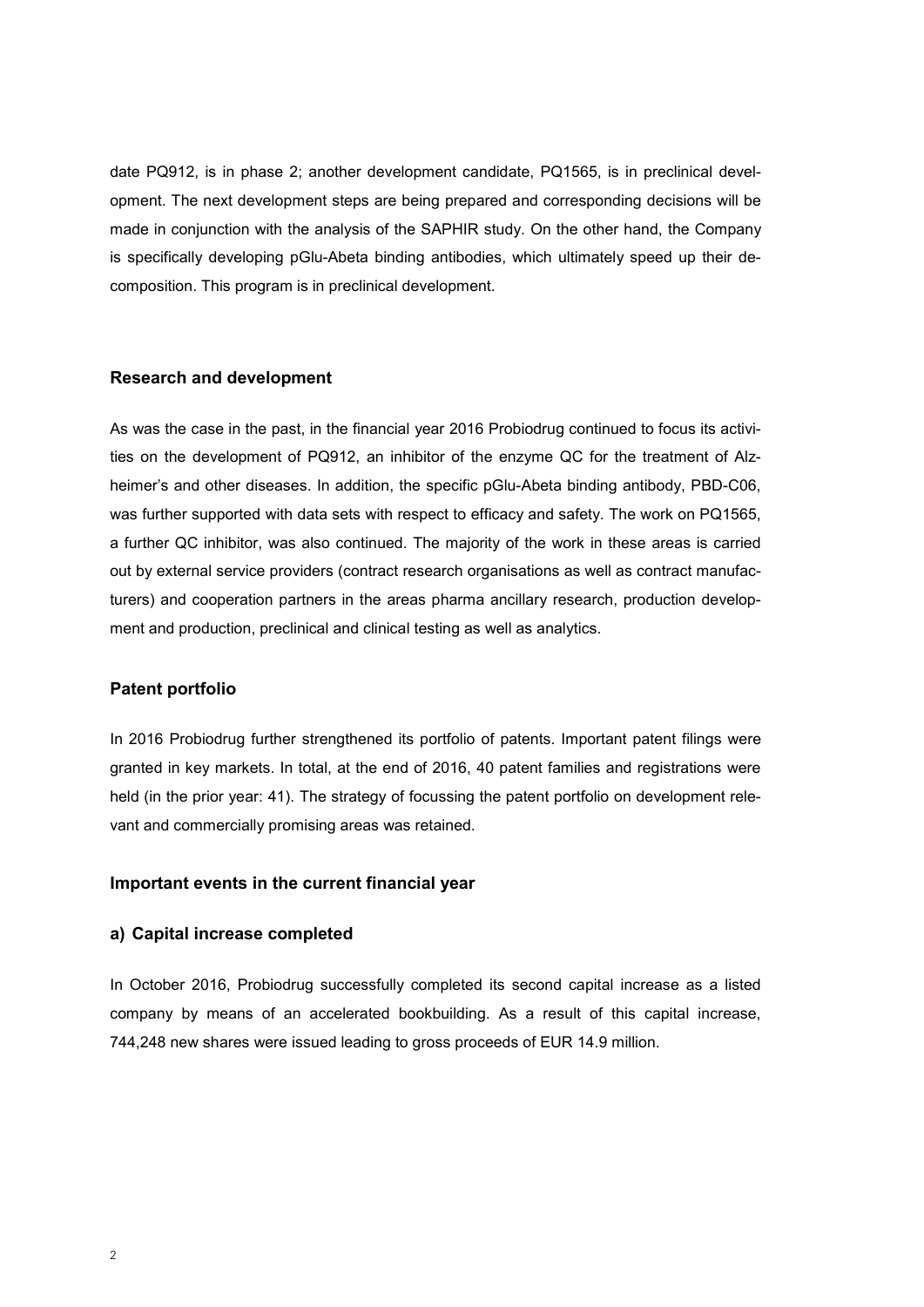#### **b) Changes in the Supervisory Board**

The terms of Supervisory Board members Dr. Johannes von der Osten, Dr. Erich Platzer, Dr. Jörg Neermann and Dr. Olivier Litzka expired in conjunction with the shareholders' meeting held on 19 May 2016, which resolved upon the exoneration of the members of the Supervisory Board for the year 2015. All of the aforenamed Supervisory Board members again stood for election and were re-elected for a term through the general meeting of the shareholders' which resolves upon the exoneration of the Supervisory Board for the year 2016. Supervisory Board members Charlotte Lohmann and Kees Been were elected by the 2015 general shareholders' meeting as Supervisory Board members with a term which concludes in conjunction with the shareholders' meeting which resolves upon the exoneration of the Supervisory Board for the year 2017. As such, they were not up for election. Supervisory Board member Dr. Olivier Litzka stepped down from his position in August 2016 with effect as of 12 September 2016.

#### **c) Changes in the Executive Board**

On 1 April 2016, Mark D. Booth was appointed as a member of the Executive Board. He left the Company on 15 August 2016 due to personal reasons.

#### **2. Overview of business development**

#### **2.1. General conditions**

2016 was a mixed year in terms of pharmaceutical research and development in the Alzheimer's area. The company Lilly published promising clinical data with respect to its anti pGlu-Abeta antibody LY 3002813. As this antibody binds directly to pGlu-Abeta which is also targeted by Probiodrug, this data provides further external support for the programs pursued by Probiodrug. The failure of a symptomatic therapy developed by Lundbeck/ Ozuka (Idalopirdine®; selective 5HT6 receptor antagonist) in clinical trial phase 3 did not directly affect the field of the so-called disease modifying therapies (disease-modifying agents), also pursued by Probiodrug. While the failure of the phase 3 study of the of anti abeta antibody Solanezumab, developed by Lilly was a setback for Lilly, this did not have a sustainably negative impact on the Alzheimer field. This was due to the fact that, while there was evidence of efficacy of Solanezumab in prior studies, this was classified as very moderate. This clinical picture was again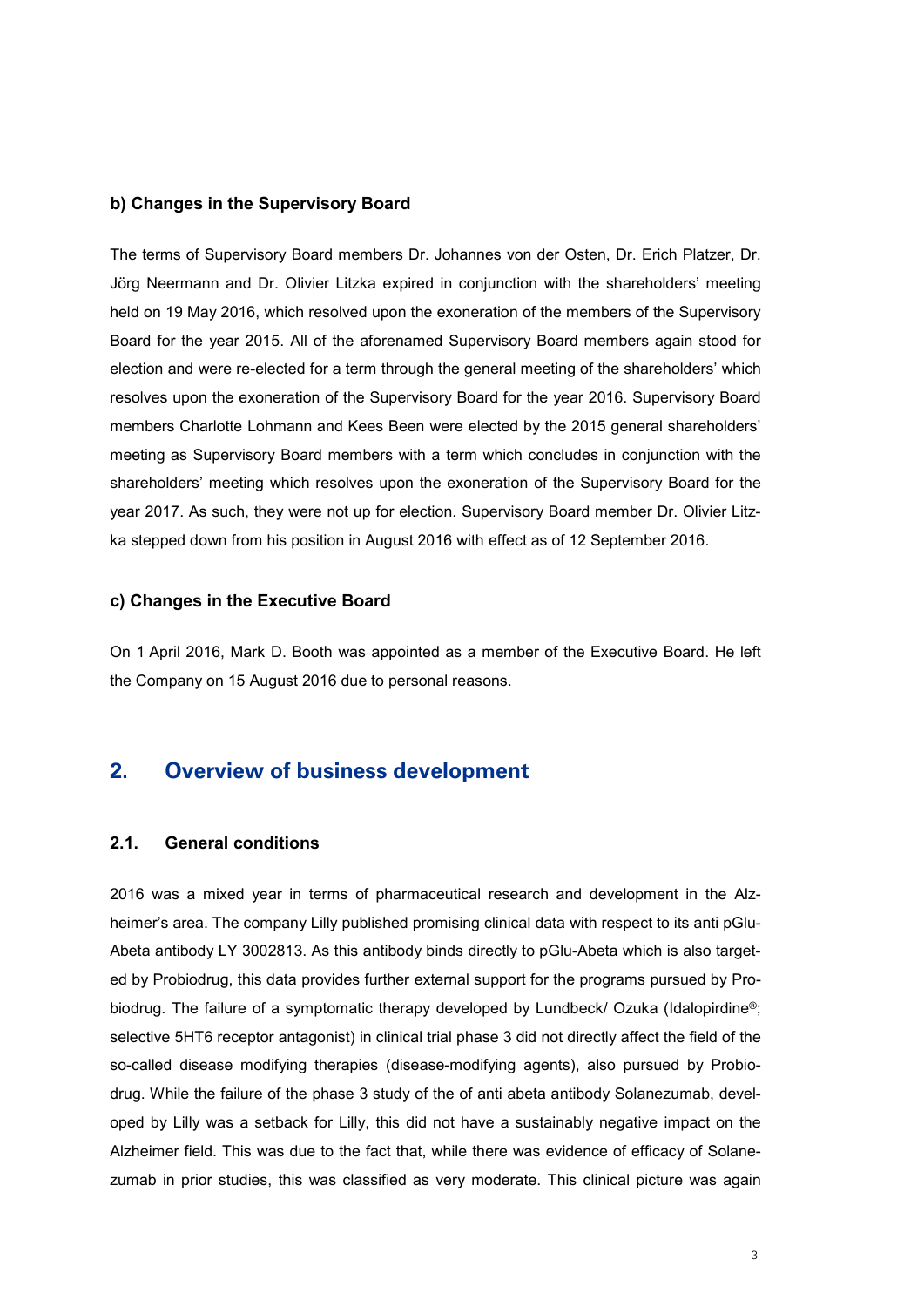observed in the phase 3 failed in 2016, whereby the effects identified in the past were qualitatively confirmed, however the clinical endpoint was statistically missed.

In terms of the capital market there is an increasing interest in the indication Alzheimer. For example, the company AC Immune in the USA successfully completed an initial public offering. The company Allergan took over the biotechnology company Chase Pharmaceuticals, focussed on Alzheimer`s, which has a symptomatic treatment approach in phase 2.

From the perspective of the pharmaceutical industry, there continues to be an unchanged high level of interest in disease modifying treatment approaches in the Alzheimer's area. However, as a consequence of failures in the past with respect to the development of Alzheimer's therapeutics, high validation- and thereby risk optimising requirements are set as a prerequisite for a (lucrative) partnership.

#### **2.2. Company development**

In 2016 Probiodrug focussed on the following main areas:

- Further preclinical and clinical testing of the development candidate PQ912 in the area of QC inhibition, in particular completion of the long-term toxicology study as well as the execution of the first patient study 2016,
- Securing further supporting data and intellectual property protection for the therapeutic concept of QC inhibition as a fundamental novel approach for the treatment of Alzheimer's and other diseases,
- Further progression of the therapeutic concept of the anti pGlu Abeta specific antibodies (PBD-C06) as well as of PQ1565, an additional QC inhibitor,
- Further increasing visibility and acceptance as a significant prerequisite for an industrial transaction.

Probiodrug was able to achieve its corporate objectives in all of these areas.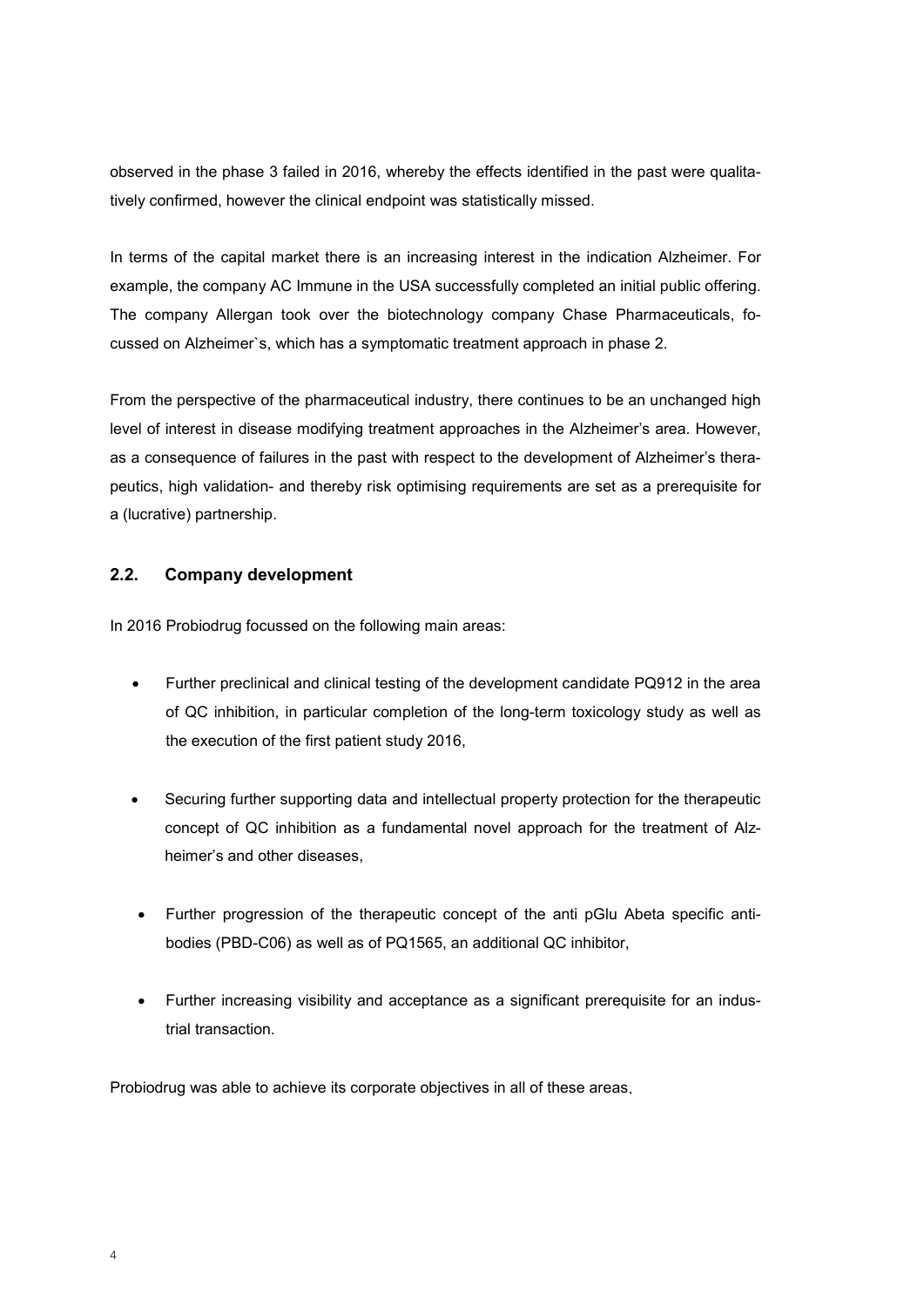#### **2.3. Presentation of the net assets, results of operations and financial position**

#### **Net assets**

The subsequent condensed balance sheet provides an overview of the development of Probi-

odrug's net assets and financial position:

|                                     | 31.12.2016 | 31.12.2015 |
|-------------------------------------|------------|------------|
|                                     |            |            |
|                                     | EUR k      | EUR k      |
| <b>Assets</b>                       |            |            |
| Intangible assets                   | 96         | 56         |
| Tangible assets                     | 68         | 81         |
| Long-term financial assets          | 3          | 3          |
| <b>Fixed assets</b>                 | 167        | 140        |
| Receivables and other assets        | 289        | 139        |
| Cash and bank balances              | 21,783     | 21,361     |
| <b>Current assets</b>               | 22,072     | 21,501     |
| Prepaid expenses                    | 127        | 225        |
| <b>Total assets</b>                 | 22,366     | 21,866     |
|                                     |            |            |
| <b>Equity and liabilities</b>       |            |            |
| Equity                              | 16,847     | 16,475     |
| Provisions                          | 3,942      | 3,726      |
| Liabilities                         | 1,577      | 1,665      |
| <b>Total equity and liabilities</b> | 22,366     | 21,866     |

As at 31 December 2016, the long-term assets increased by EUR 27k, due to capital expenditures of EUR 124k which exceeded the scheduled amortisation and depreciation of fixed assets totalling EUR 97k.

In 2016, current assets increased by EUR 571k from EUR 21,501k to EUR 22,072k. In the reporting period the receivables and other assets increased by EUR 149k and the cash and cash equivalents increased by EUR 422k.

As a result of the increase in capital in October 2016, cash receipts totalling EUR 14,885k were realised. As at the balance sheet date, bank balances totalled EUR 21,783k.

As at 31 December 2016, Probiodrug's equity amounted to EUR 16,847k (2015: EUR 16,475k). As at 31 December 2016, the equity ratio amounted to 75 %.

The detailed development of equity is presented in the statement of shareholders' equity in the financial statements.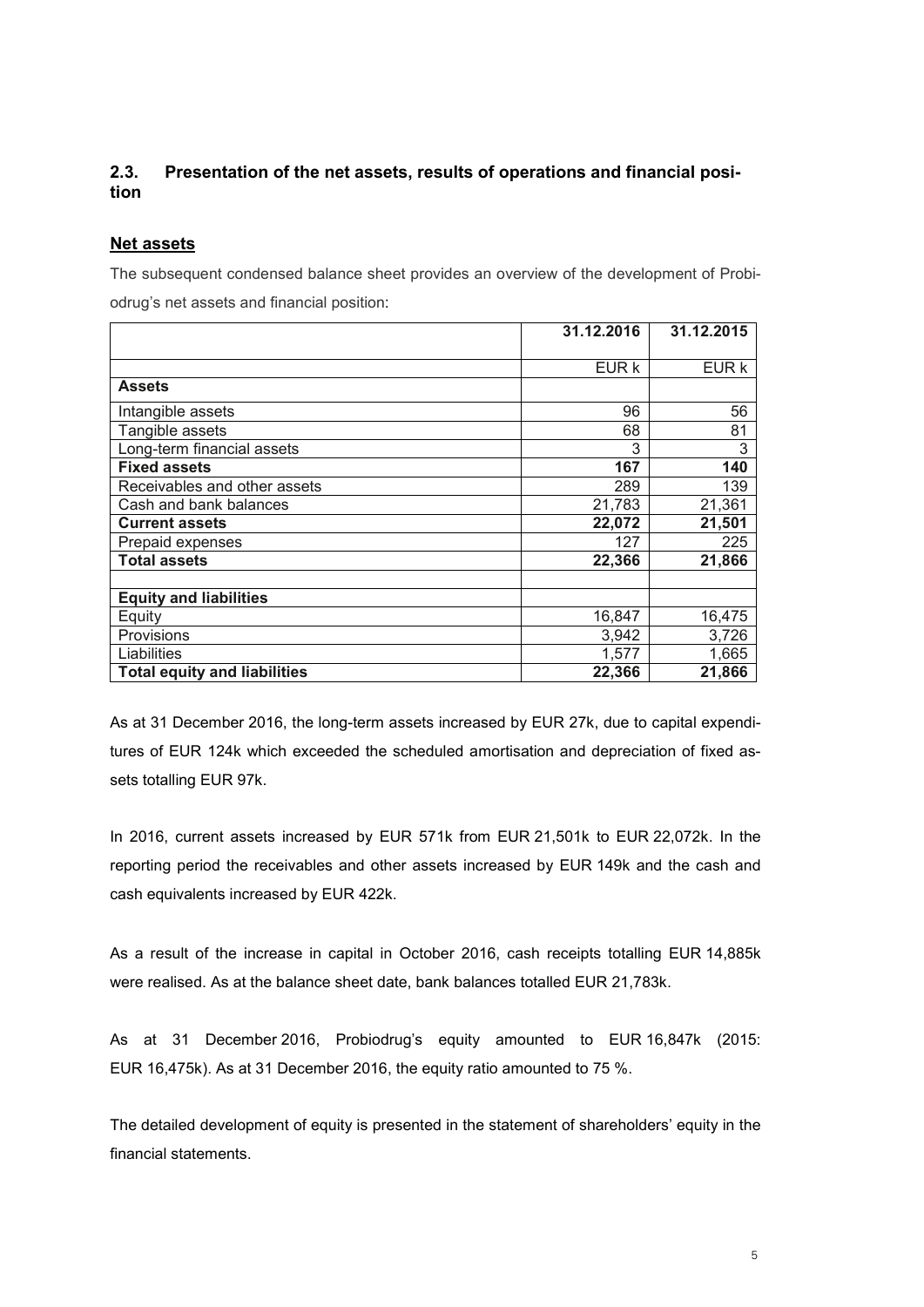In the financial year, provisions increased by EUR 216k to EUR 3,942k. Of the total provisions, EUR 378k (2015: EUR 469k) comprise pension provisions, EUR 2,740k (2015: EUR 2,641k) comprise possible tax payments in arrears while EUR 824k (2015: EUR 616k) comprise other provisions. The decline in the pension provision is primarily attributable to the initial application of the average market interest rate of the previous ten financial years (in the prior year seven financial years) in the calculation of the settlement amount of the pension obligations.

As at 31 December 2016, the liabilities decreased slightly by EUR 88k in comparison to 31 December 2015 from EUR 1,665k to EUR 1,577k. Of the total liabilities, EUR 1,520k (2015: EUR 1,312k) comprise trade payables and EUR 57k (2015: EUR 353k) comprise other liabilities.

#### **Financial position**

In the reporting period the operating cash flow amounted to EUR -13,369k (2015: EUR -12,149k). The change in comparison with the prior year was primarily attributable to the increase in expenses for purchased services as well as an increase in personnel expenses.

In 2016 the cash flow from investing activities amounted to EUR -124k (2015: EUR -8k).

The cash flow from financing activities amounted to EUR 13,914k in financial year 2016 (2015: EUR 12,598k). This was attributable to proceeds from the increase in equity in October 2016 (EUR 14,885k) less the transaction costs associated with this (EUR -971k).

Overall, in the reporting period, cash and cash equivalents increased by EUR 422k.

#### **Earnings position**

A condensed overview of the Company's income statement is presented below:

|                                                                 | 2016      | 2015      |
|-----------------------------------------------------------------|-----------|-----------|
|                                                                 |           |           |
|                                                                 | EUR k     | EUR k     |
| Other operating income                                          | 94        | 318       |
| Cost of materials                                               | $-7,880$  | $-6,734$  |
| Personnel expenses                                              | $-2,469$  | $-1,983$  |
| Amortisation and depreciation of intangible and tangible assets | $-97$     | $-56$     |
|                                                                 |           |           |
| Other operating expenses                                        | $-4,183$  | -4,997    |
| <b>Financial results</b>                                        | 22        | $-135$    |
| <b>Net loss</b>                                                 | $-14,512$ | $-13,586$ |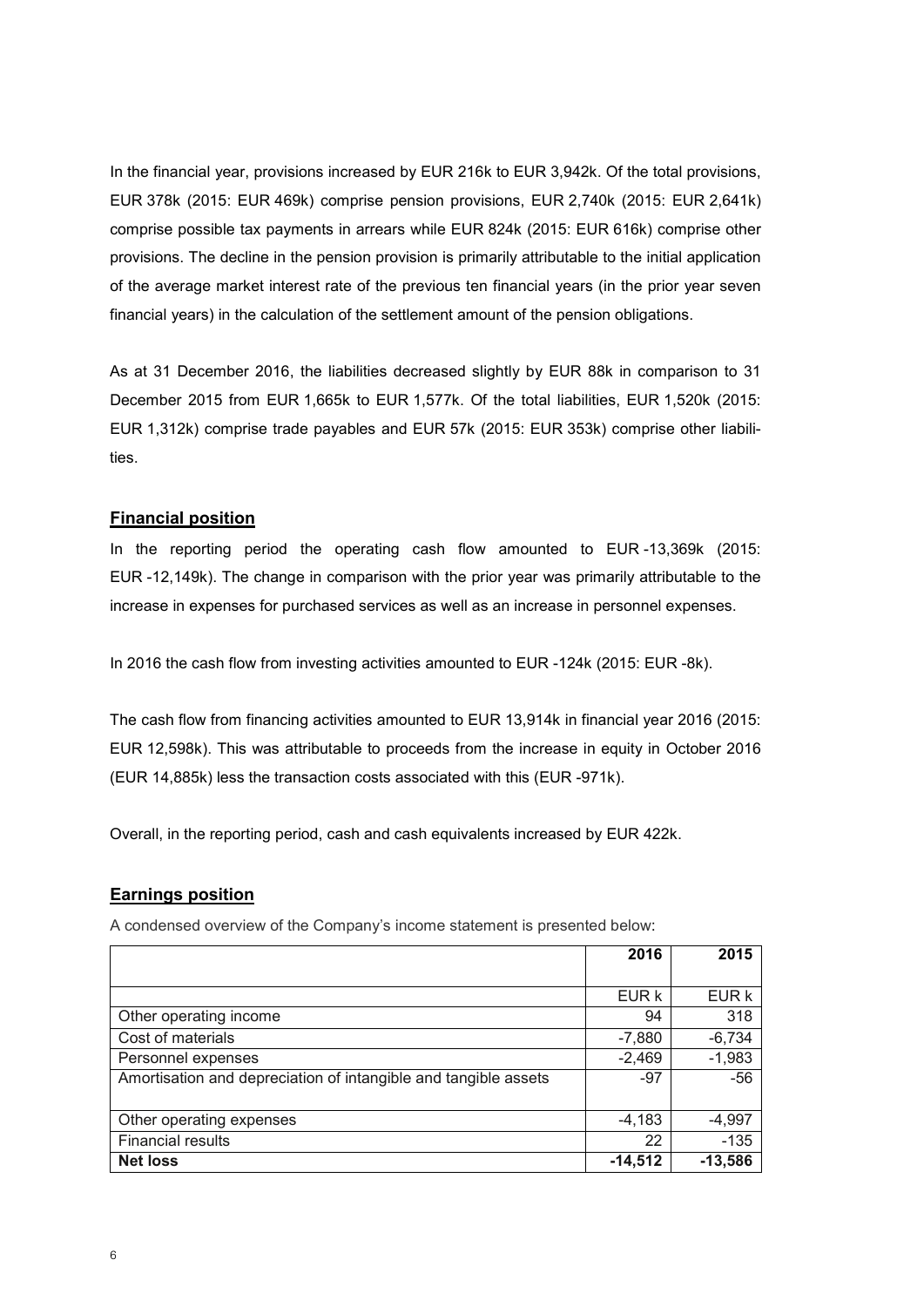The Company's net loss amounted to EUR 14,512k (2014: EUR 13,586k). In the results after taxes which decreased in comparison with the prior year, there were the following significant changes in comparison with 2015:

- Increase in the cost of materials of EUR 1,146k, as a result of the further increase in expenses for purchased services within the scope of clinical study phase 2;
- Increase in personnel expenses of EUR 485k, due primarily to the cash compensation for stock options exercised amounting to EUR 400k and
- Reduction in other operating expenses in the amount of EUR 814k, due primarily to a reduction in consulting expenses and a decline in patent costs.

In the prior year, the Executive Board projected a net loss for 2016 in excess of the level of the previous year's net loss. This was the case with the actual net loss of EUR 14,512k.

#### **Overall statement**

At the time of preparation of this management report, the Company's economic position has not changed materially in comparison with the explanations provided above. The Executive Board is satisfied with the overall business development and considers it positive.

#### **2.4. Non-financial performance indicators**

#### **Studies to be completed**

Probiodrug uses a number of contract research organisations to carry out the planned preclinical and clinical studies as well as in production development and production. Important performance indicators in this respect are, in addition to compliance with the budget, the quality of the work carried out as well as compliance with all applicable regulations. As a safeguard in this area, Probiodrug carries out audits prior to the awarding of contracts as well as during the ongoing work addressing the afore mentioned points and potentially deriving recommendations for action. Great emphasis continues to be placed on adherence to timetables for the work contracted and thereby the completion of ongoing studies within the original timeframe. With respect hereto, Probiodrug works closely with the mandated entity and has alternative scenarios prepared so as to potentially be able to limit or compensate delays.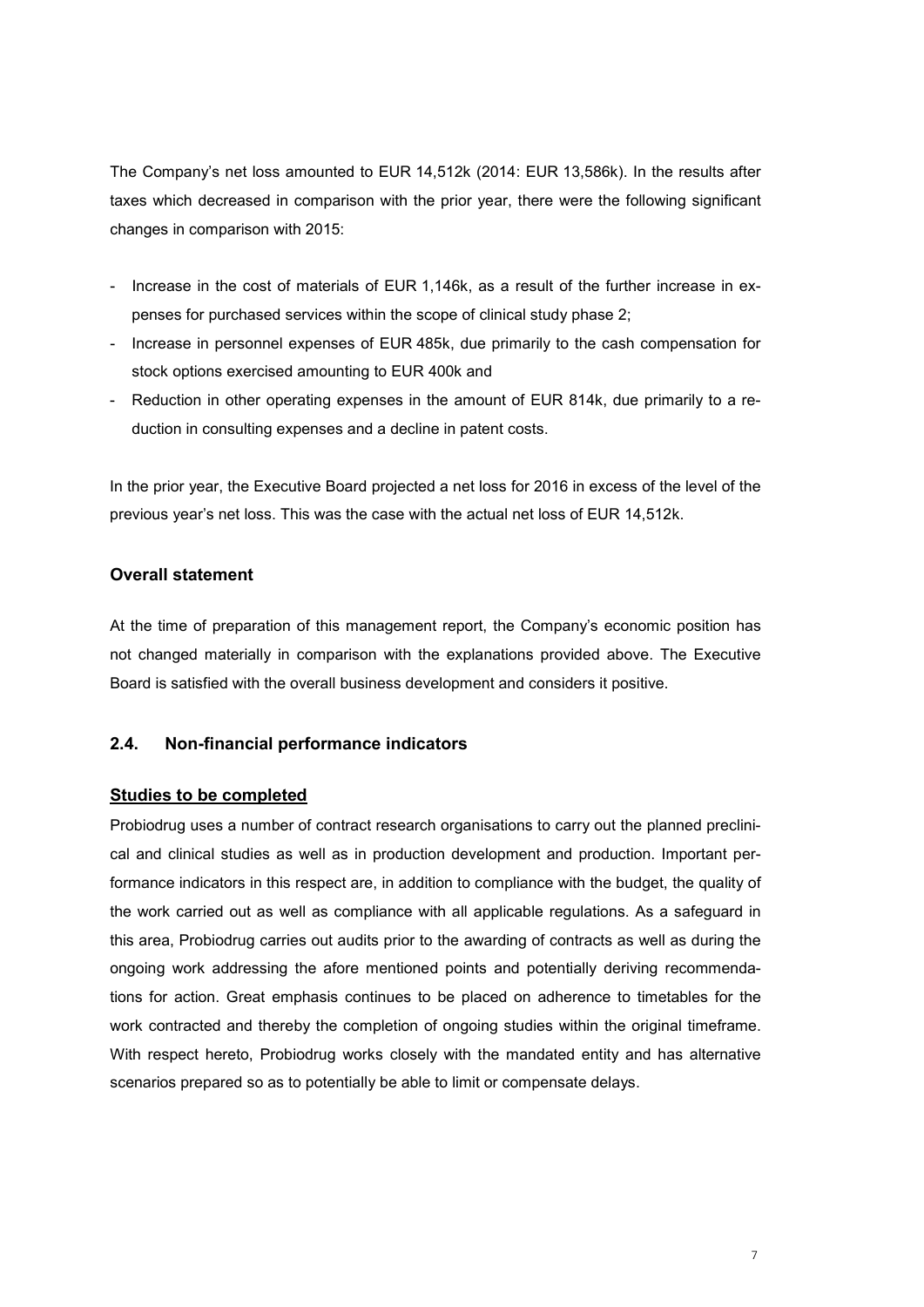#### **Employees**

As at 31 December 2016, including the three Executive Board members, Probiodrug had 14 (2015: 16) employees, of which 50% were female. In the reporting period, including three Executive Board members, there were an average of 15 employees (2015: 16). In 2016 Probiodrug incurred personnel expenses of EUR 2.47 million (2015: EUR 1.98 million). The increase in comparison with 2015 was mainly due to the cash settlement of the options exercised.

The Company has a balanced personnel policy whereby positions are filled with the most qualified individuals.

#### **Intellectual property rights**

A commercially attractive and, from a competitive position, stable patent portfolio is a decisive success factor for Probiodrug. The Company has a very experienced patent management which further developed the patent portfolio in 2016. In order to optimise the sustainable value drivers as well as optimizing costs and benefits, Probiodrug continuously reviews its patent portfolio.

As at 31 December 2016, 40 patent families were held (31 December 2015: 41). Overall, Probiodrug's patent position in the development relevant and future commercially attractive areas was further strengthened; patents in non-core respectively commercially not promising areas were abandoned.

#### **3. Opportunities and risks report**

#### **3.1. Opportunities report**

#### **Further increasing interest in Alzheimer's**

In 2016, after years of restraint, the interest in the Alzheimer's area by the pharmaceutical industry as well as that of investors further increased. Prospectively, this could lead to an increased frequency of transactions. Compared with this, the available number of new, scientifically and clinically broadly supported development programs is limited. Both strategically as well as in terms of substance, Probiodrug is well positioned in this regard. In case of success, this could provide commercially lucrative perspectives for the Company and its shareholders.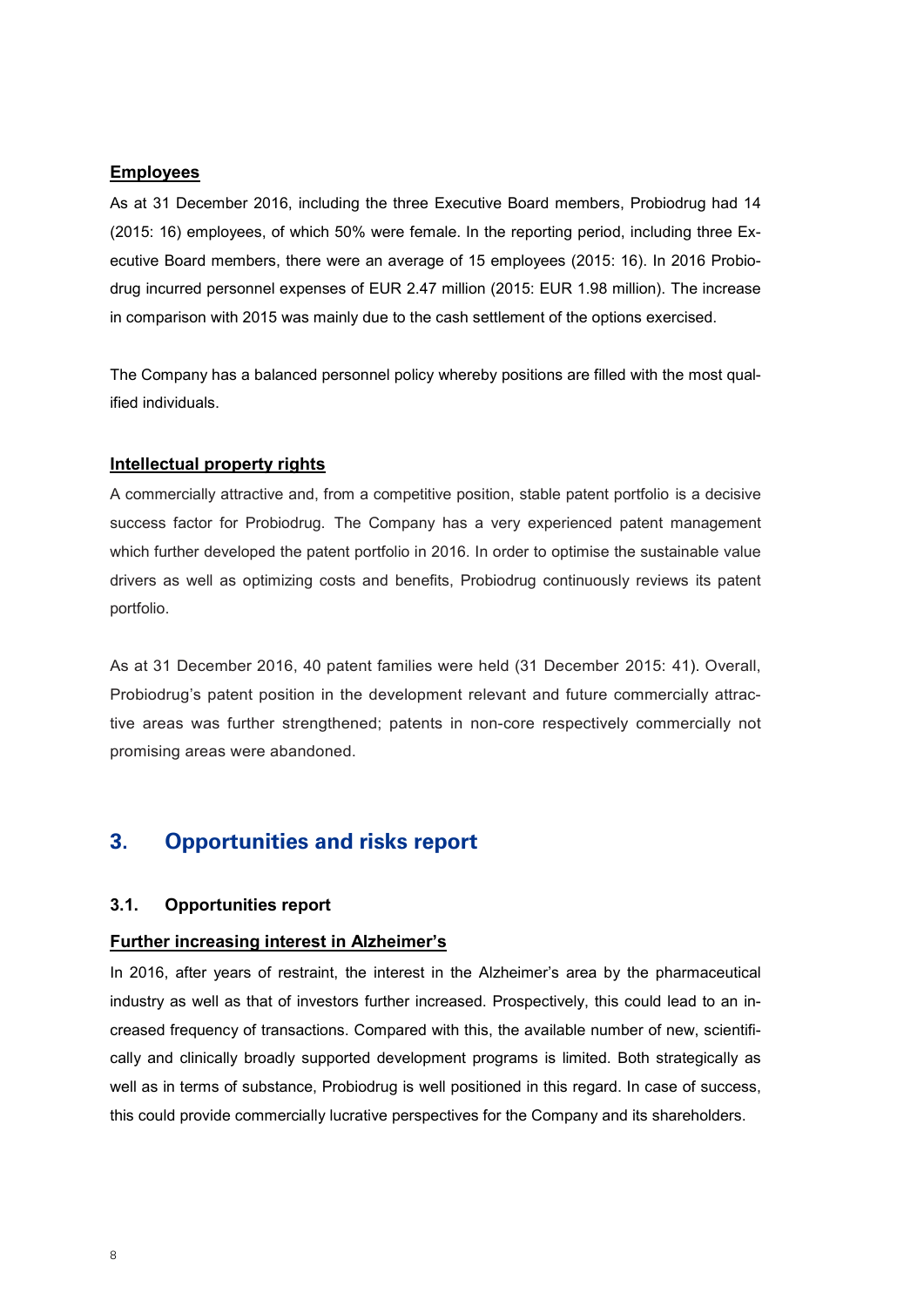#### **Important progress in projects being pursued**

In 2016, Probiodrug successfully generated additional important preclinical data which, in the view of the Company, further supports the viability and the attractive safety profile of the therapeutic concept being pursued. In 2015, the first patient study with respect to PQ912 (SAPHIR) was initiated as planned. In 2016 it was further advanced. Based on the current schedule, the respective data should be available in Q2 2017. Further key patents were granted in important markets. The continuation of this development, i.e. the generation of additional positive data, above all with respect to the ongoing patient study with PQ912, should have a positive impact on the assessment of individual programs as well as on the Company's total value.

#### **License revenues as a result of patents**

Probiodrug's very comprehensive and well positioned product and patent portfolio could lead to licensing agreements. The Company would receive license fees for this thereby improving the Company's financial position, results of operations and net assets.

#### **Passive takeover**

In addition to license agreements, complete takeovers are a common transaction form of pharmaceutical and biotechnological companies in order to obtain access to promising development programs and interesting technologies. This is reflected in the active M&A markets in the biotechnology and pharmaceutical areas in recent years. The premiums paid in comparison with the actual market prices can be substantial.

#### **3.2. Risk report**

#### **Probiodrug's risks**

Probiodrug is exposed to various individual risks. The occurrence of these risks can, individually or in the aggregate, with the incurrence of other risks respectively other circumstances, could have a material adverse effect on the business activities, the realisation of significant Company goals and/or Probiodrug's ability to refinance and could have substantial negative implications on the Company's net assets, financial position and results of operations. In the worst case, this could force the Company to file for insolvency.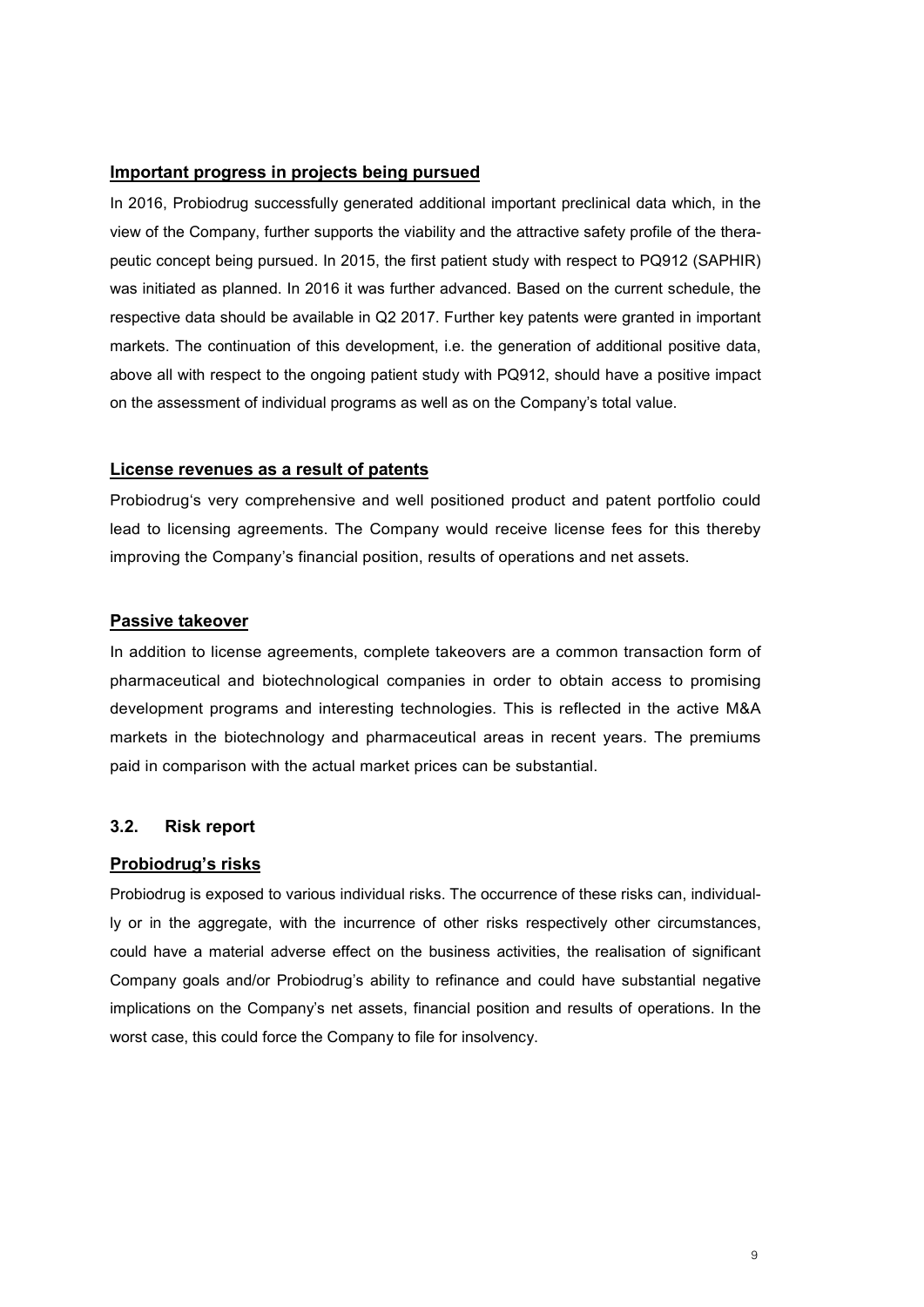#### **Sector specific risks**

#### **Market and competition**

The pharmaceutical development process in the Alzheimer's area as well as with respect to related indications is characterised by long development cycles as well as substantial investment requirements for preclinical and clinical research and development until such time as a product is ready for commercialisation. Probiodrug is in competition with other entities which are also seeking to develop new approaches for the treatment of Alzheimer's.

As such, Probiodrug is exposed to the risk that other development approaches will result in a superior efficacy and/ or safety profile and/or that they will achieve a development edge which could reduce Probiodrug's prospects with respect to the conclusion of a lucrative industrial collaboration as well as ultimately having a negative impact on the licensing of product candidates.

In general, the pharmaceutical industry has a great need to replenish their own research and development pipelines by in-licensing or acquiring innovative projects from biotechnology companies in the area of Alzheimer's and related indications. However, for the conclusion of lucrative partnerships, there are substantial prerequisite requirements with respect to validation and risk optimisation.

Furthermore, it cannot be ruled out that the failure of other development programs in the Alzheimer's area, including those of competitors, could result in a general reduction in the willingness of the pharmaceutical industry to make significant investments in this indication.

This could possibly result in Probiodrug not being able to conclude an industrial partnership or could lead to it not being possible for a cooperation or licensing partner to further develop or commercialise these even if the Company's own development programs did not fail.

On the whole, this risk is a risk of high relevance for Probiodrug.

#### **Product development (in general)**

Probiodrug's success is dependent on different research and development programs. The Company is subject to the risks associated with the development of drugs.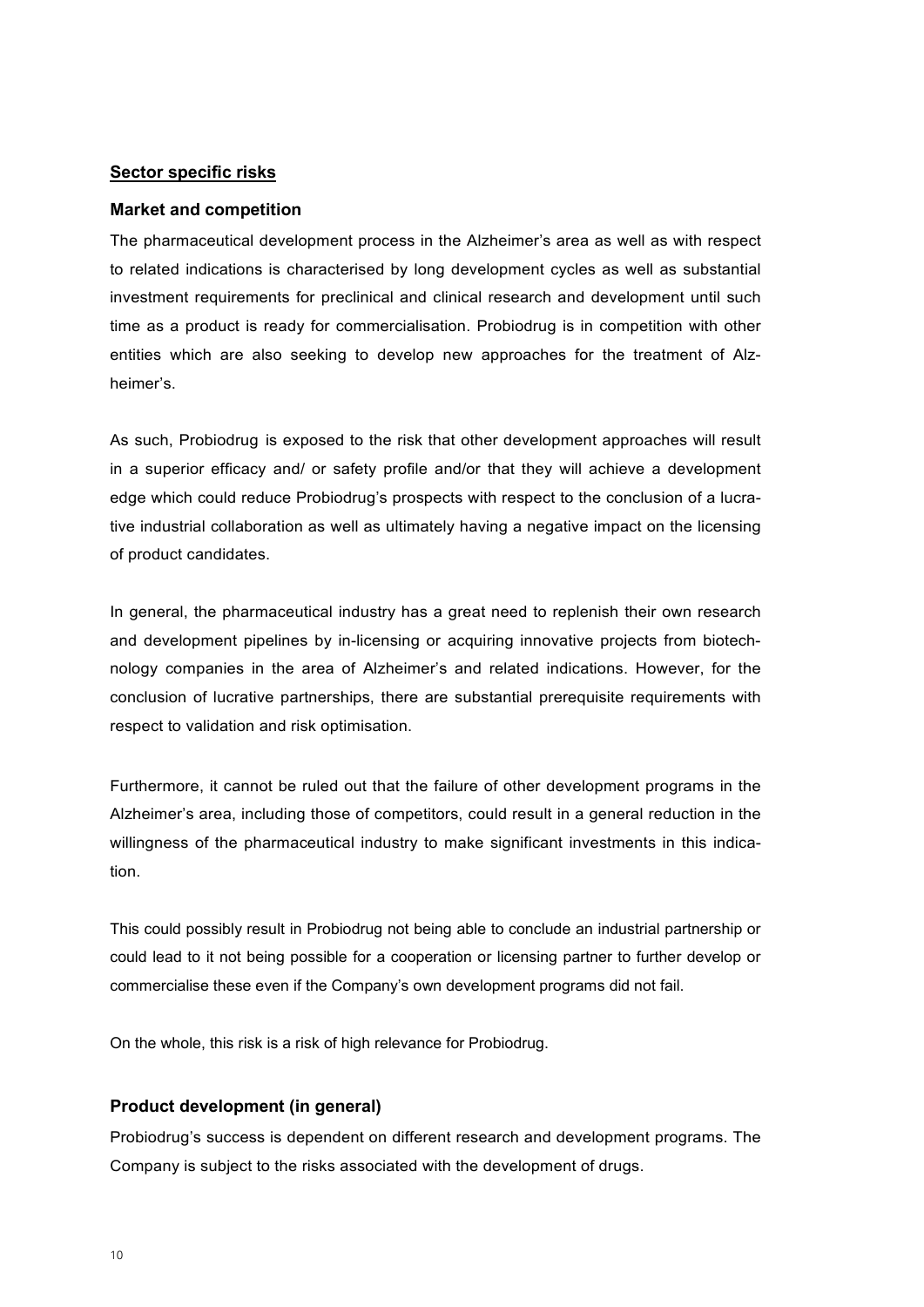#### Typical risks include:

Individual product candidates may not be effective or sufficiently effective, may have unacceptable side effects or may not be formulated or manufactured so that they can be successfully further developed. Service providers and partners may become insolvent which could result in a delay in development and/or result in the relevant data becoming unusable. The responsible authorities may not grant the required regulatory approvals, they may only grant these with restrictions or after a delay.

At present, Probiodrug has a candidate in the clinical study phase (PQ912) as well as two candidates which are in earlier preclinical phases. On the basis of this product pipeline, risks, respectively the dependence on one individual active substance can, in principle, be reduced. However, due to the different development phases, a substantial portion of the Company's value results from PQ912. Currently available study results suggest that PQ912 can be safely applied and that it is well tolerable. However, Probiodrug cannot exclude that in the ongoing SAPHIR study, the results of which are expected to be available in Q2.2017, or in other studies, it may fail to demonstrate sufficient efficacy when used on patients and/or that side effects may occur which may be characterised as safety relevant. Such findings could lead to a delay in or the discontinuation of the development of an active ingredient. This could have a negative effect on Probiodrug's net assets, financial position or results of operations which could impact the exchange valuation as well as the refinancability of Probiodrug and thereby on the ability to raise additional funding. In addition, there is a risk that an observed efficacy is not sufficiently strong to conclude an industrial partnership and/or to acquire additional financing.

On the whole, this risk is a risk of high relevance for Probiodrug.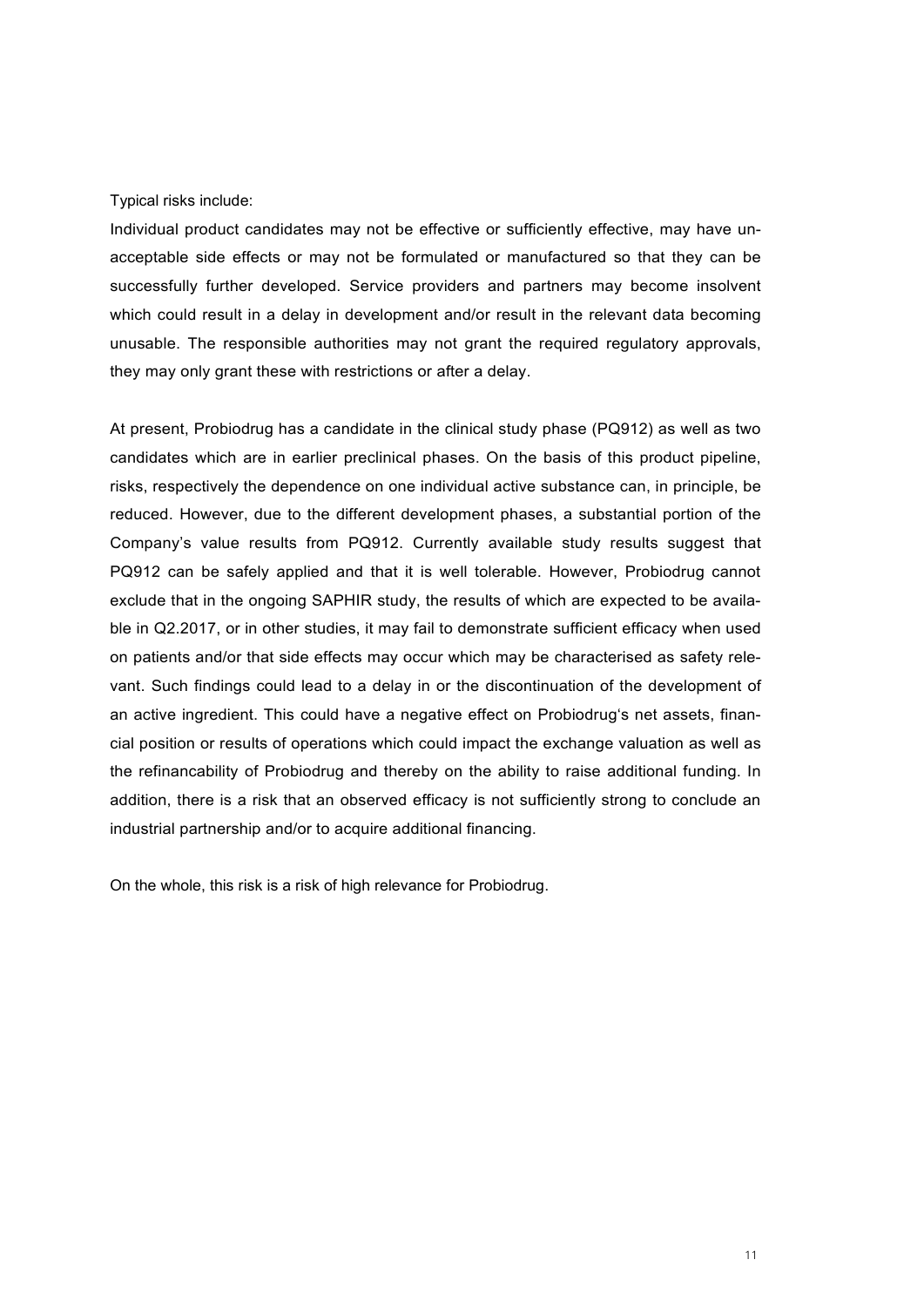#### **Administrative proceedings**

Probiodrug's business activities are subject to comprehensive legal regulations and controls in various jurisdictions on which the Company de facto does not have any influence. Probiodrug is, for example, dependent on regulatory approvals to carry out clinical studies. Delays in issuance, the requesting of further documentation and data prior to issuance or extension, the expiration or withdrawal of these approvals could result in delays in the further development of Probiodrug's research and development projects.

On the whole, this risk is a risk of medium relevance for Probiodrug.

#### **Risks arising from business activities**

#### **Development and licensing partnerships**

Probiodrug has focussed on the research and development of therapies for the treatment of Alzheimer's and related diseases. In order to generate profits and to become selfsufficient in terms of financing, the Company must generate sales – either as a result of advance payments, milestone payments or from cooperation agreements with pharmaceutical and biotechnology companies. To date, no industrial cooperation has been concluded with the consequence that no revenues have been realised. Against this background, and in view of the required substantial future research and development expenses, Probiodrug will, for the time being, continue to present negative operating results.

To become profitable in the mid-term, Probiodrug will have to conclude a corresponding agreement with the pharmaceutical industry or with other biotechnology companies. Should it not be possible for Probiodrug to secure such a partner or if this is only possible at economically unfavourable terms, this could delay the development of the respective products and/or result in lower revenues thereby reducing the intrinsic value of the project.

On the whole, this risk is a risk of high relevance for Probiodrug.

#### **Patents and trademark protection**

Probiodrug protects its own developments with a comprehensive patent strategy. Nonetheless, the Company cannot guarantee that its patent protection is sufficient for its business activities. It cannot be precluded that third parties may file appeals against Probiodrug's patent registrations or that they challenge the effectiveness of the patents. It can also not be precluded that Probiodrug may become engaged in a patent dispute with third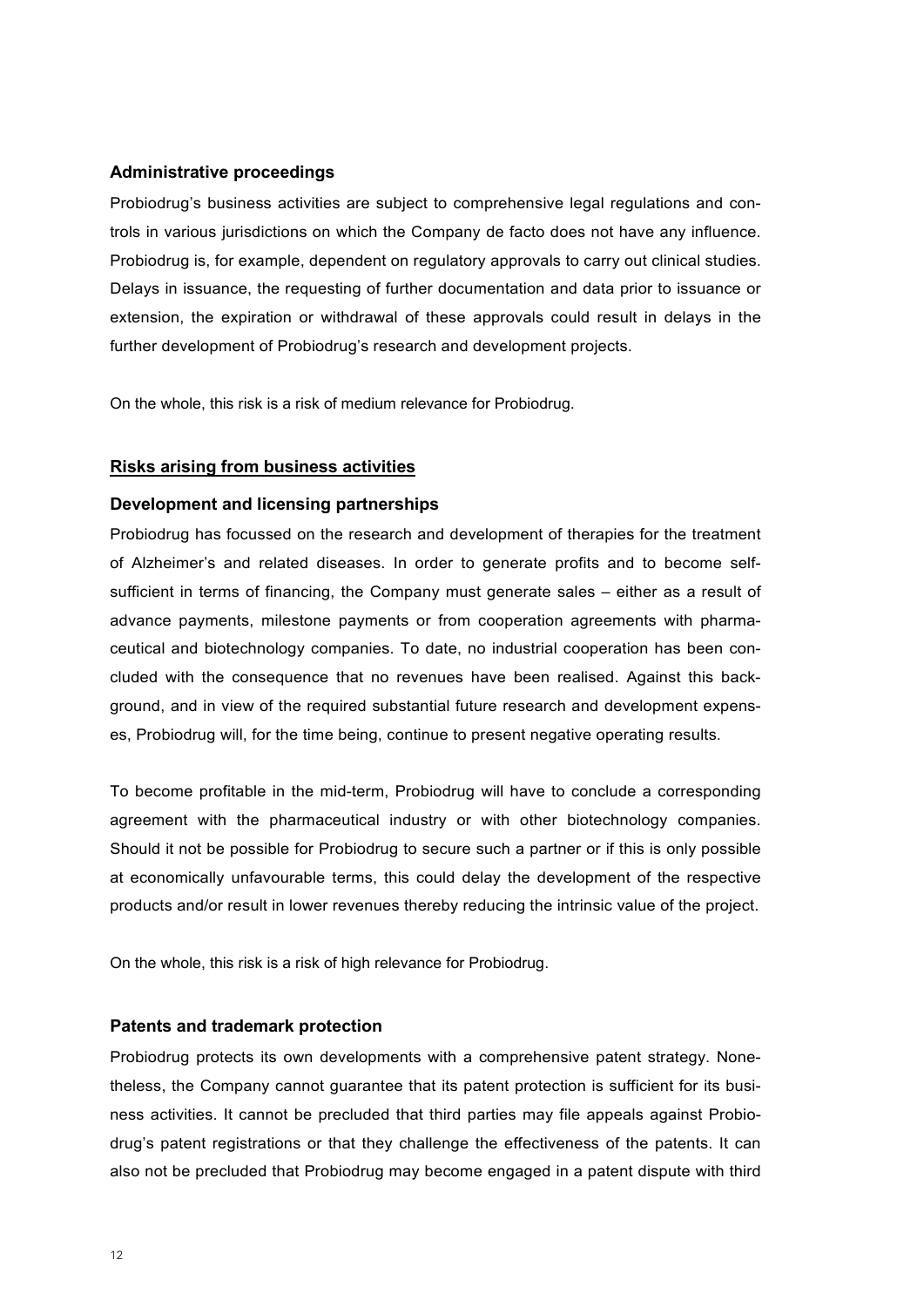parties e.g., when Probiodrug must defend against the unauthorised use of its patents by third parties. Furthermore, it cannot be precluded that Probiodrug's patents are, in part, dependent on the patents of third parties. Every legal verdict against Probiodrug's patents or potential claims of third parties can inhibit the further development of the program affected and potentially that of the Company. Regardless of the outcome, these types of proceedings are time and cost intensive and may tie up substantial Company resources. This could, in turn, have negative implications on the programs affected and potentially the Company. As per the Company's current knowledge, no objections have been raised against the patents or patent filings.

On the whole, this risk is a risk of high relevance for Probiodrug.

#### **Risks associated with product development**

#### **Collaboration with external service providers in the area research and development area**

Probiodrug completes the required preclinical and clinical studies with contract research organisations (hereinafter CROs). The Company is dependent on the quality of their work. Replacing a CRO during an ongoing study is very complex as a result of which there may be substantial delays and it may even become necessary to repeat the study involved. Should the CRO not carry out its work with the required due care and/or not adhere to the legal requirements and quality assurance norms, the further development of the affected projects may be negatively impacted.

As Probiodrug does not own and operate its own production facilities for the production of pharmaceutical products, Probiodrug is dependent on contract manufacturing organisations (CMOs). These deliver the pharmaceutical active substances for Probiodrug's products, manufacture the quantities required and formulate, optimise and produce the medicinal preparations. This dependence on external suppliers and manufacturers leads to risks for Probiodrug. In particular, these comprise the on-time delivery in sufficient quantity and quality as well as adherence to legal regulations and quality norms. The occurrence of these risks could lead to delays or to the discontinuation of ongoing preclinical and clinical studies or could delay, respectively prevent, the start of planned preclinical and clinical studies with corresponding consequences for the development of the product candidate.

On the whole, this risk is a risk of high relevance for Probiodrug.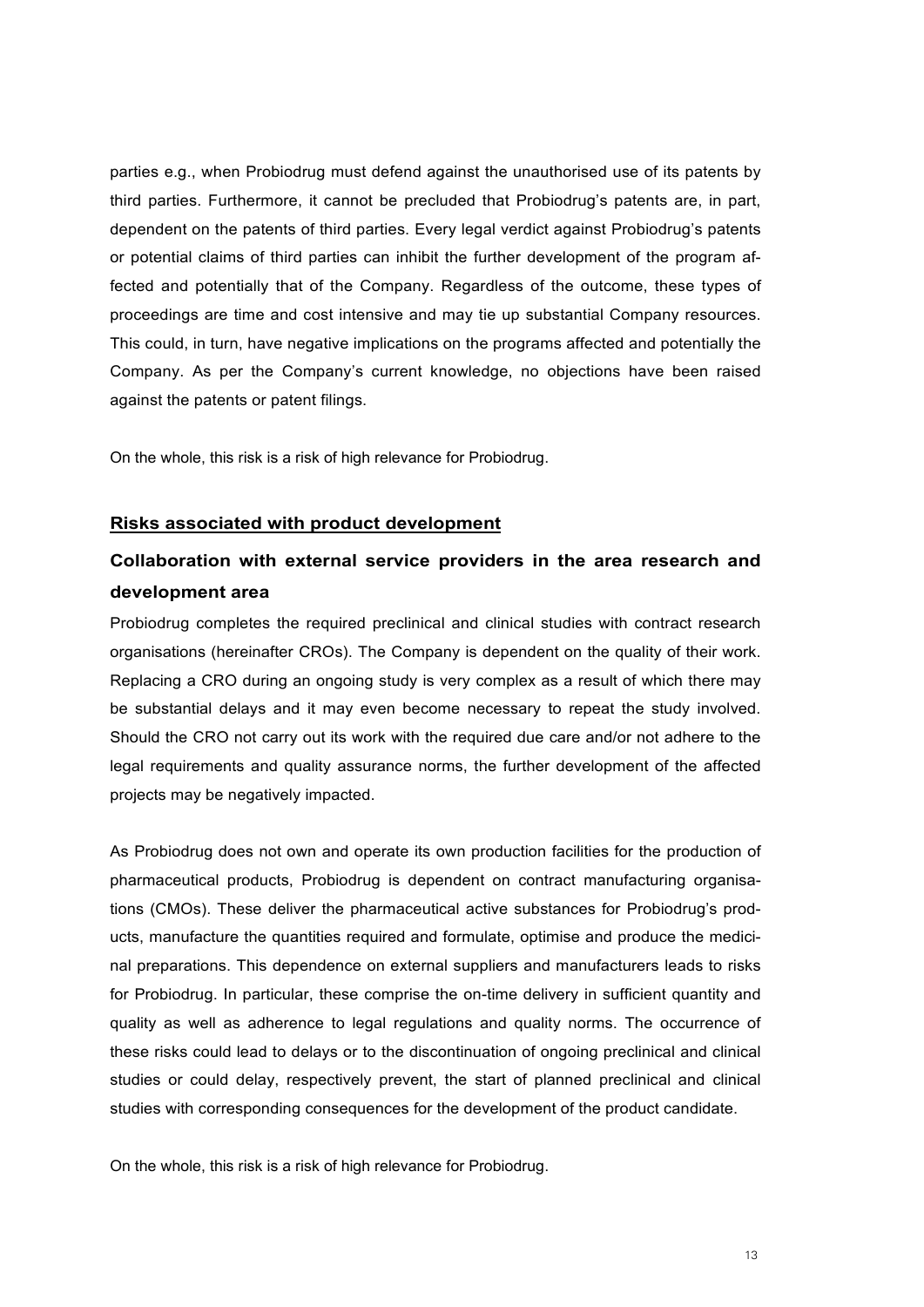#### **Patient recruitment**

A further risk with respect to the development of drugs is the need to recruit a sufficient number of suitable patients for the PQ912 clinical study. Due to the complexity of the medical setting (e.g., design of the study, attractiveness of the study from the perspective of the patient and the clinical investigators, competitive situation, patient population, locations) in the environment of the clinical studies, delays may be encountered.

In addition, clinical study centres could – for example, as a result of other concurrent clinical studies or due to continuing quality issues with respect to their internal organisation – have difficulty recruiting a sufficient number of patients within the period required. This could endanger the timing as well as the execution of the study and could lead to delays. In order to progress the study, Probiodrug may, therefore, be required to involve other clinical centres in the ongoing study. This could lead to an increase in costs and potentially to an increase in variability.

On the whole, this risk is a risk of high relevance for Probiodrug.

#### **Capital market risks**

#### **Additional financing**

On the basis of the current cash and cash equivalents as well as current Company planning (not including a long term treatment in Alzheimer`s patients), the Company can provide for the continuity of operations until Q4/2018; should no tax payment be required as explained in "Financial Risks", until the end of Q1/2019. However, Probiodrug has a need for substantial capital to achieve its mid- to long-term corporate and development goals. This will require the raising of capital or third party financing or the generation of inflows as a result of the granting of licenses or cooperations. It is not certain that Probiodrug will be able to obtain sufficient additional capital within the required timeframe, at economically favourable terms or that this can be realised at all as a prerequisite for the successful raising of capital is the successful development of the product pipeline. Should the Company not be able to obtain access to additional financing, this could inhibit, or even completely prevent, the continuity of the Company and could lead to Probiodrug's liquidation or insolvency. Should the Company obtain additional capital by issuing new shares, this would lead to a dilution of the shareholding of the existing shareholders. Should the Company not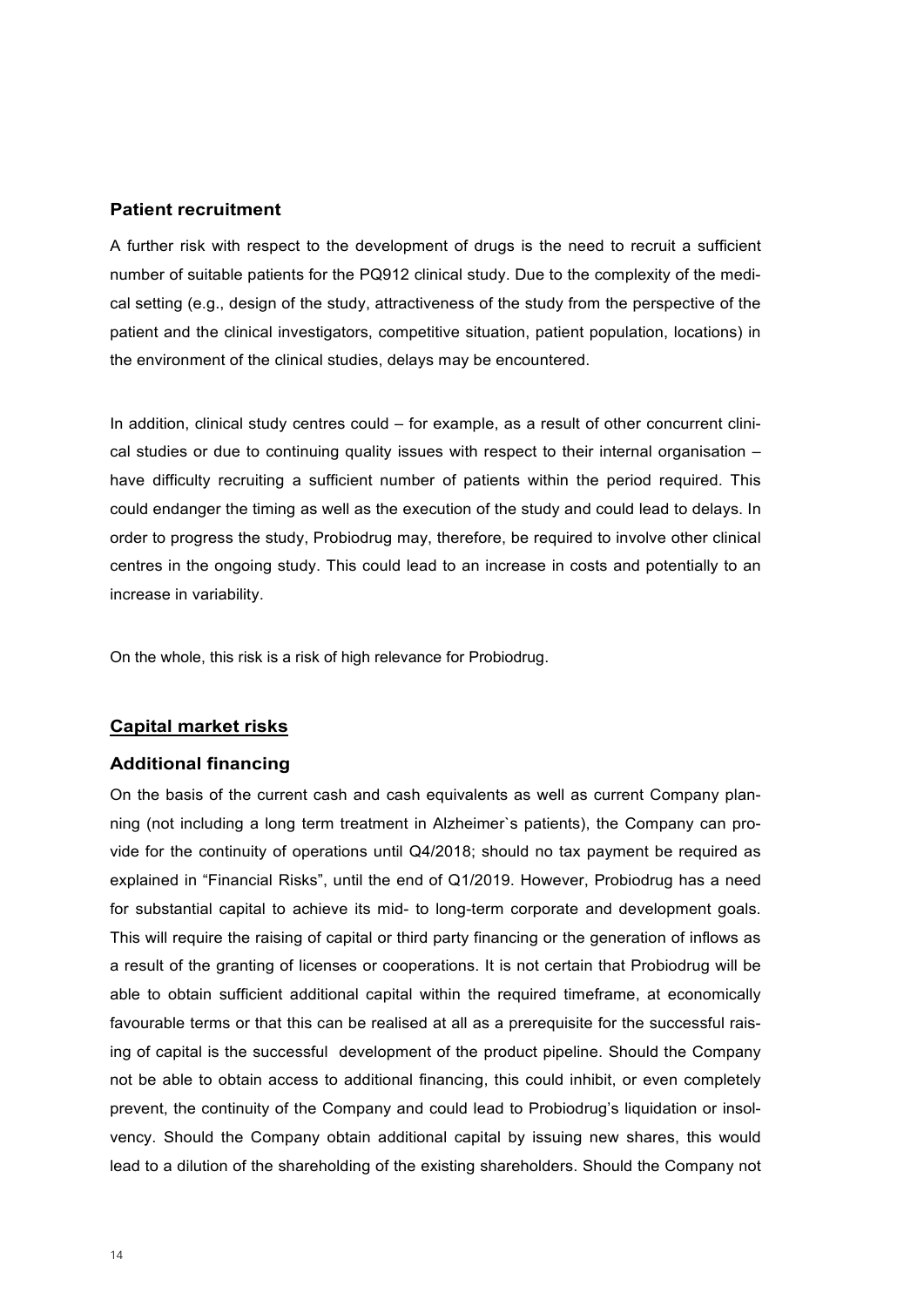be able to obtain additional funding, Probiodrug may be inhibited in the further development of its projects and/or the development of one or a number of products could be discontinued and/or the speed of development could be reduced to the extent that this could have a negative effect on the competitive position as well as on the results of operations, financial position and net assets to the extent that this could lead to the Company's insolvency.

On the whole, this risk is a risk of high relevance for Probiodrug.

#### **Financial risks**

#### **Investment of liquid funds**

The Company only invests in investment grade assets with only a low level of liquidity or default risk.

Transactions with international service providers with whom contractual payment terms are denominated in a currency other than the euro, lead to a currency risk. After considering the current economic environment, Probiodrug has not engaged in any hedging activities.

On the whole, this risk is a risk of medium relevance for Probiodrug.

#### **Notification of loss in accordance with Section 92 (1) of the AktG**

Probiodrug AG is not yet profitable and has incurred operating losses in the prior financial years. As a result of the substantial research and development expenses, over time these losses have led to a substantial loss carry forward. This is off-set against the existing equity. At such time at which, despite the paid in surplus of the shares issued, a loss amounting to one half of the share capital as determined based on [German] commercial law is incurred, Section 92 (1) of the AktG requires the convening of a shareholders' meeting without delay. Such an announcement of a loss could have negative consequences for the share price as well as for Probiodrug's procurement of additional financing.

On the whole, this risk is a risk of medium relevance for Probiodrug.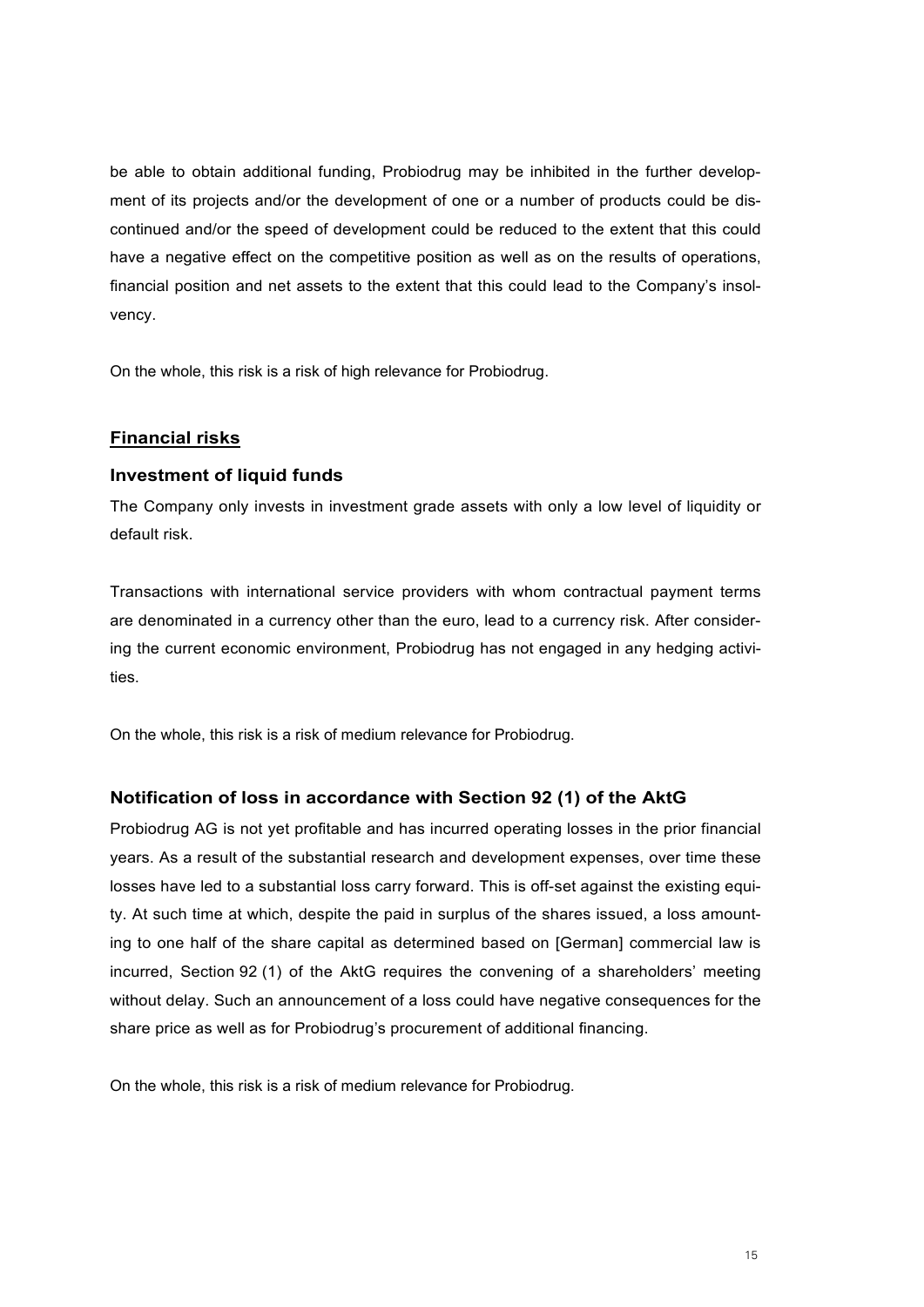#### **Risk of tax payment in arrears**

Following a tax audit in 2008, the tax authorities retroactively increased the taxable profits for 2004 by approximately EUR 10 million, resulting in a tax claim for corporate income tax, solidarity surcharge and trade tax of EUR 1.7 million plus interest of 0.5% per month since 1 April 2006. The potential tax liability amounts to a total of approx. EUR 2.7 million (including accrued interest). Probiodrug believes that the better arguments speak against the tax authorities' view and has contested the claims of the tax authorities. The matter is now pending with the competent tax court. Probiodrug has recognised a tax liability (including accrued interest) in its financial statements. Nevertheless, should Probiodrug eventually be required to make such tax payments, this would have a corresponding unfavourable effect on Probiodrug's liquidity and cash flow position and may negatively affect its business, outlook and financial condition. Such payment obligations could endanger Probiodrug's ability to continue as a going concern if Probiodrug does not succeed in obtaining additional funding by the second half of 2018.

On the whole, this risk is a risk of medium relevance for Probiodrug.

#### **Recognition of tax loss carry forwards**

The use of Probiodrug's existing tax loss carry forwards and ongoing losses for German corporate income and trade tax purposes may be forfeited or may have already been forfeited in case of a direct or indirect transfer of shares, including the issuance of new shares from a capital increase, subject to certain limitations. Such limitations apply to both corporate income and trade tax and are dependent on the percentage of share capital or voting rights transferred within a five-year period to one acquirer or person(s) closely related to the acquirer or a group of acquirers with a common interest. If more than 25% of the share capital or voting rights are transferred to such an acquirer (including subscription of new shares), tax loss carry forwards and current losses will be forfeited on a pro rata basis while a transfer of more than 50% will result in a total forfeiture. To the extent the utilisation of tax loss carry forwards is restricted, they cannot be set off against future taxable profits. This would result in an increased tax burden.

On the whole, this risk is a risk of medium relevance for Probiodrug.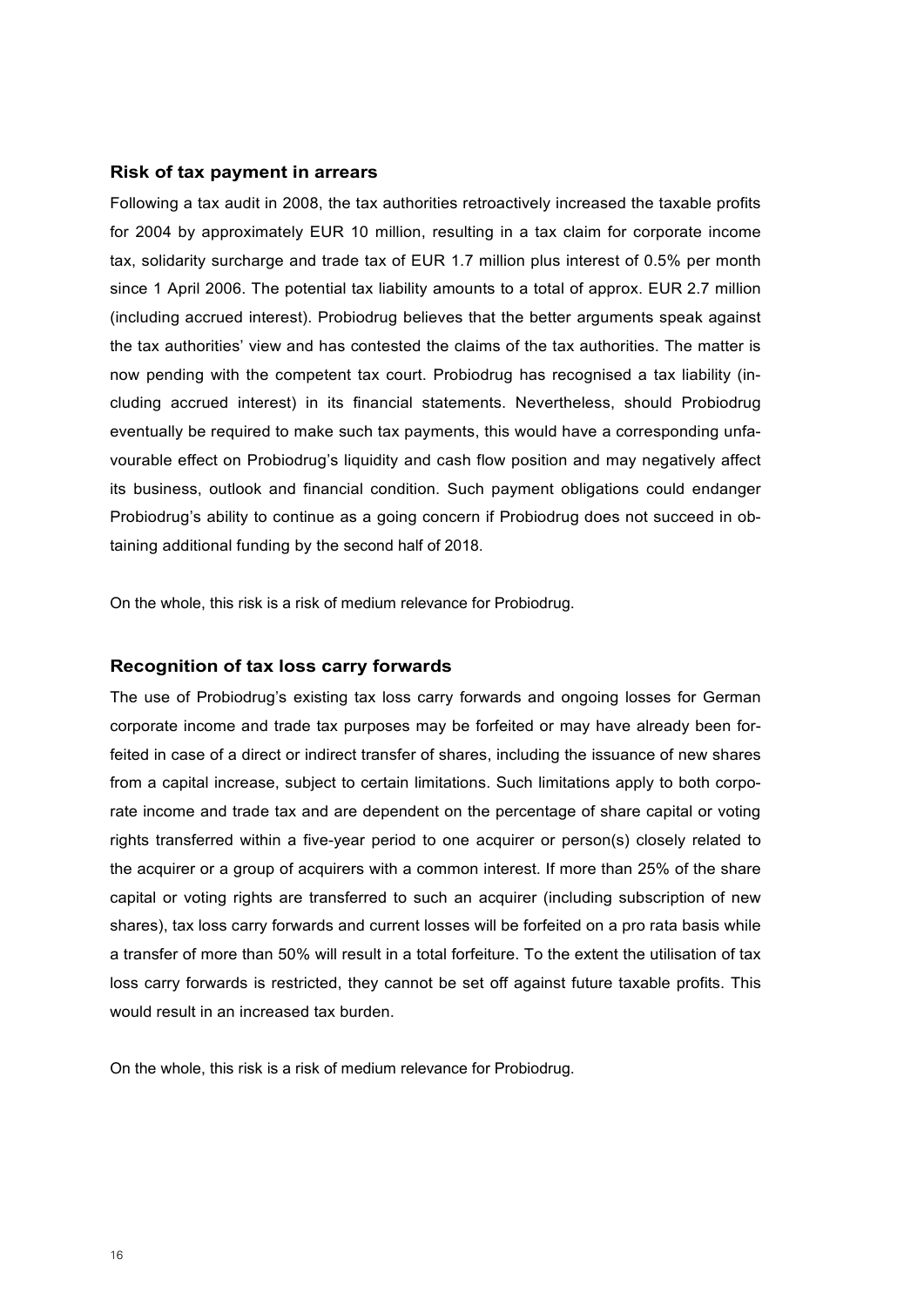#### **Administrative and other risks**

Probiodrug's success is heavily dependent on management as well as on qualified personnel. The Executive Board as well as many employees have substantial experience and are difficult to replace. Competition with respect to qualified personnel is very intense in the biotechnology and pharmaceutical sectors. To date, Probiodrug has always been able to fill the most important positions with suitable employees at appropriate terms. Should the Company not be able to retain management or qualified personnel and not be able to adequately replace these or only be able to replace these with a substantial delay, this could have a negative effect on its ability to further develop the projects pursued as well as on the Company.

On the whole, this risk is a risk of high relevance for Probiodrug.

#### **Legal risks**

The Company is exposed to potential risks in various areas including corporate law, employment law, tax law, patent law, etc. To reduce these to a minimum and to prevent legally incorrect decisions, Probiodrug's Executive Board makes relevant decisions after consultation with external experts e.g., attorneys and other advisors.

On the whole this risk is a risk of high relevance for Probiodrug.

#### **Other risks**

Other potential risks, for example with respect to environmental protection and the integrity of IT systems or legal respectively compliance violations by employees, are currently not assessed as significant. Probiodrug has implemented precautionary organisational measures to address potential risks.

On the whole, this risk is a risk of low relevance for Probiodrug.

#### **Overall assessment of risk situation**

Giving consideration to all of the afore mentioned risks, currently only a few factors have been identified which could, in the short-term, impair the development of Probiodrug. Overall, the Company is well positioned. As per the Company's current planning, the cash and cash equivalents as at 31 December 2016 provide for the Company's financing beyond the upcoming twelve months. Management believes that based on positive clinical study re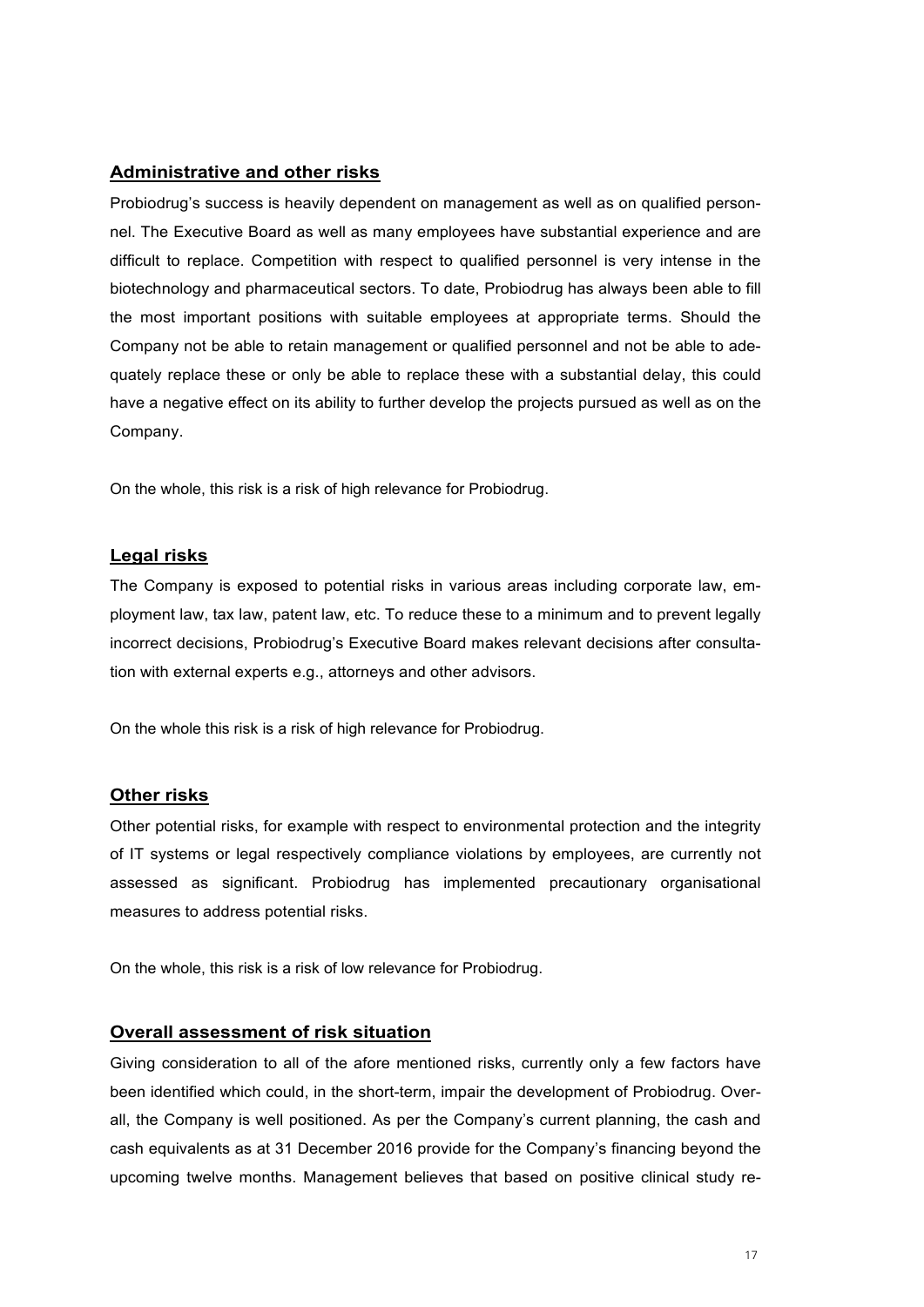sults of PQ912 additional cash inflows can be generated at the latest in the second half of 2018. Alternatively, the focus would be set on the two other preclinical compounds.

#### **4. Outlook**

The mid-term focus of Probiodrug's business activities can be summarised as follows:

- Continuing the clinical development of PQ912 in particular generate initial patient study data in 2017 and start long-term treatment,
- Continuing the development of PBD-C06,
- Continuing the development of PQ 1565,
- Further scientific analysis of potential second indications for the use of QC inhibitors,
- Further increasing visibility and acceptance as an important prerequisite for obtaining additional capital as well as for an industrial transaction,
- Further strengthening Probiodrug's financial resources.

As a result of the continuing costs being incurred for development activities which are not yet off-set by any sales, the Company also projects a net loss for financial year 2017 which may be lower than that incurred in 2016.

Due to its business model, Probiodrug is dependent upon additional capital to implement its development strategy until such time at which an industrial partnership is concluded and potentially beyond that. This can be provided in the form of equity on the basis of capital increases or via alternative financing forms such as loans, convertible bonds, option bonds, etc. All prerequisites (e.g., providing sufficient authorised and conditional capital) have been provided for by the shareholders' meeting so as to provide the Company with sufficient flexibility to react to potential options.

The Company is well positioned in the development of new therapeutic concepts for the treatment of Alzheimer's. Via successful further program development, Probiodrug will lay the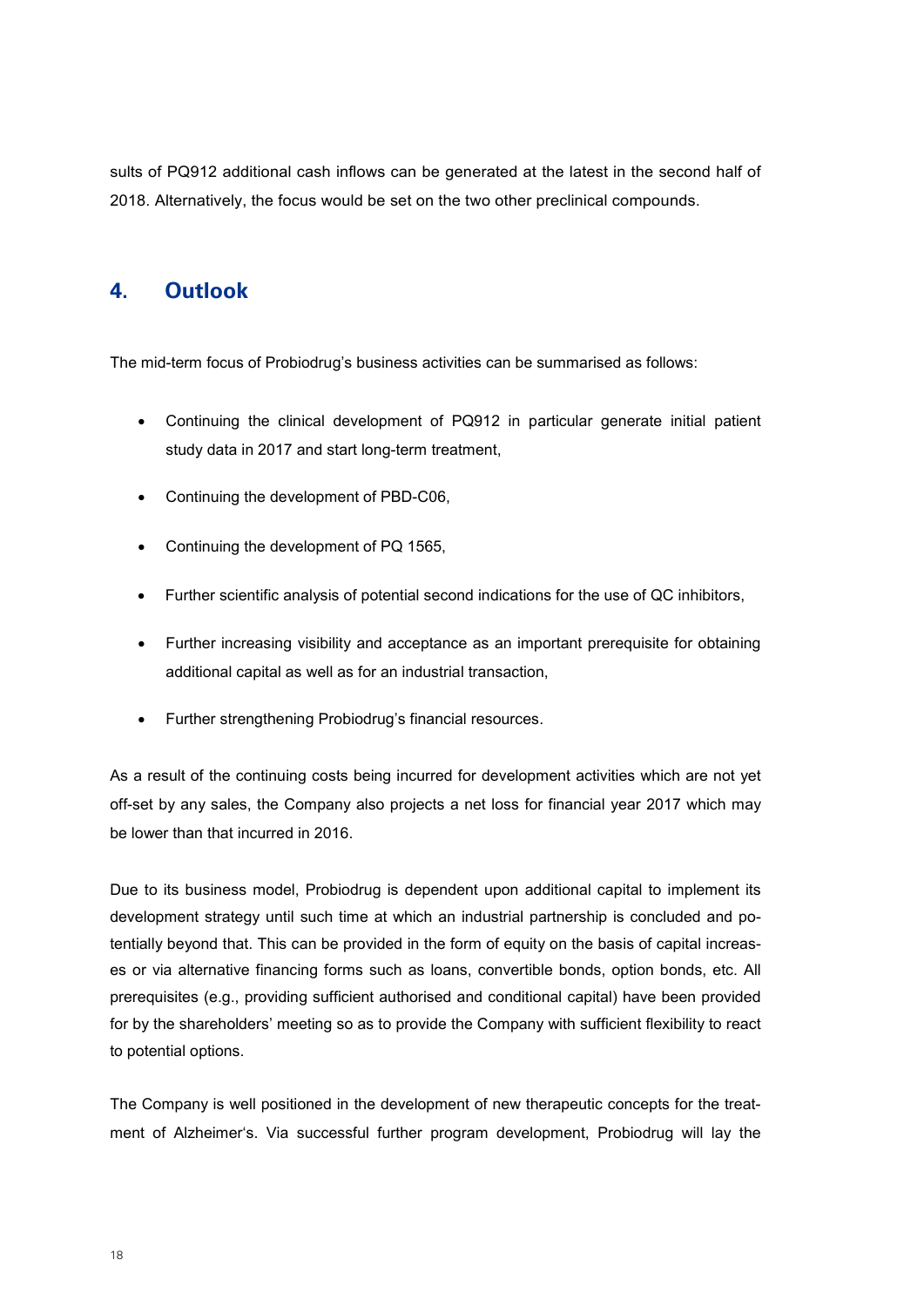groundwork for a mid-term option for a lucrative industrial partnership or an M&A transaction as well as the further generation of a substantial company value.

### **5. Probiodrug's risk management and internal control system**

#### **Risk management system**

Probiodrug AG has an active, systematic risk management on the basis of which risks are to be identified, monitored and, using appropriate measures, minimised. Probiodrug's current business risks are primarily in the research and development of novel active pharmaceutical ingredients, the protection of intellectual property, cooperations with a network of service providers and partners, maintaining equity as well as in the Company's mid- to long-term financing. These risks are continuously assessed so as to optimise the Company's opportunities/risks position.

In a continuous process, Executive Board members responsible for the different functions within the Company identify, analyse and evaluate the risks with respect to their probability of occurrence, their possible costs and their effect on liquidity, the time reference as well as the existence of possible and planned countermeasures. The respective Executive Board members regularly inform Probiodrug's entire Executive Board. Based on this, the Executive Board and, where necessary, the Supervisory Board determine how the Company will address the risks identified.

In addition, the Company has set-up an internal control system consisting of various rules and regulations such as signatory rules, standard operating procedures (SOP), the dual-control principle, spot checks, self-checks, employee training and emergency planning. Application of these regulations is obligatory for the entire company.

Within the scope of quality management, use is made of specification documents. These include position descriptions as well as functional descriptions. In addition, verification documents are used. These include notes, respectively documents, which document the results attained or provide objective evidence of activities carried out, e.g., in the form of an audit report.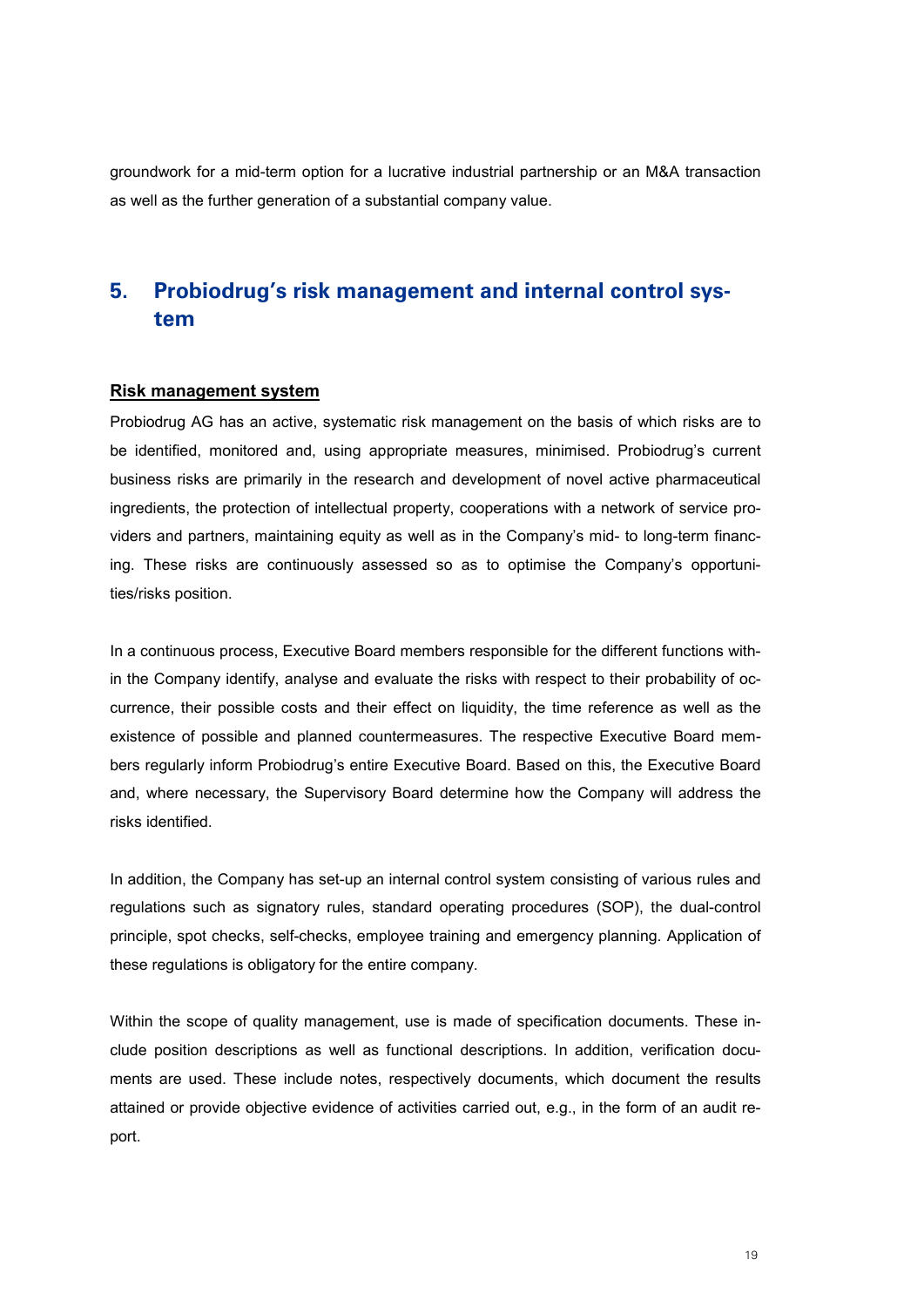The rules of signatures fix the authority to sign for purchases and invoices. Differentiation exists with respect to the amount of the purchase and whether the signature is provided by a project member, the project manager or an Executive Board member.

All projects are analysed in detail in regular project meetings and further steps are determined. These provide for close coordination of accompanying research and pharmaceutical development as well as with the Executive Board. Project meetings normally take place weekly. The participants in the project meetings include the responsible Executive Board member, the project manager as well as the employees and possibly advisors for the individual projects.

#### **Risk management and internal control system in the financial reporting process**

The internal control and risk management system with respect to the financial reporting process ensures that the financial reporting is consistent and in compliance with legal regulations and generally accepted accounting principles and the national regulations (HGB) as well as with the International Financial Reporting Standards (IFRS). This includes adhering to the dual control principle, spot checks and emergency planning. On the basis of continuous training, the financial team, including the consultants utilised, ensure that all legal requirements are adhered to by the Company.

Controls to provide for compliance and reliability of financial reporting are carried out on the basis of various measures including plausibility checks of the figures and system access controls on the basis of an authorisation concept as well as on the basis of manual checks such as variance and trend analysis and comparisons with budgeted figures. Meetings and analysis of the significant key financial figures take place regularly for the individual projects.

The Company's controlling system is supported by the three components planning, monitoring and reporting. On the basis of the strategic business plan, Probiodrug prepares annual budgets for internal monitoring and controlling purposes as well as a mid-term plan for the duration of the significant ongoing preclinical and clinical studies as well as for those to be initiated. The period covered currently comprises the calendar year subsequent to the budget year. On the basis of this planning as well as the actual figures, the Executive Board receives the required monitoring and control information for each month. In addition, there is regular reporting covering the development of the business, progress in the research and development programs, activities with respect to personnel, public relations and investor relations as well as with respect to the patent situation (as a non-financial performance indicator). With the aid of these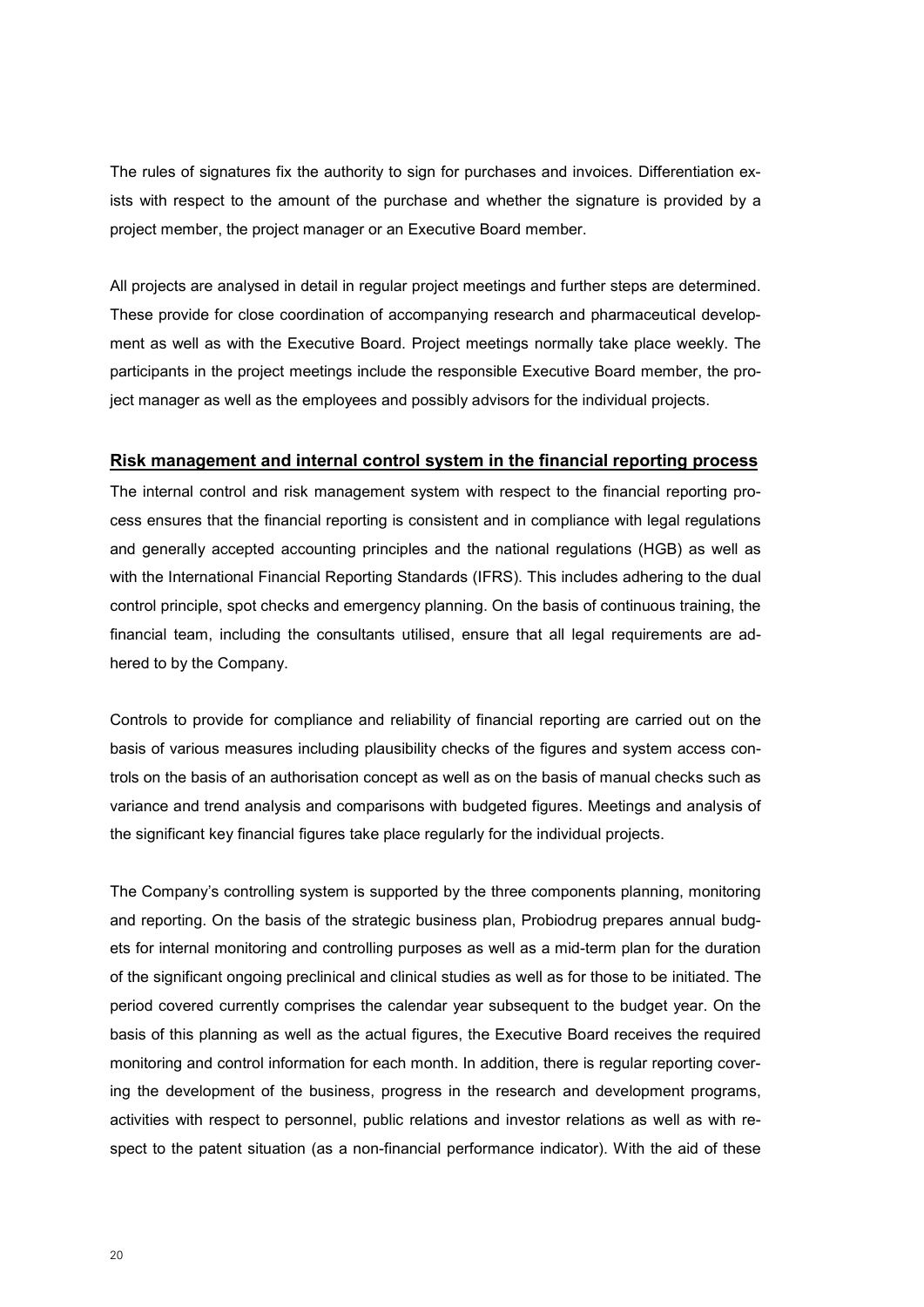monitoring instruments, the Executive Board and controlling are in a position to adequately assess the situation and to identify, evaluate and address opportunities and risks.

The preparation of the HGB and the IFRS financial statements is based on uniform regulations. The manageable size of the finance team provides for the consistent presentation of the same circumstances. This provides certainty for the entries and the corresponding classifications on the subprojects.

#### **6. Reporting in accordance with Section 289 (4) of the HGB**

### **6.1. Summary information with respect to capital, voting rights and stock with special rights**

As at 31 December 2016, Probiodrug AG's share capital amounted to EUR 8,186,735.00. It is divided into 8,186,735 ordinary bearer shares with a notional par value of EUR 1.00 per share. Each share provides one vote at the shareholders' meeting as well as dividend entitlements when distributions are resolved upon; there are no restrictions on voting rights. The share capital has been paid in in its entirety. No treasury shares are held.

No shareholders have special rights which confer control. In particular, there is no right to appoint members of the Supervisory Board in accordance with Section 101 (2) of the AktG. To the extent that Probiodrug's employees hold shares of the Company, they exercise direct control over the voting rights.

In accordance with the resolution of the shareholders' meeting on 19 May 2016, the Executive Board is authorised, with the approval of the Supervisory Board, to increase the Company's share capital until 30 September 2019 by up to EUR 3,721,243.00 through single or multiple issues of new bearer shares in exchange for cash and/or a contribution in kind, whereby subscription rights can be excluded (authorised capital 2014).

On 27 September 2016, the Executive Board, with the approval of the Supervisory Board, resolved to use a portion of the authorised capital totalling EUR 744,248.00 to increase the share capital in exchange for cash of EUR 744,248.00. 744,428 no par value ordinary bearer shares were issued at an issue price of EUR 1.00 (notional amount) per share.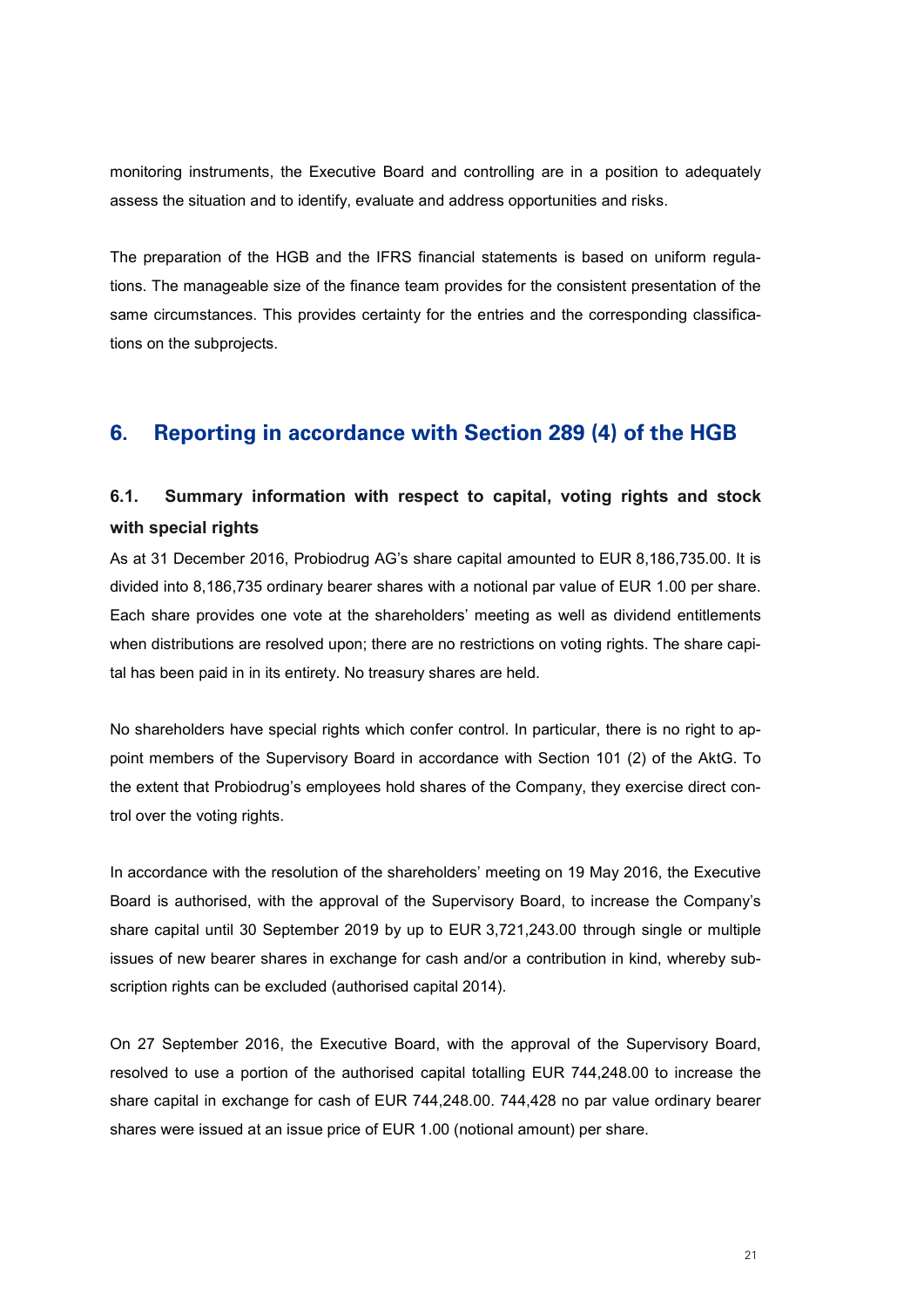As at 31 December 2016, the authorised capital amounts to EUR 2,976,995.00.

As at the balance sheet date, the conditional capital amounts to EUR 2,623,801.00 and consists of the following:

#### Conditional capital 2008/I

The Company's share capital was conditionally increased by up to EUR 11,300.00 by the issuance of up to 11,300 new shares (conditional capital 2008/I, Section 5 (4) of the Articles of Association). The conditional capital increase solely serves to redeem the stock option rights issued to members of the Executive Board as well as Company employees on the basis of the resolution of the shareholders' meeting held on 21 February 2008.

#### Conditional capital 2008/II

The Company's share capital was conditionally increased by up to EUR 16,950.00 by the issuance of up to 16,950 new shares (conditional capital 2008/II, Section 5 (5) of the Articles of Association). The conditional capital increase solely serves to redeem the stock option rights which were issued to members of the Executive Board and Company employees on the basis of the shareholders' meeting held on 21 February 2008.

#### Conditional capital 2010/I

The Company's share capital was conditionally increased by up to EUR 85,901.00 by the issuance of up to 85,901 new shares (conditional capital 2010/I, Section 5 (6) of the Articles of Association). The conditional capital increase solely serves to redeem the stock option rights which were issued to members of the Executive Board and Company employees on the basis of the shareholders' meeting held on 18 May 2010 with amendments dated 20 September 2011, 30 December 2011, 31 October 2012 and 25 August 2015.

#### Conditional capital 2014/I

The Company's share capital was conditionally increased by up to EUR 509,650.00 by the issuance of up to 509,650 new shares (conditional capital 2014/I, Section 5 (7) of the Articles of Association). The conditional capital increase solely serves to redeem the option rights which were issued to members of the Executive Board and Company employees on the basis of the resolution of the shareholders' meeting held on 29 September 2014, 10 June 2015 and 19 May 2016.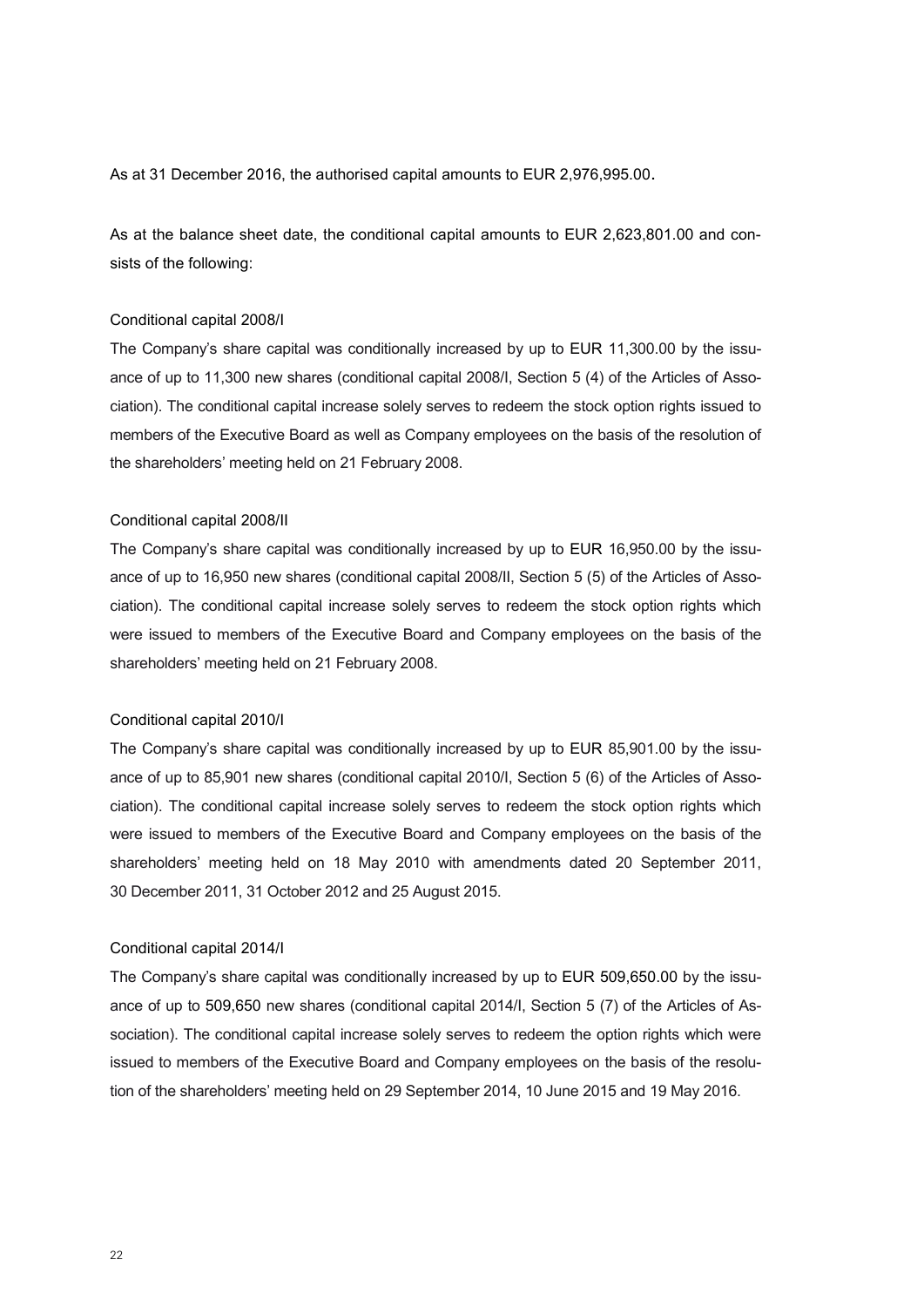#### Conditional Capital 2015

The Company's share capital was conditionally increased by up to EUR 2,000,000.00 by the issuance of up to 2,000,000 new bearer shares (conditional capital 2015). The conditional capital increase solely serves to redeem the conversion and/or option rights which were issued on the basis of the resolution of the shareholders' meeting held on 10 June 2015 which authorised the issuance of convertible bonds.

#### Authorisation to acquire treasury shares

On 10 June 2015, the shareholders' meeting authorised the Executive Board, in accordance with Section 71 (1) no. 8 of the AktG, to acquire treasury stock until 09 June 2020 up to the proportionate share of the share capital in the amount of EUR 676,580.00. The acquisition may be made via the stock exchange or via a public purchase offer made to all shareholders. The treasury shares may be used for all permitted purposes including redemption.

#### **6.2. Shareholding in Probiodrug AG**

As at the balance sheet date, the following shareholders of Probiodrug AG had shareholdings in accordance with the provision of the German Securities Trading Act (WpHG), with voting rights exceeding 10.0 %.

| Shareholder                              | Legal seat               | Voting rights in % |
|------------------------------------------|--------------------------|--------------------|
| <b>BB Biotech AG</b>                     | Schaffhausen/Switzerland | 12.8               |
| <b>IBG Group</b>                         | Magdeburg/ Germany       | 11.9               |
| Edmond de Rothschild Investment Partners | Paris/Francel            | 11.8               |

#### **Restrictions with respect to the transfer of shares**

All shareholder lock-up stipulations agreed to within the scope of the initial public offering expired on 27 October 2015. Hence, as at the balance sheet date, there were no longer any restrictions with respect hereto.

#### **6.3. Appointment and removal of members of the Executive Board**

The appointment and removal of members of the Executive Board is regulated by Sections 84 and 85 of the AktG as well as in Section 6 of the Articles of Association in the version dated 06 October 2016. In accordance with Section 6 of the Articles of Association, the Executive Board consists of one or a number of members; moreover, the Supervisory Board determines the number of members of the Executive Board. The members of the Executive Board are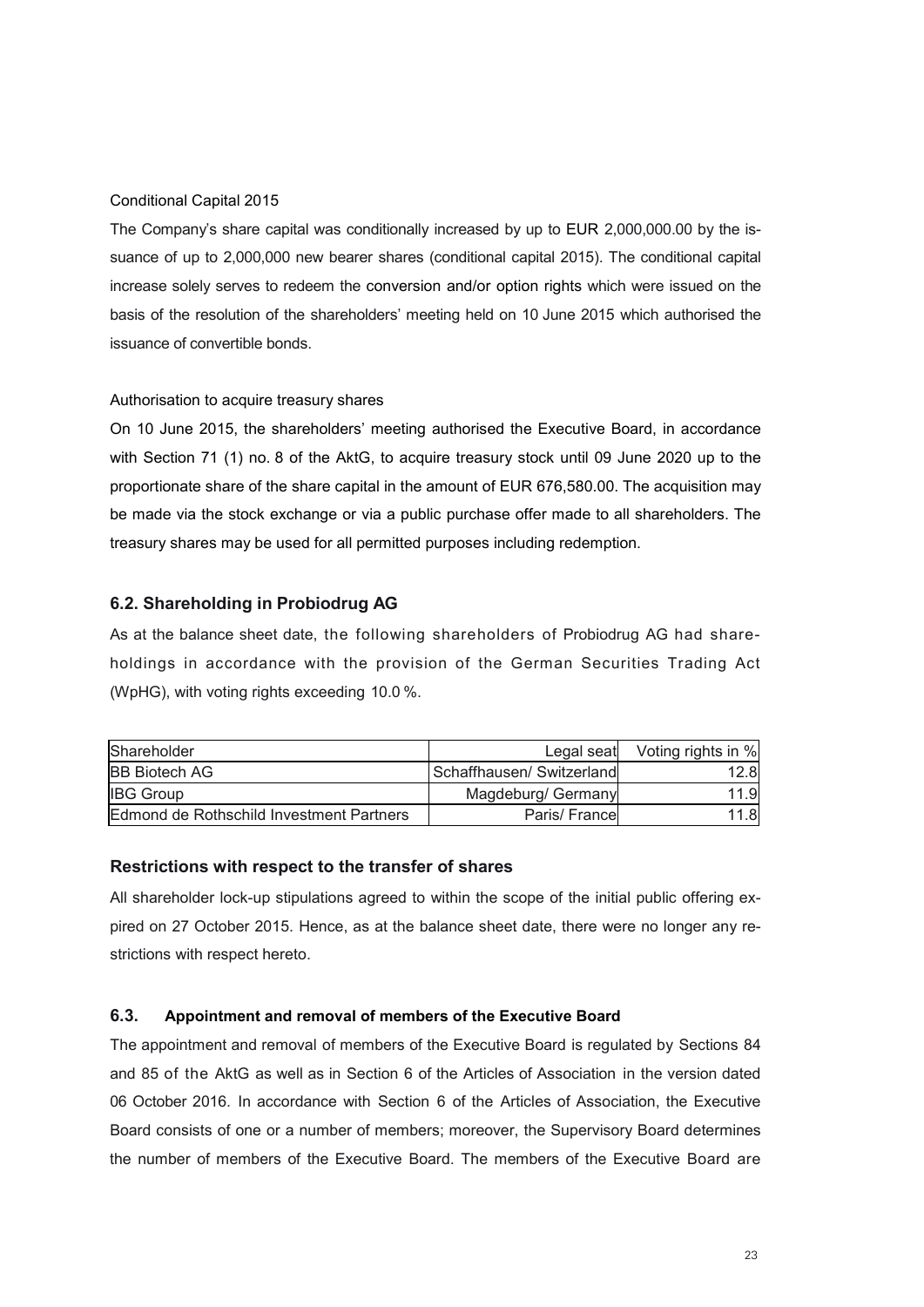appointed for a maximum of five years. This also applies to the renewal of an appointment of an Executive Board member.

The contracts concluded on 1 December 2014 for Executive Board members Dr. Glund and Dr. Liebers have a term through 30 November 2017. The contract of Executive Board member Dr. Ingeborg Lues concluded on 1 November 2014 has a term through 31 October 2017.

#### **6.4. Change to the Articles of Association**

Changes to the Articles of Association are made in accordance with Sections 179 and 133 of the AktG. In accordance with section 20 of the Articles of Association, resolutions of the shareholders' meeting (including with respect to changes to the Articles of Association) only require the simple majority of the votes cast if the law does not specifically provide for something else and, with respect to the majority of capital, the simple majority of the share capital represented upon making the resolution. Furthermore, in accordance with the Articles of Association, the Supervisory Board is authorised to resolve upon changes to the Articles of Association which only modify the wording.

#### **6.5. Other disclosures**

In case of a change of control of Probiodrug, there are agreements with the members of the Executive Board. Should, in case of a change of control, the appointment as a member of the Executive Board be terminated or if the competencies and responsibilities are limited in a more than insignificant manner, the members of the Executive Board can terminate their contracts as members of the Executive Board. In such a case they would be entitled to payment of the fixed compensation through the end of their original contract term plus a proportionate part of the variable compensation on the basis of 100 percent target achievement if this was fixed for the year. The employees' contracts do not have any stipulations for such a situation.

### **7. Corporate governance statement pursuant to Section 289a of the HGB**

The corporate governance statement in accordance with Section 289a of the HGB includes the corporate governance statement pursuant to the German Corporate Governance Code, a statement regarding the ratio of females, information on corporate governance practices and a description of the procedures of the Executive Board and the Supervisory Board.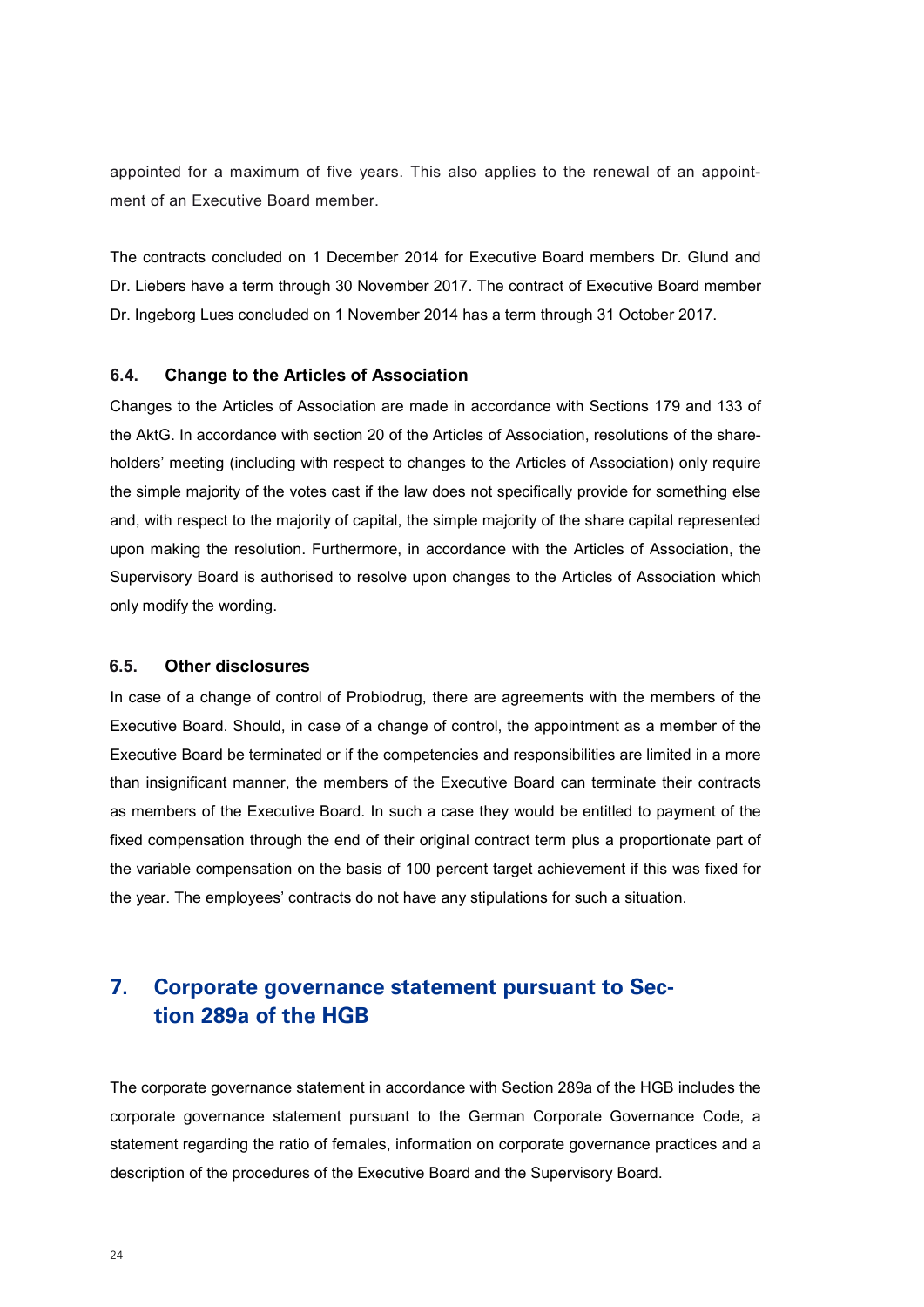#### **Compliance statement of the Executive Board and the Supervisory Board pursuant to Section 161 of the AktG**

Pursuant to the recommendations of the "Government Commission on the German Corporate Governance Code" pursuant to Section 161 of the AktG:

Probiodrug AG's Executive Board and Supervisory Board declare that the recommendations of the "Government Commission on the German Corporate Governance Code" published by the German Federal Ministry of Justice on 5 May 2015 have been complied with, with the following exceptions and that the recommendations of the "Government Commission on the German Corporate Governance Code" published by the German Federal Ministry of Justice on 12 June 2015 have been complied with, with the following exceptions:

1. Section 3.8 of the Code – retained amount included in the D&O insurance for the Supervisory Board. The Company maintains D&O insurance covering all members of the Supervisory Board. No retained amount is stipulated. As the Supervisory Board members, for the most part, do not receive any remuneration, a retained amount would lead to an unreasonable result in financial terms for the Supervisory Board members

2. Section 4.2.3 (2) sentence 6 of the Code – cap amounts for remuneration and variable remuneration components. Phantom stocks, which can be exercised in conjunction with a public offering, were granted to the Executive Board members. No cap is provided for such phantom stocks. In addition, stock options were granted to the Executive Board members. No cap is provided in case they are exercised. In any other respect, cap amounts are provided in the contracts with Executive Board members with respect to compensation and variable components of compensation.

3. Section 4.2.3 (4) of the Code – limitation of payment to two years' remuneration to an Executive Board member in case of premature termination. The current contracts with members of the Executive Board do not provide for a two year cap in payment in case of early termination. In connection with the transformation of the Company for the purpose of its listing, a primary aim was to provide for the cooperation of the Executive Board members.

4. Section 5.4.1 (2) of the Code – naming of precise objectives regarding the composition of the Supervisory Board. In terms of the future composition of the Supervisory Board, the Supervisory Board intends to have members with experience in pharmaceutical research, research with respect to Alzheimer's disease and similar illnesses as well as experience with the public capital market. Considering the orientation of the Company, the members of the Supervisory Board should also have U.S. experience. As these requirements make it difficult to find a suffi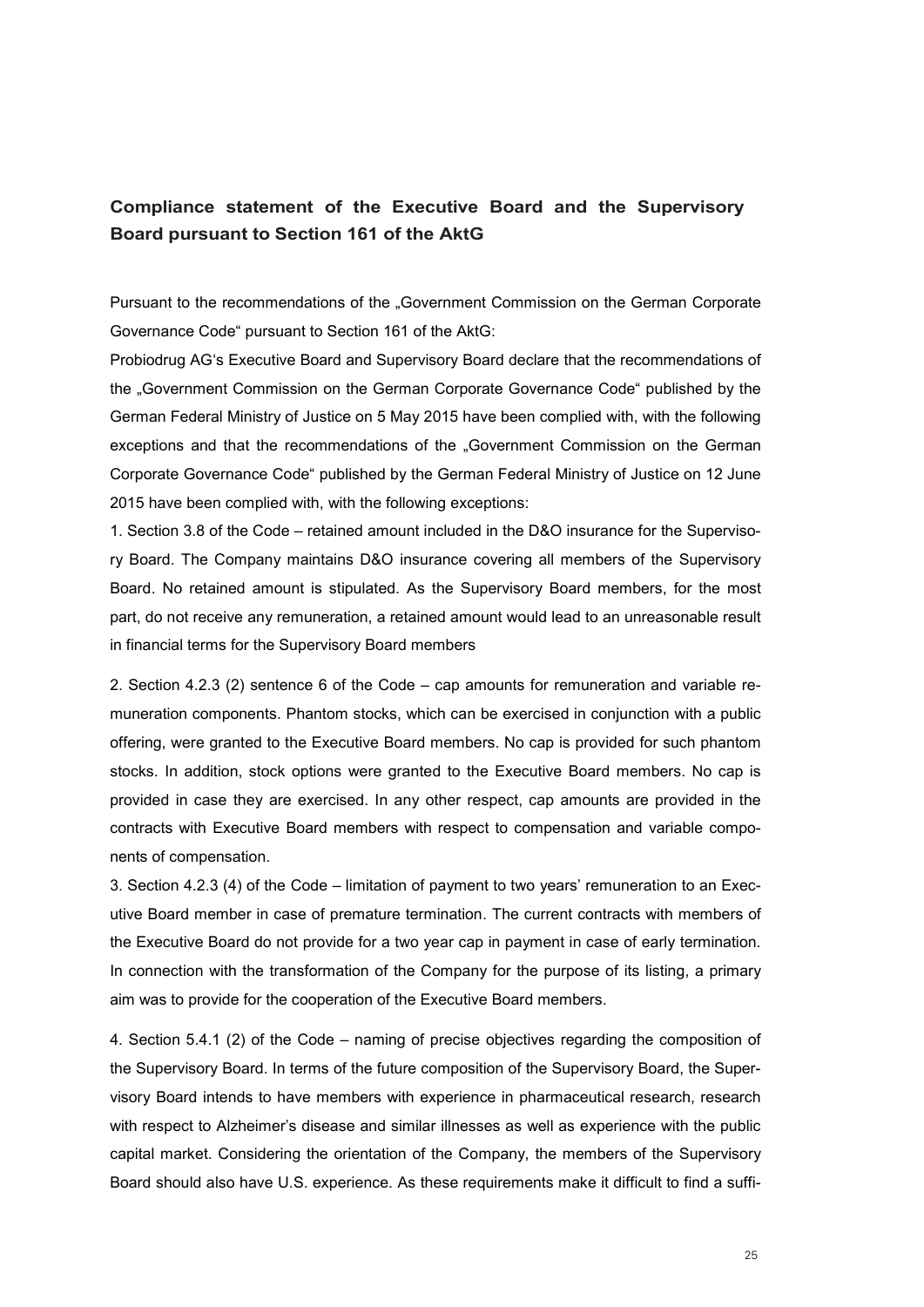cient number of qualified members for the Supervisory Board, the Supervisory Board did not set any fixed diversity quota.

5. Section 5.4.6 (1) sentence 2 of the Code – Taking the chair, the vice chair and the membership in committees into account for the remuneration of the Supervisory Board members. For those members of the Supervisory Board who were initially elected by the 2015 shareholders' meeting, the remuneration was fixed in accordance with number 5.4.6 (1) sentence 2 of the Codex. As the other members of the Supervisory Board do not receive any remuneration, they cannot receive higher remuneration in the capacity as chairperson or vice chairperson of the Supervisory Board or chairperson of committees.

6. Section 7.1.2 sentence 4 of the Code – shortened publication deadline of the Code for financial reports. According to Section 7.1.2 sentence 4 of the Code, the financial statements of the Company should be publicly accessible within 90 days of the end of the financial year while interim reports should be available within 45 days of the end of the reporting period. While the Company will publish the annual financial statements in accordance with the recommendation of the Code, the Company intends to publish the semi-annual reports within the statutory time period of three months from the end of the reporting period for the half-year financial report as at 30 June.

The Supervisory Board and the Executive Board are confident that the legal time periods are sufficient for the careful preparation of the documents. Furthermore, for the time being, the Supervisory Board and Executive Board consider the statutory requirements as sufficient for timely information to the shareholders and the capital markets. However, the possibility of complying with the shorter deadlines of the Code is continuously reviewed.

#### **Information with respect to the ratio of females**

In terms of the number of female members of the Executive Board and Supervisory Board, Probiodrug's Supervisory Board resolved on 25 September 2015 that the Executive Board's ratio of females shall be one third and the Supervisory Board's ratio of females shall be one sixth. Those goals were achieved for both the Executive Board and the Supervisory Board as of 31 December 2016.

For the first and second management level below the Executive Board, Probiodrug's Executive Board established no target ratio of females because no such management levels exist in Probiodrug's organisational structure.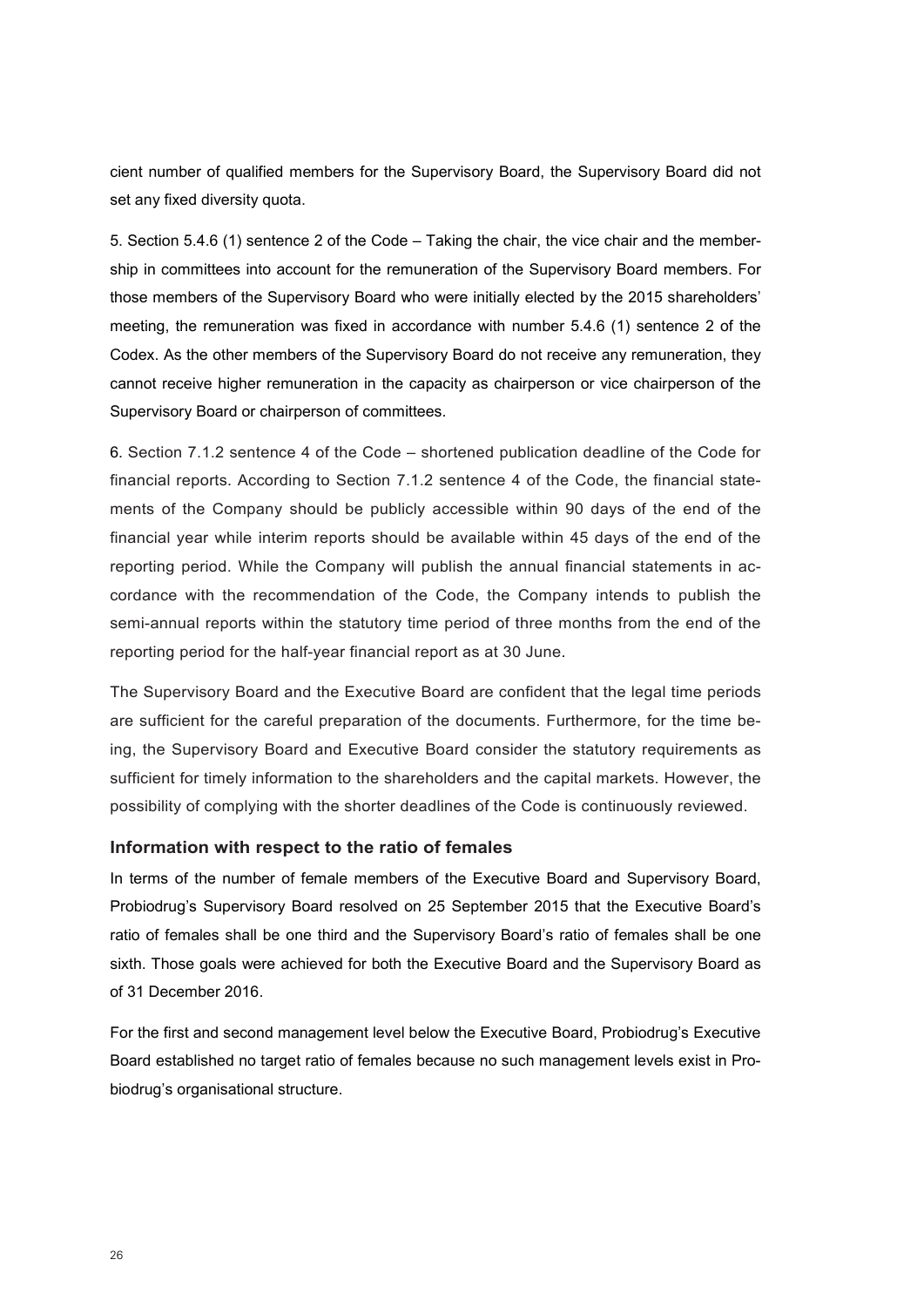#### **Information regarding corporate governance**

Probiodrug's management is conscious of treating each other fairly, respectfully and in conformance with the law. In view of the comparatively small Company size, which leads to personal contact with all employees and partners, along with the flat hierarchy, these measures are sufficient to provide for responsible teamwork. As such, additional regulations with respect to corporate governance are not necessary.

Management and monitoring is carried out in accordance with German law, social norms and is broadly in line with the guidelines of the German Corporate Governance Code.

### **Operating practices of the Executive Board and the Supervisory Board**

As required by the (German) Stock Corporation Law, Probiodrug is led by the Executive Board which is, in turn, monitored by the Supervisory Board. Both governing bodies work closely together in a trustful and constructive manner to provide for the advancement of the programs being pursued and thereby to sustainably increase the Company's value. The Executive Board and the Supervisory Board come to an agreement on the Company's strategic direction and discuss the implementation and control thereof. The Executive Board regularly informs the Supervisory Board in a timely and comprehensive manner about all company relevant questions with respect to planning, the stage of development of the programs being pursued, strategy, business development, finances, risk position, risk management as well as the internal control system and compliance. With respect hereto, the Executive Board also informs the Supervisory Board between meetings about important events. Decisions required in the shortterm are, in case of need, made during teleconferences or via circulation procedures.

In the Executive Board's internal rules of procedure, important transactions are subject to the approval of the Supervisory Board. In individual cases the Supervisory Board can make further Executive Board decisions subject to the approval of the Supervisory Board.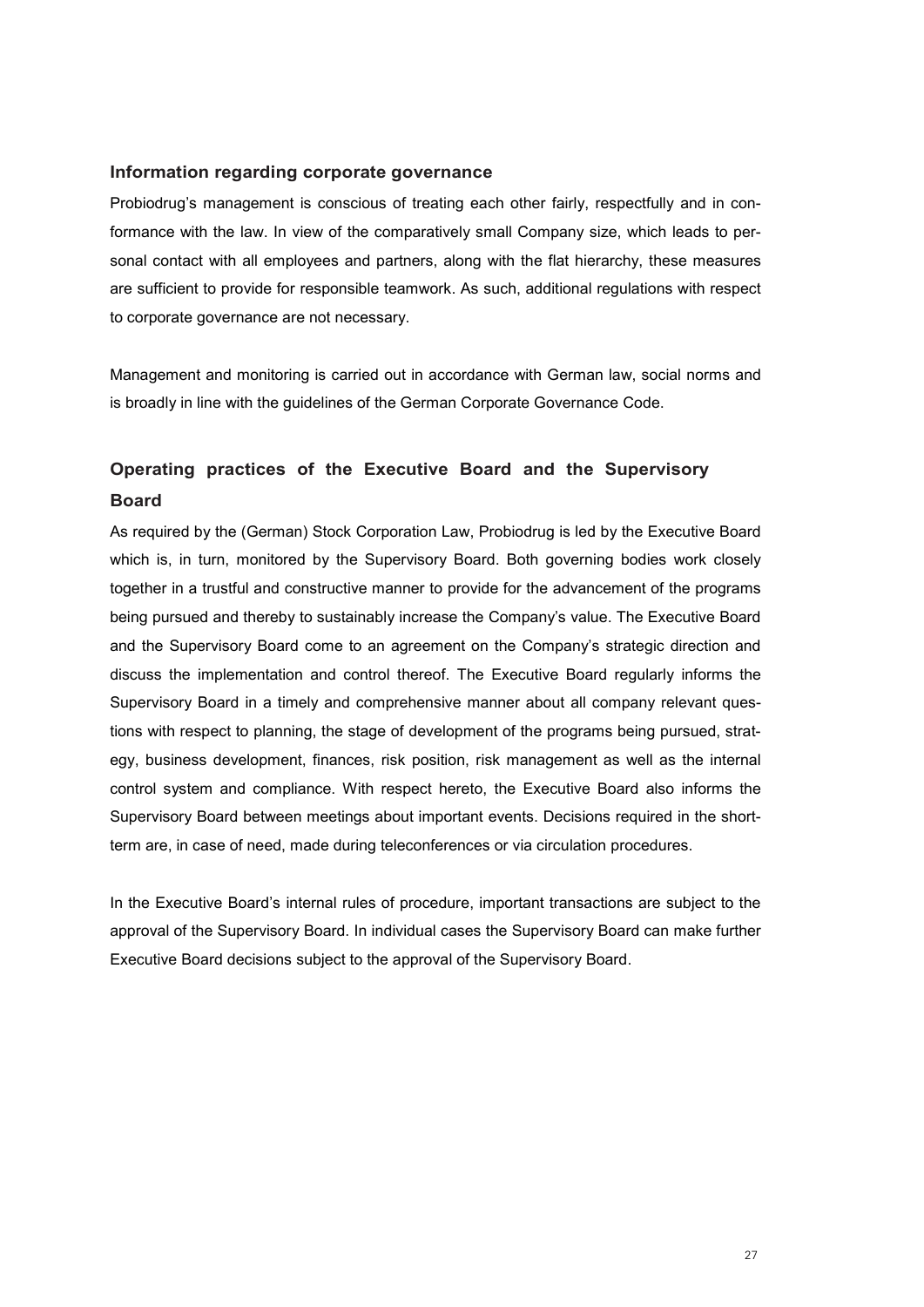#### *Executive Board*

Probiodrug's Executive Board comprising Dr. Konrad Glund (Chairperson; Chief Executive Officer/CEO), Dr. Hendrik Liebers (member of the Executive Board; Chief Financial Officer/CFO) and Dr. Ingeborg Lues (member of the Executive Board; Chief Development Officer/CDO), independently manage the business and are, within the scope of the regulations applicable to German stock companies, bound by the interests and the guiding principles of Probiodrug. The goal of the work of the Executive Board is a sustainable and value optimising corporate development. The members of the Executive Board have complementary skills sets and experience and have, in part, already worked together within Probiodrug's Executive Board over a number of years. Further details as to the work within the Executive Board are determined on the basis of rules of procedure.

All Executive Board functions coordinate their activities generally on a weekly basis. Executive Board decisions are made on the basis of a simple majority of the members participating in the making of a resolution. In case of a tie, the Chairperson has the deciding vote.

#### *Supervisory Board*

As at 31 December 2016, the Supervisory Board was comprised of five members. The work of the Supervisory Board, the principles of passing resolutions as well as the work of the committees is regulated by the rules of procedure of the Supervisory Board. Dr. Erich Platzer is the Chairperson. Vice Chairperson is Dr. Dinnies Johannes von der Osten. The additional members are Charlotte Lohmann, Dr. Jörg Neermann and Kees Been. In the reporting period, the Supervisory Board convened six times (20 January, 19 February, 13 May, 17 June, 11 July, 02 December). The current Supervisory Board members are, respectively were in the past, internationally active in the financial, biotechnology and pharmaceutical sectors and are, therefore, very familiar with the needs of these sectors.

To increase the Supervisory Board's efficiency, three committees were established: the audit committee, the nomination committee and the compensation committee. The audit committee comprises Dr. von der Osten, Ms. Lohmann and Dr. Neermann; Dr. von der Osten is the Chairperson. All members have the corresponding expertise and independence. The audit committee met three times in 2016. The primary discussion points in these meetings were the audit of the 2015 financial statements pursuant to HGB and IFRS, the 2016 six month financial statements, the 2017 budget as well as the Company's potential financing options. The nomination committee includes Dr. Platzer, Dr. Neermann and Mr. Been; Chairperson is Dr. Platzer. This committee did not meet in 2016. The compensation committee comprises Dr. Platzer, Ms.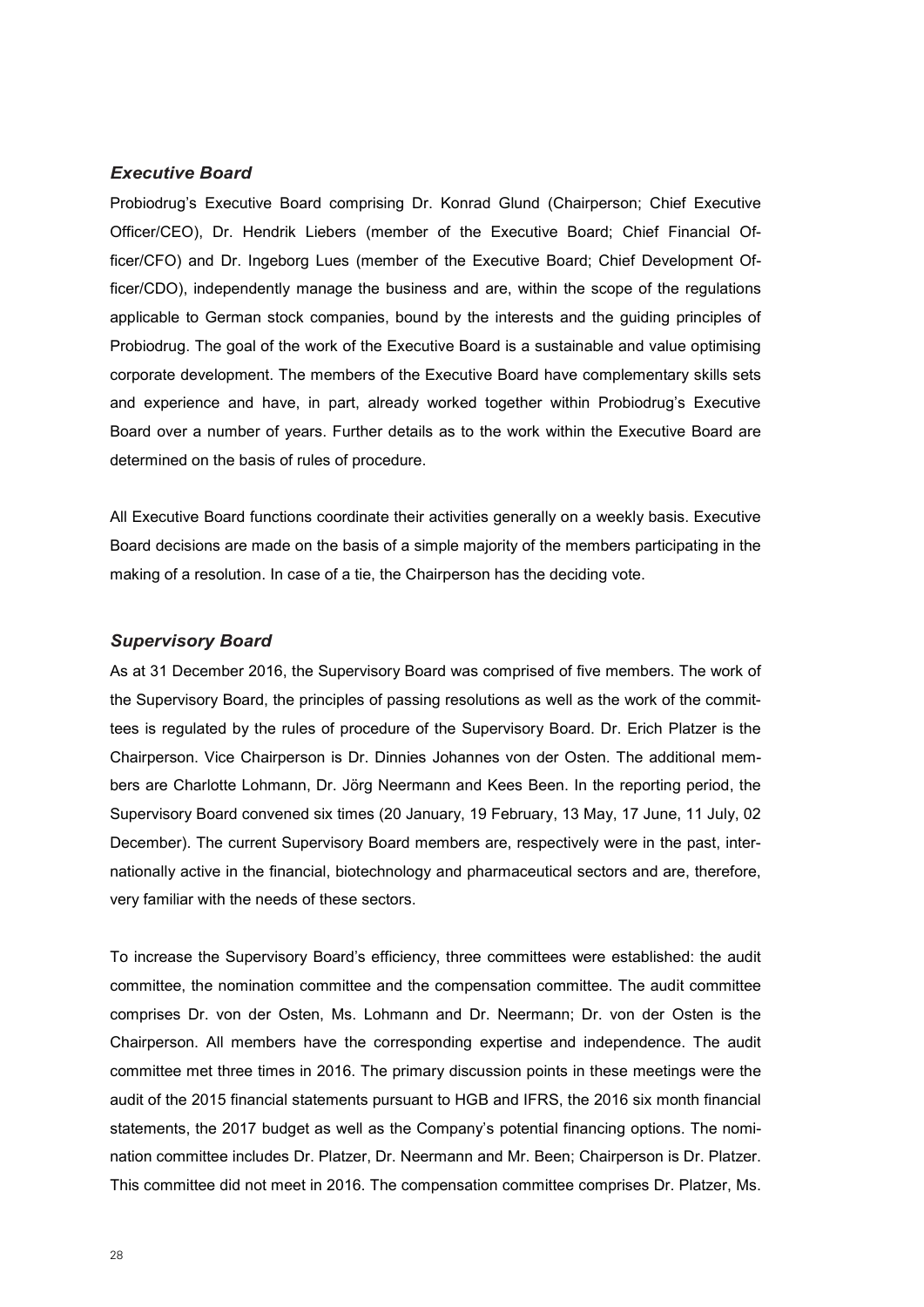Lohmann and Mr Been; Dr. Platzer serves as Chairperson. This committee met twice in 2016. The primary point of discussion was the variable remuneration of the Executive Board for 2015 as well as cash compensation in conjunction with Stock Option Program 2010.

These committees report their activities to the entire Supervisory Board.

#### *Transparency*

Probiodrug comprehensively informs the capital market, in a timely manner, as to its business position as well as special events. The financial reporting is in accordance with German and Dutch legal regulations by publishing the annual report, the half-year financial report and the interim Executive Board announcements. In addition to the Company's obligatory reporting in accordance with the HGB, Probiodrug voluntarily publishes financial reports in accordance with IFRS, in particular for the international investors.

Further information is made available to the public in the form of press releases respectively ad-hoc announcements. All financial reports, announcements, presentations and communications are available on the Company's internet site.

#### **8. Compensation report**

With respect to the compensation report we refer to Appendix 1.6 of the financial statements as at 31 December 2016.

Halle (Saale), 6 March 2017 Probiodrug AG's Executive Board

Dr. Konrad Glund Dr. Hendrik Liebers Dr. Ingeborg Lues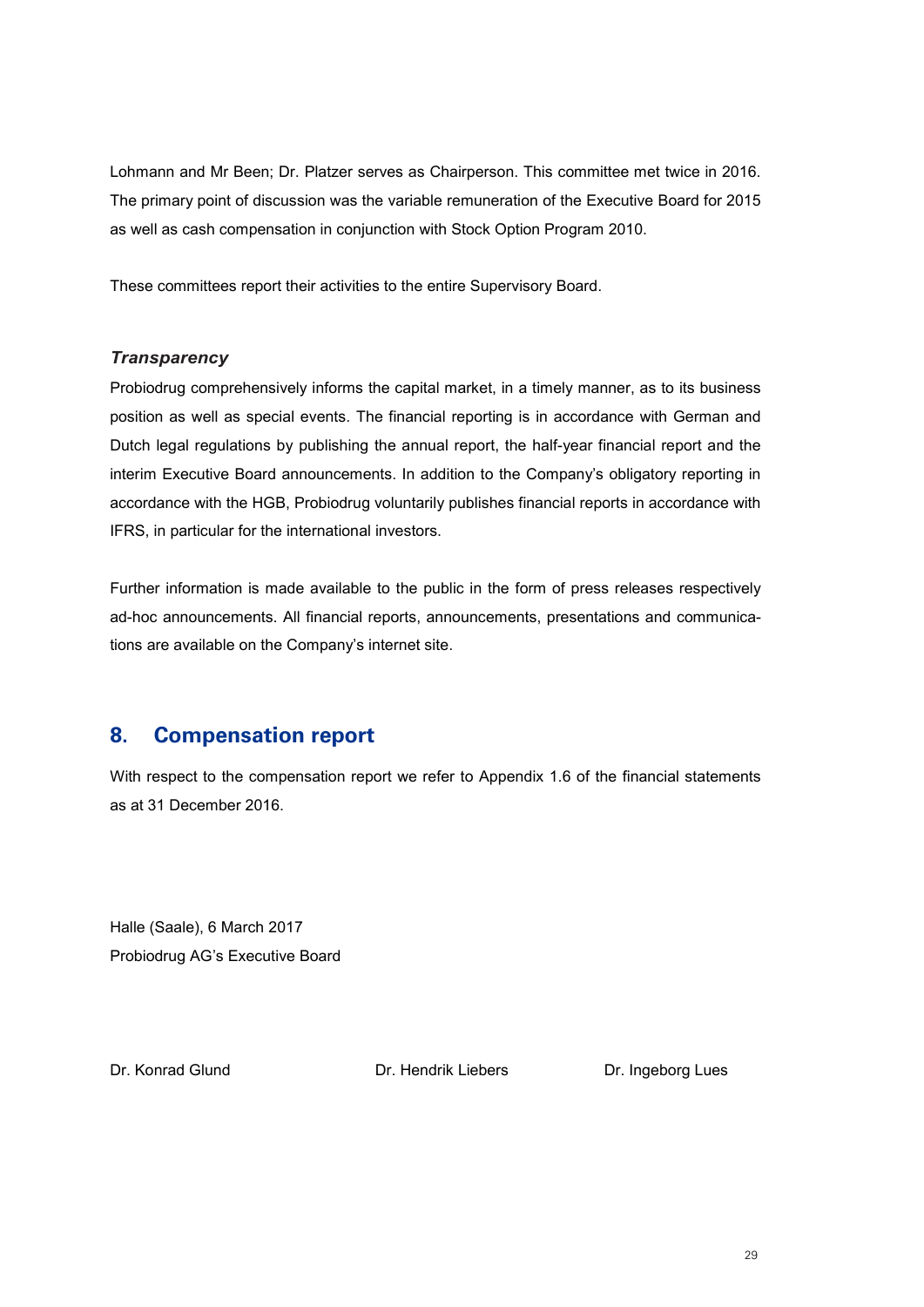## **Compensation report for Probiodrug AG**

#### **1. Compensation for the Executive Board**

#### **Amount and structure**

The annual compensation for the members of the Executive Board has three components:

- compensation independent of success (fixed compensation),
- a success based bonus and
- stock options.

The compensation amount was last adjusted in conjunction with the conclusion of the service contracts in 2014.

#### *Fixed compensation*

The amount of the fixed compensation is dependent on the member's function and responsibilities as well as on what is common in the industry and in the market, which is, above all, orientated with similar listed companies in the biotechnology sector. The fixed compensation is paid out as a monthly salary.

#### *Success based compensation*

The success based compensation consists of a bonus measured in terms of one year. The success based bonus is determined by the Supervisory Board on the basis of an annual performance assessment and best judgement. The benchmark for the bonus is the development of Probiodrug's business as well as the extent of achievement of the individual's as well as the general Company's objectives. These objectives include, among others, topics in the area of development, business development, strategy, investor relations and general management.

At the beginning of the following calendar year, the Supervisory Board reaches a conclusion as to the extent of the achievement of the objectives. The bonus is payable subsequent to the resolution of the Supervisory Board as to the achievement of the objectives. There is a cap for the maximum bonus amount at 45% of the gross salary.

#### **Stock options**

Further components of compensation with a long-term incentive component are the employee stock option programs, the so called ESOPs, in which the Executive Board as well as the employees participate. Within the scope of these programs, stock options were issued to members of the Executive Board in the years 2010 and 2014 entitling the individuals to acquire shares of Probiodrug. Detailed information as to the current option holdings is presented in the notes to the financial statements.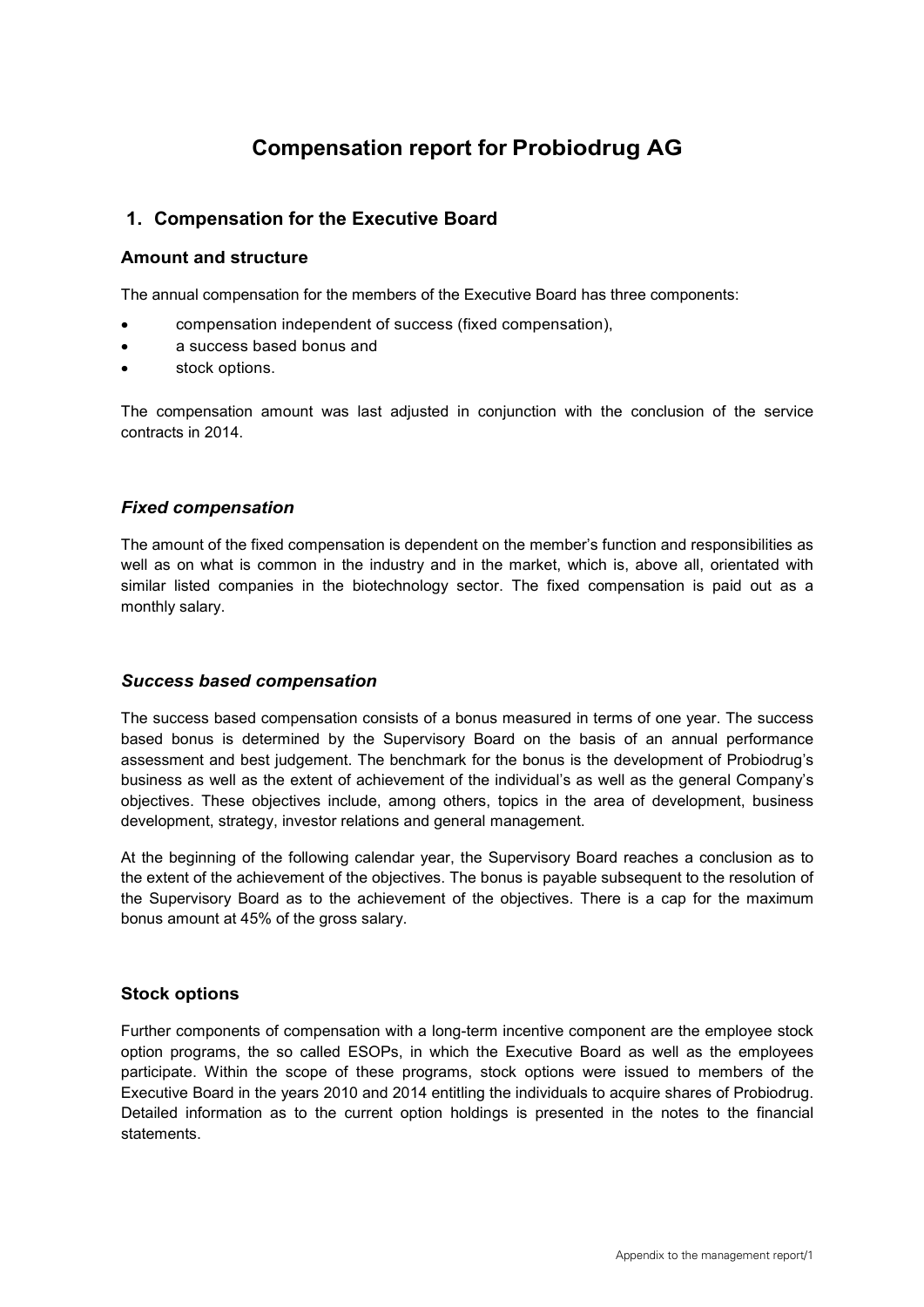With respect to compliance with the Code's recommendations regarding management compensation, reference is made to section 7 of the management report "Corporate governance statement" subsection Compliance statement pursuant to Section 161 of the AktG.

#### **Executive Board compensation for the year 2016**

A detailed listing of the individual salaries of the members of the Executive Board is presented in the following table:

| <b>Benefits granted</b>                                              | <b>Dr. Konrad Glund</b> |                  |                   |                   |  |
|----------------------------------------------------------------------|-------------------------|------------------|-------------------|-------------------|--|
|                                                                      | CEO                     |                  |                   |                   |  |
| Reappointment                                                        |                         | 01 Dec 14        |                   |                   |  |
| <b>EUR</b>                                                           | 2015                    | 2016<br>(actual) | 2016<br>(minimum) | 2016<br>(maximum) |  |
| Fixed compensation                                                   | 210,000                 | 210,000          | 210,000           | 210,000           |  |
| Fringe benefits                                                      | 24,673                  | 24,403           | 24,403            | 24,403            |  |
| Total                                                                | 234,673                 | 234,403          | 234,403           | 234,403           |  |
| Variable compensation for one year                                   | 60,000                  | 94,500           | 0                 | 94,500            |  |
| Cash settlement subsequent to the<br>exercising of options from SOP- |                         |                  |                   |                   |  |
| Program 2010 <sup>1</sup>                                            | 0                       | 200,000          |                   |                   |  |
| Perennial variable compensation                                      |                         |                  |                   |                   |  |
| <b>Total</b>                                                         | 294,673                 | 528,903          | 234,403           | 328,903           |  |
| Pension expense                                                      | 73,558                  | 61,578           | 61,578            | 61,578            |  |
| <b>Total compensation</b>                                            | 368,231                 | 590,481          | 295,981           | 390,481           |  |

| <b>Benefits granted</b>                                              | <b>Dr. Hendrik Liebers</b> |                  |                   |                   |  |
|----------------------------------------------------------------------|----------------------------|------------------|-------------------|-------------------|--|
|                                                                      | CFO                        |                  |                   |                   |  |
| Reappointment                                                        |                            | 01 Dec 14        |                   |                   |  |
| <b>EUR</b>                                                           | 2015                       | 2016<br>(actual) | 2016<br>(minimum) | 2016<br>(maximum) |  |
| Fixed compensation                                                   | 210,000                    | 210,000          | 210,000           | 210,000           |  |
| Fringe benefits                                                      | 21,931                     | 21,931           | 21,931            | 21,931            |  |
| <b>Total</b>                                                         | 231,931                    | 231,931          | 231,931           | 231,931           |  |
| Variable compensation for one year                                   | 60,000                     | 94,500           | 0                 | 94,500            |  |
| Cash settlement subsequent to the<br>exercising of options from SOP- |                            |                  |                   |                   |  |
| Program 2010 <sup>1</sup>                                            | 0                          | 200,000          |                   |                   |  |
| Perennial variable compensation                                      |                            |                  |                   |                   |  |
| <b>Total</b>                                                         | 291,931                    | 526,431          | 231,931           | 326,431           |  |
| Pension expense                                                      | 61,565                     | 60,866           | 60,866            | 60,866            |  |
| <b>Total compensation</b>                                            | 353,496                    | 587,297          | 292,797           | 387,297           |  |

<sup>1</sup>On the basis of the authorisation of the general shareholders' meeting on 18 May 2010 and in consideration of the Company's best interests, the Supervisory Board resolved to settle a portion of the options from Stock Option Program 2010 held by Executive Board members Glund and Liebers in cash. This cash settlement was made subsequent to the conclusion of the capital increase in October 2016.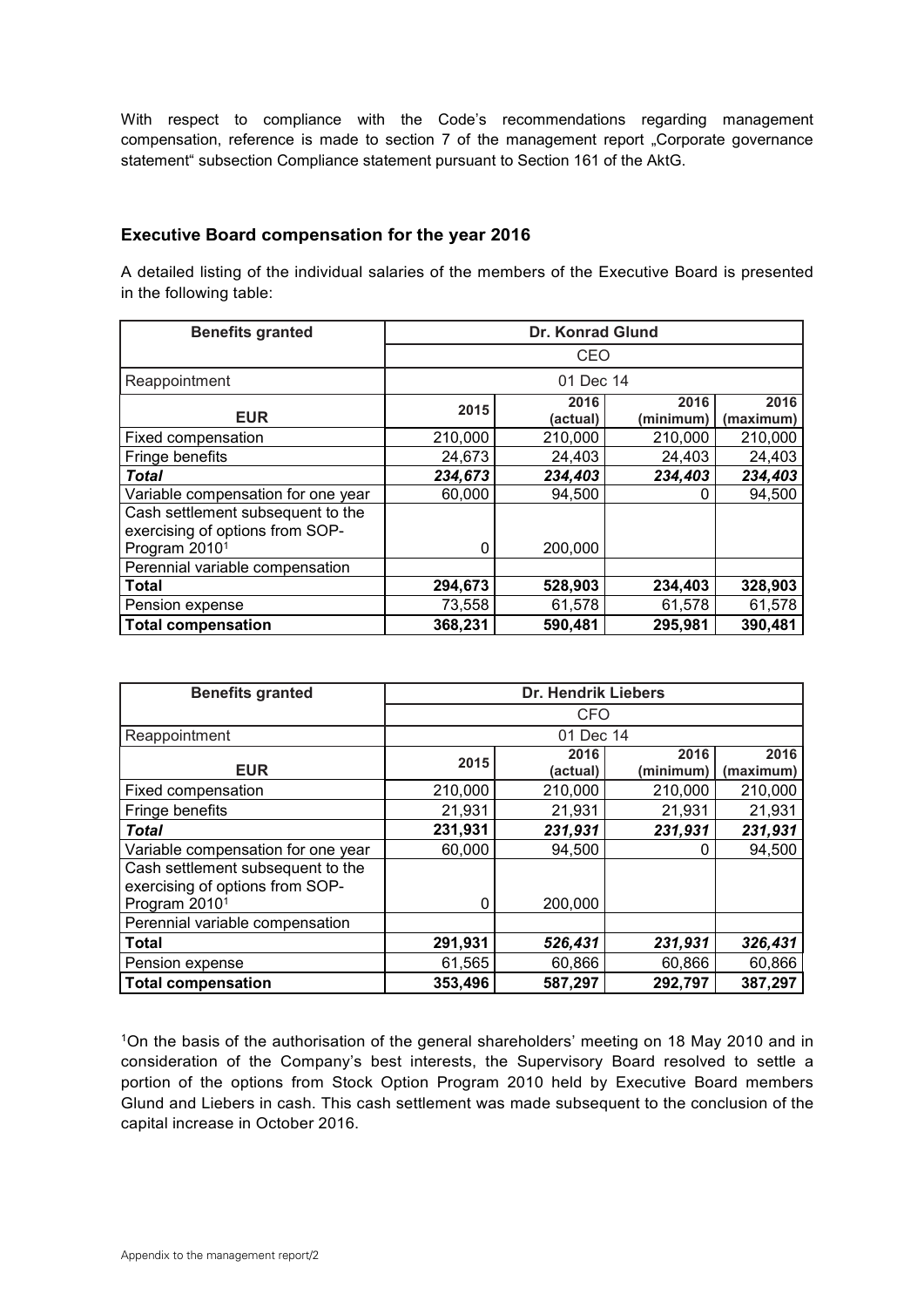| <b>Benefits granted</b>         | Dr. Inge Lues |                  |                   |                   |  |
|---------------------------------|---------------|------------------|-------------------|-------------------|--|
|                                 | CDO           |                  |                   |                   |  |
| Reappointment                   |               | 01 Nov 14        |                   |                   |  |
| <b>EUR</b>                      | 2015          | 2016<br>(actual) | 2016<br>(minimum) | 2016<br>(maximum) |  |
| Fixed compensation              | 210,000       | 210,000          | 210,000           | 210,000           |  |
| Fringe benefits                 | 3,818         | 3,884            | 3,884             | 3,884             |  |
| Total                           | 213,818       | 213,884          | 213,884           | 213,884           |  |
| Variable compensation for one   |               |                  |                   |                   |  |
| vear                            | 60,000        | 94,500           | 0                 | 94,500            |  |
| Cash settlement subsequent to   |               |                  |                   |                   |  |
| waiver of Phantom Stock Program | 430,138       |                  |                   |                   |  |
| Perennial variable compensation |               |                  |                   |                   |  |
| <b>Total</b>                    | 703,956       | 308,384          | 213,884           | 308,384           |  |
| Pension expense                 | 0             |                  |                   |                   |  |
| <b>Total compensation</b>       | 703,956       | 308,384          | 213,884           | 308,384           |  |

#### **Liability insurance (D&O)**

From 1 July 2010, the current Company D&O insurance for the members of the Executive Board includes the deductible amount legally provided for. With respect to the adherence to the recommendations of the Code regarding D&O insurance for members of the Supervisory Board, reference is made to section 7 of the management report "Corporate governance statement" subsection Compliance statement in accordance with Section 161 of the AktG.

#### **Shareholdings of the members of the Executive Board**

Based on information available to the Company, as at 31 December 2016, Probiodrug's Executive Board held a total of 340,033 stock options entitling them to the acquisition of 340,033 shares. In addition, they held approximately 2.2% of all of the Company's shares.

#### **2. Supervisory Board compensation**

From the Company's perspective, it should, in particular, be in the interest of the Supervisory Board to be focussed on the sustainable and long-term successful development of the Company. As such, Probiodrug believes that fixed compensation for some members of the Supervisory Board is constructive. Regardless of their compensation, all members of the Supervisory Board are entitled to reimbursement for their travel expenses and are included in the existing D&O insurance.

#### **Determination of Supervisory Board compensation**

On the basis of the shareholders' meeting on 19 May 2016, the compensation system for the Supervisory Board established on 10 June 2015 was expanded.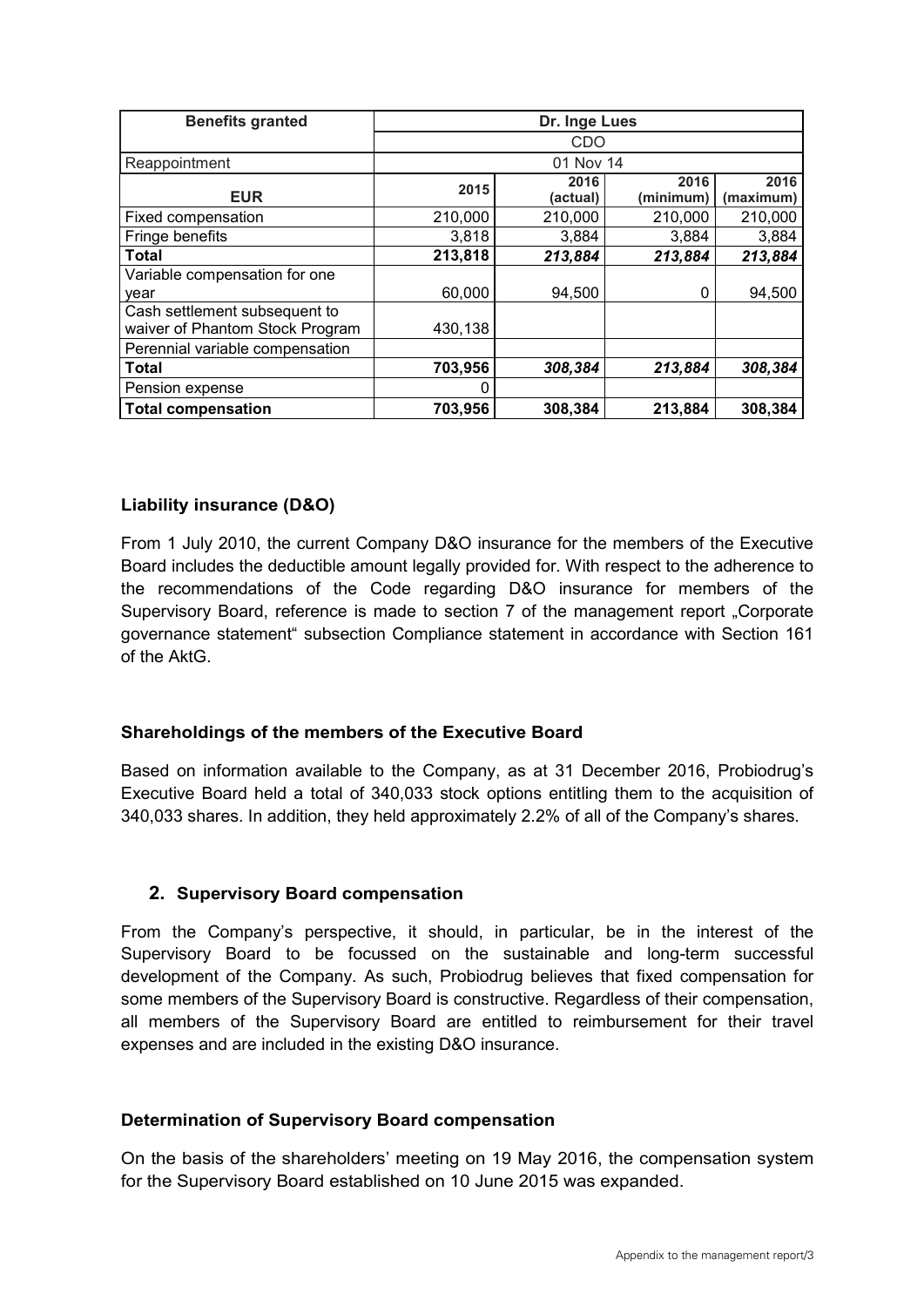Pursuant thereto, beginning in 2016, Supervisory Board member Dr. Erich Platzer is entitled to annual compensation of EUR 40,000.00 for the duration of his membership and Supervisory Board member Dr. Dinnies von der Osten is entitled to annual compensation of EUR 30,000.00.

The compensation entitlements of Supervisory Board members Dr. Platzer and Dr. von der Osten only arise if the Company carries out a capital increase for cash during their term; in this case, a claim to compensation arises proportionately from the day on which the capital increase is recorded in the Commercial Register. As a result of the increase in equity in 2016, there is an entitlement to payment of EUR 17k.

#### **Shareholdings of members of the Supervisory Board**

Based on the knowledge of Probiodrug AG, as at 31 December 2016, the members of Probiodrug AG's Supervisory Board held a total of approximately 2.1% of the Company's shares.

Halle (Saale), 6 March 2017

The Executive Board of Probiodrug AG

Dr. Konrad Glund Dr. Hendrik Liebers Dr. Ingeborg Lues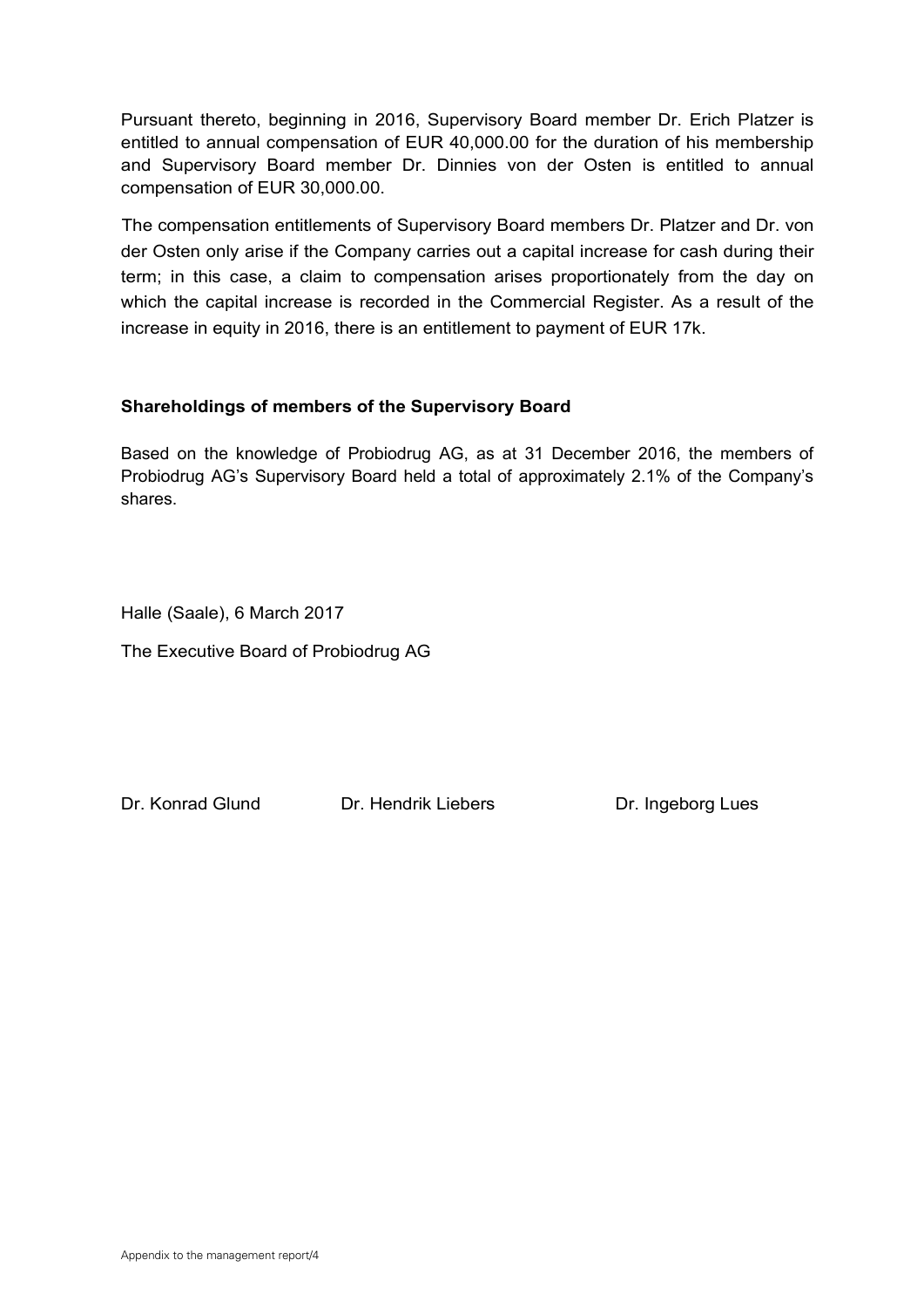#### **Responsibility statement**

To the best of our knowledge, and in accordance with the applicable reporting principles, the financial statements give a true and fair view of the net assets, financial position and results of operations of Probiodrug AG and the report includes a fair view of the development and performance of the business and the position of Probiodrug AG, together with a description of the principle opportunities and risks associated with the expected development of Probiodrug AG.

Halle (Saale), 6 March 2016 Management Board of Probiodrug AG

Dr. Konrad Glund Dr. Hendrik Liebers Dr. Ingeborg Lues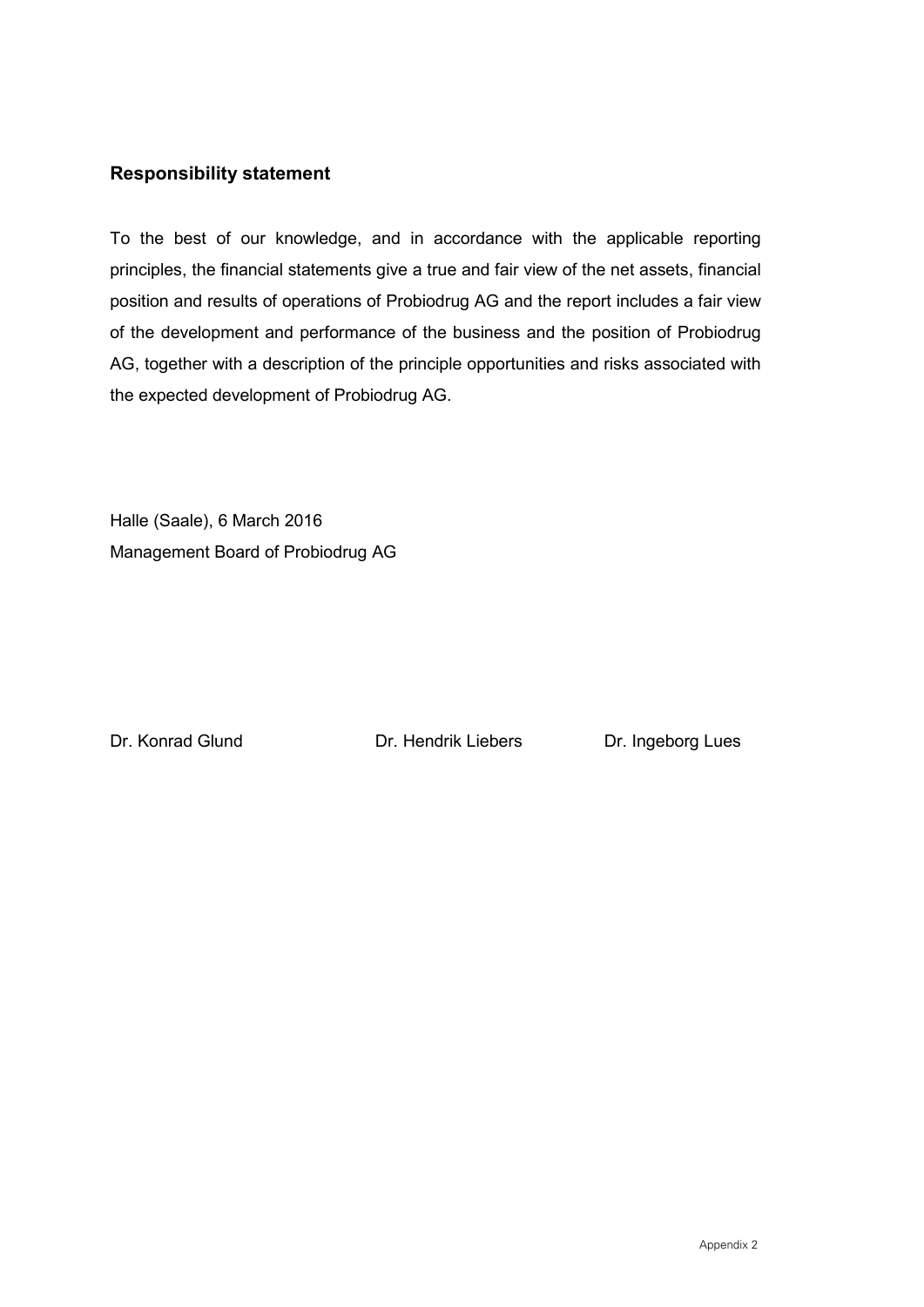# Auditor's Report

We have issued the following unqualified auditor's report:

# 55

#### **Auditor's Report**

We have audited the annual financial statements, comprising the balance sheet, the income statement, the statement of cash flows, the statement of shareholders' equity and the notes to the financial statements, together with the bookkeeping system, and the management report of Probiodrug AG, Halle (Saale), for the financial year from 1 January to 31 December 2016. The maintenance of the books and records and the preparation of the annual financial statements and management report in accordance with German commercial law are the responsibility of the Company's Executive Board. Our responsibility is to express an opinion on the annual financial statements, together with the bookkeeping system, and the management report based on our audit.

We conducted our audit of the annual financial statements in accordance with Section 317 of the HGB and the generally accepted standards for the audit of financial statements promulgated by the German Institute of Public Auditors (IDW). Those standards require that we plan and perform the audit such that misstatements materially affecting the presentation of the net assets, financial position and results of operations in the annual financial statements in accordance with German principles of proper accounting and in the management report are detected with reasonable assurance. Knowledge of the business activities and the economic and legal environment of the Company and expectations as to possible misstatements are taken into account in the determination of audit procedures. The effectiveness of the accounting-related internal control system and the evidence supporting the disclosures in the books and records, the annual financial statements and the management report are examined primarily on a test basis within the framework of the audit. The audit includes assessing the accounting principles used and significant estimates made by the Executive Board, as well as evaluating the overall presentation of the annual financial statements and management report. We believe that our audit provides a reasonable basis for our opinion.

Our audit has not led to any reservations.